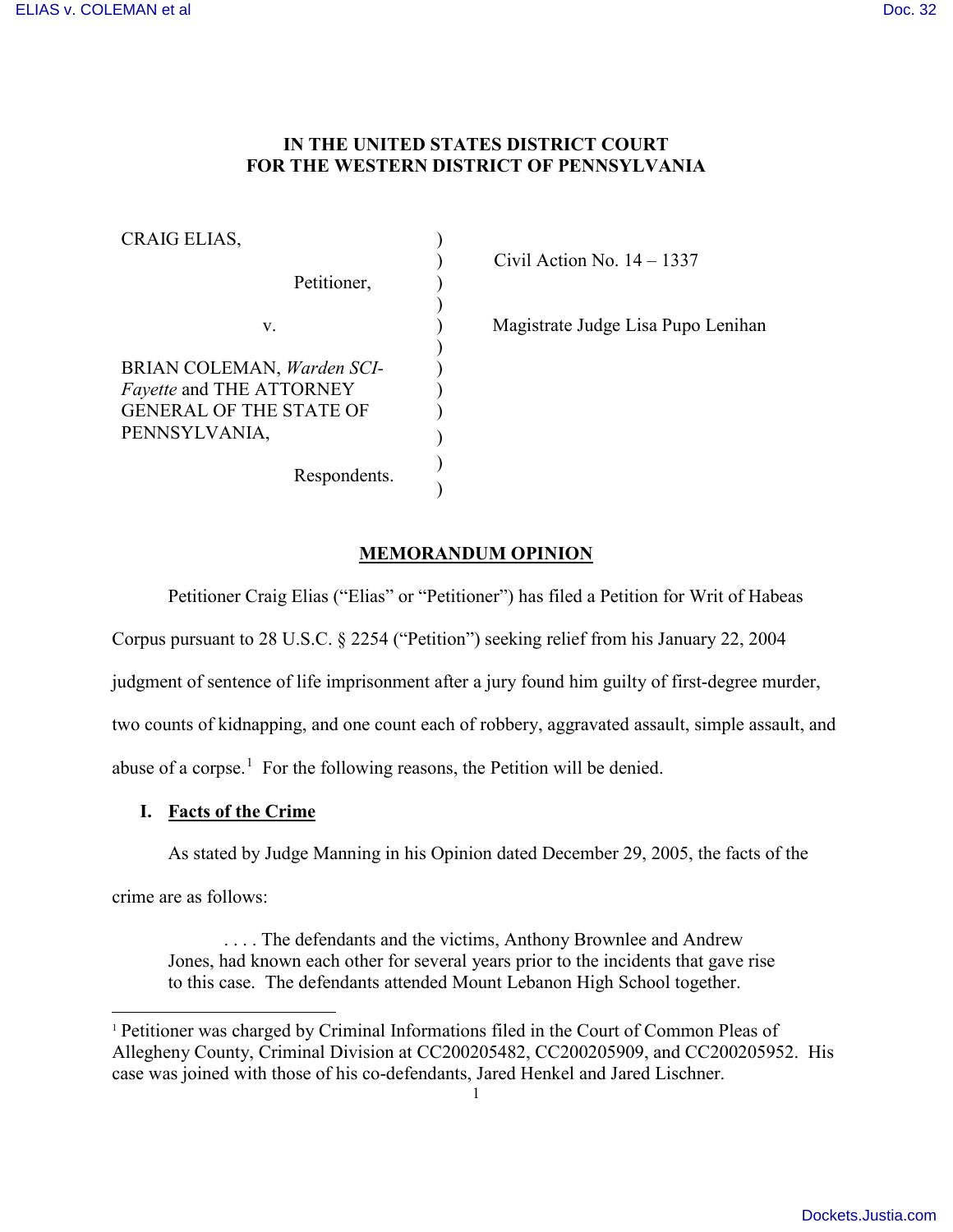Henkel had known Brownlee since they were both approximately 15 and defendants Lischner and Elias became acquainted with him through Henkel. Jones was a friend of Brownlee. Brownlee and Jones supplied Henkel with marijuana and cocaine. Eventually, the victims and the defendants Henkel and Elias worked together selling drugs. In February 2002 Henkel leased 220 Sycamore Street in the Mount Washington area of Pittsburgh to be used by him and his friends to stash drugs and money and to use for drug transactions. Two safes were installed in the home by Henkel, Elias and Jones. Henkel, Elias and Jones all had keys to the house.

On March 22, 2002 Brownlee was with Jones when Jones received a call on his cell phone. Jones told Brownlee that the call was from Henkel; that the house on Sycamore Street had been robbed and that Henkel wanted Jones to meet him at the Parkway Center Mall. They proceeded to a pool hall at the mall where Jones received another call from Henkel. When the call ended, Jones told Brownlee that he had to go to the Sycamore house and asked him to come along. Reluctantly, Brownlee agreed and they drove to Sycamore Street.

At about the same time, the defendants met Matthew Henkel, Jared's brother, outside a convenience store to retrieve duct tape that Matthew had been asked to bring. The defendants took the duct tape from Matthew Henkel and drove to Sycamore Street and met Brownlee and Jones, who had arrived several minutes earlier. All five spent some time discussing the safes that were discovered missing from the residence and speculating a[s] to who may have taken them. Brownlee, Elias and Henkel then went upstairs to where the safes had been. After a short discussion, Henkel returned downstairs and Elias asked Brownlee who he thought had stolen the safes. When Brownlee responded that he did not know, Elias punched him, knocking him to the floor. Elias jumped on Brownlee and began to strike him about the head and upper body.

Brownlee was then thrown or dragged down the steps and placed in the kitchen, where Jones was being held face down on the floor by Lischner. Henkel and Lischner bound Jones' hands and feet with duct tape. Elias did the same to Brownlee. The victims were both then carried upstairs and placed in separate bedrooms. Over the course of the next several hours, Brownlee was interrogated by all three defendants. Elias would beat him and threaten him, demanding that he tell them where the safes were. When he would leave, Henkel and Lischner would question him. Three times, Elias choked him with a rope, nearly to unconsciousness. Eventually, Brownlee convinced them to allow him to call a friend, Scott Carlin, and have him retrieve \$4,000.00 that Brownlee had hidden at his home and bring it to Sycamore Street. The defendants agreed and assured Brownlee that if he gave them the money, they would allow him and Jones to leave.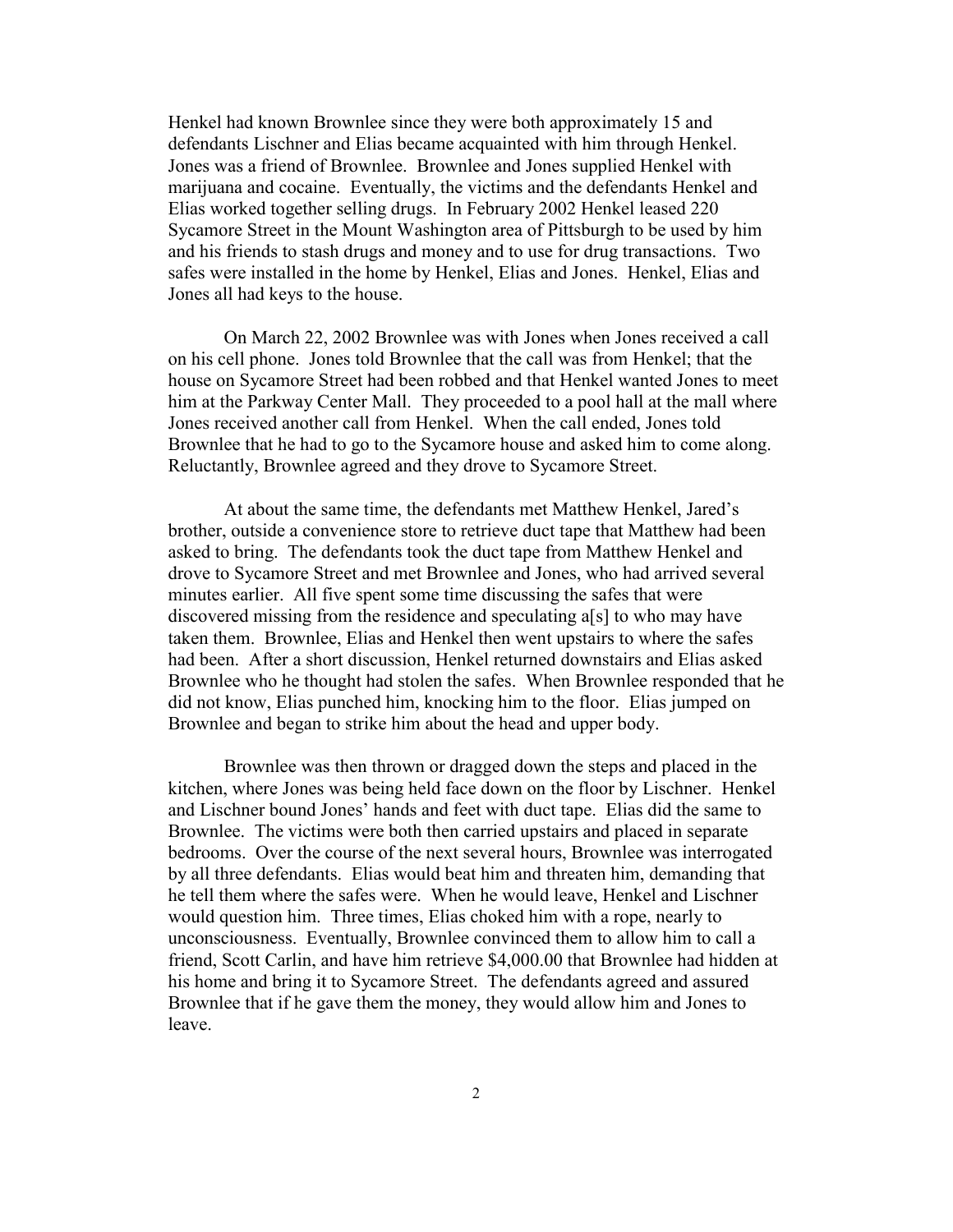Brownlee called Carlin and asked him to retrieve the money. Carlin did, and left the money in the car that Jones and Brownlee had driven to Sycamore Street. It was retrieved by one of the defendants. After receiving the money, however, they refused to allow Brownlee and Jones to leave. More money was demanded. Brownlee told the defendants that he had more money buried in his basement, but that he would have to get it himself. Elias said that he did not believe him and resumed beating him. At one point, he lifted Brownlee up with a rope wrapped around his neck. Brownlee feigned passing out and Elias stopped choking him. When Elias told him that if they did not get the money, no one would be able to help him, Brownlee offered to go get the money from his basement. Elias left the bedroom and Lischner came in and removed the duct tape. He told Brownlee that he would be leaving with Henkel to get the money.

Sometime prior to Lischner unbinding Brownlee Jared Henkel called his brother Matthew and asked him to borrow a pick-up truck and bring it to the Sycamore residence. While Matthew Henkel was waiting for his friend to drop off the truck, he received another call from his brother who asked that he obtain bags of cement. Matthew Henkel telephoned his father to ask for money to purchase the bags of cement but his father refused to provide the money. Eventually, the friend arrived with the pick-up truck in front of that address. He entered the residence where he saw Jared Lischner and Craig Elias. He observed Craig Elias repeatedly traveling up and down the stairs. He also noted that Elias had rubber gloves on. At one point, his brother Jared came down the steps holding one of Andy Jones' shoes. Jared Henkel took it outside and compared it to a shoe print on the snow outside a broken back window. It appeared that the defendants were trying to determine if the window had been kicked out from inside or outside of the house. He recalled his brother commenting that "it was an inside job." During his time in the house, Matthew Henkel saw defendants, Lischner and Elias, frequently travel up and down the steps. He said, however, that his brother remained with him on the first floor throughout the entire time. The prosecutor then asked:

- Q: What happened?
- A: My brother came over to me and stated that Andy was too dangerous to let go and he was taking Tony out, but Andy would be too dangerous, he would come after me, come after the family, and that we would never be able to be safe.
- Q: Where were the other defendants when your brother started making these statements to you?
- A: They were standing right there.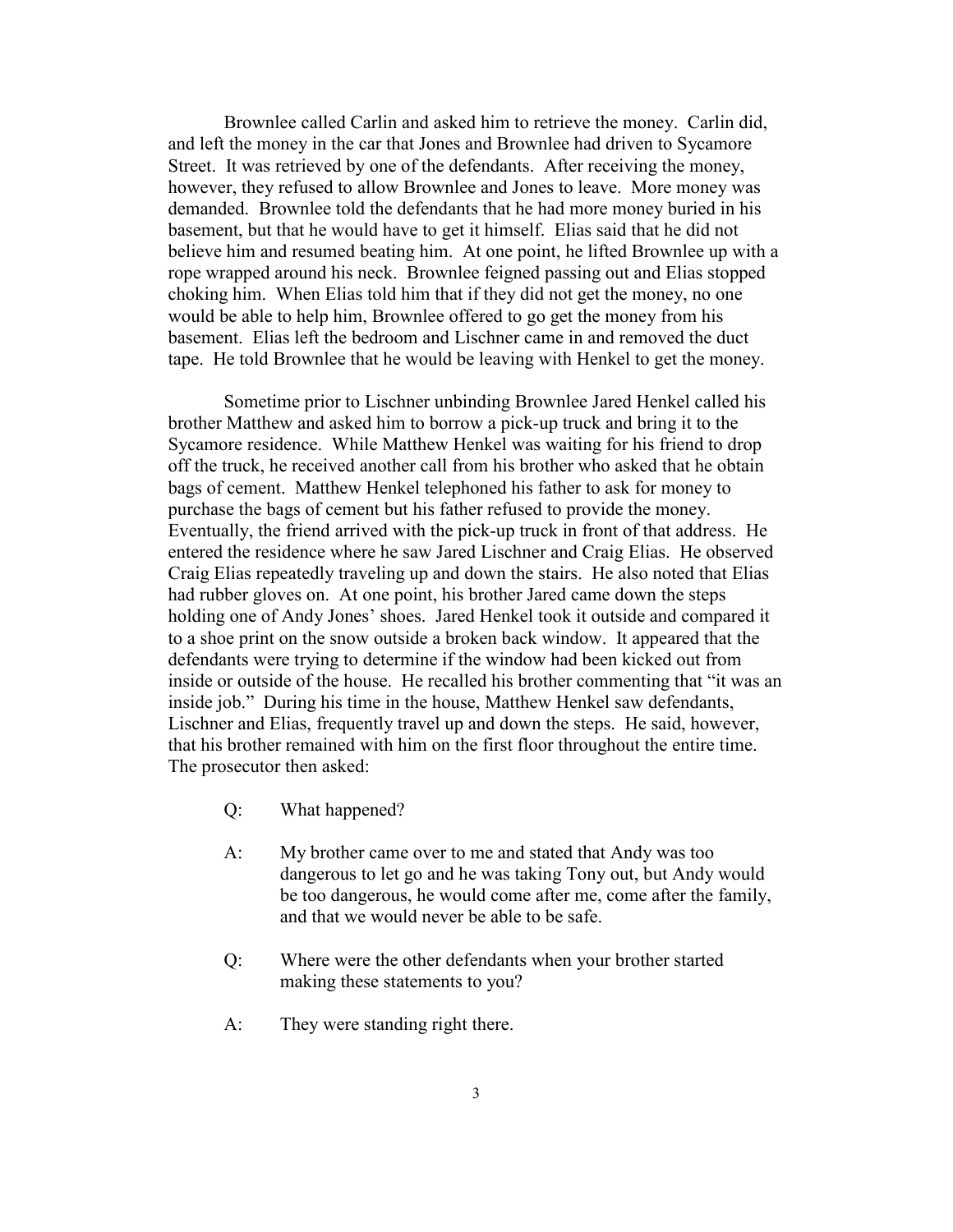- Q: Tell us everything you remember about what anybody, yourself included, did or said when defendant Henkel began this topic, began making those statements.
- A: I agreed with him as well did Craig and Jared Lischner. We were all in agreement.
- Q: You agreed that what?
- A: That Andy was a very dangerous person, that if he was let go, he would come back to seek revenge.
- Q: Tell us anything else that you remember about the conversation.
- A: I remember stating that they couldn't kill both of them and that they needed to let Tony go. He wasn't a risk. He wasn't going to go to the Police. He was a drug dealer. I said that. I said that I didn't think Tony was a threat, but I did agree that Andy was.
- Q: Do you remember what defendant Elias was saying during this period?
- A: He was in agreement.
- Q: Do you remember what defendant Lischner said?
- A: He was also in agreement.

 After this conversation ended, Jared Henkel pretended that he received a phone call. He then had Matthew Henkel open and shut the front door to make it appear as if Matthew Henkel had just arrived. Jared Henkel then went up and returned with Anthony Brownlee. While Jared Henkel was upstairs getting Brownlee, Craig Elias told Matthew Henkel to get weights from his father's house and bring them back with him. He then went outside and, a short time later, his brother and Anthony Brownlee followed and entered the pick-up truck. Defendants Lischner and Elias were still in the house, with Andrew Jones, when Matthew Henkel left the Sycamore Street address.

 Matthew Henkel drove to his house where he, his brother and Anthony Brownlee entered. His brother and Anthony Brownlee went upstairs while he went downstairs, retrieved the 50 pound weight, took it out to the pick-up truck, and then drove back to the Sycamore Street address. He parked in front of the street and then attempted to enter the front door but found it locked. He knocked and Craig Elias let him into the house and asked him to come upstairs because he had to show him something. Henkel followed him upstairs and observed Andrew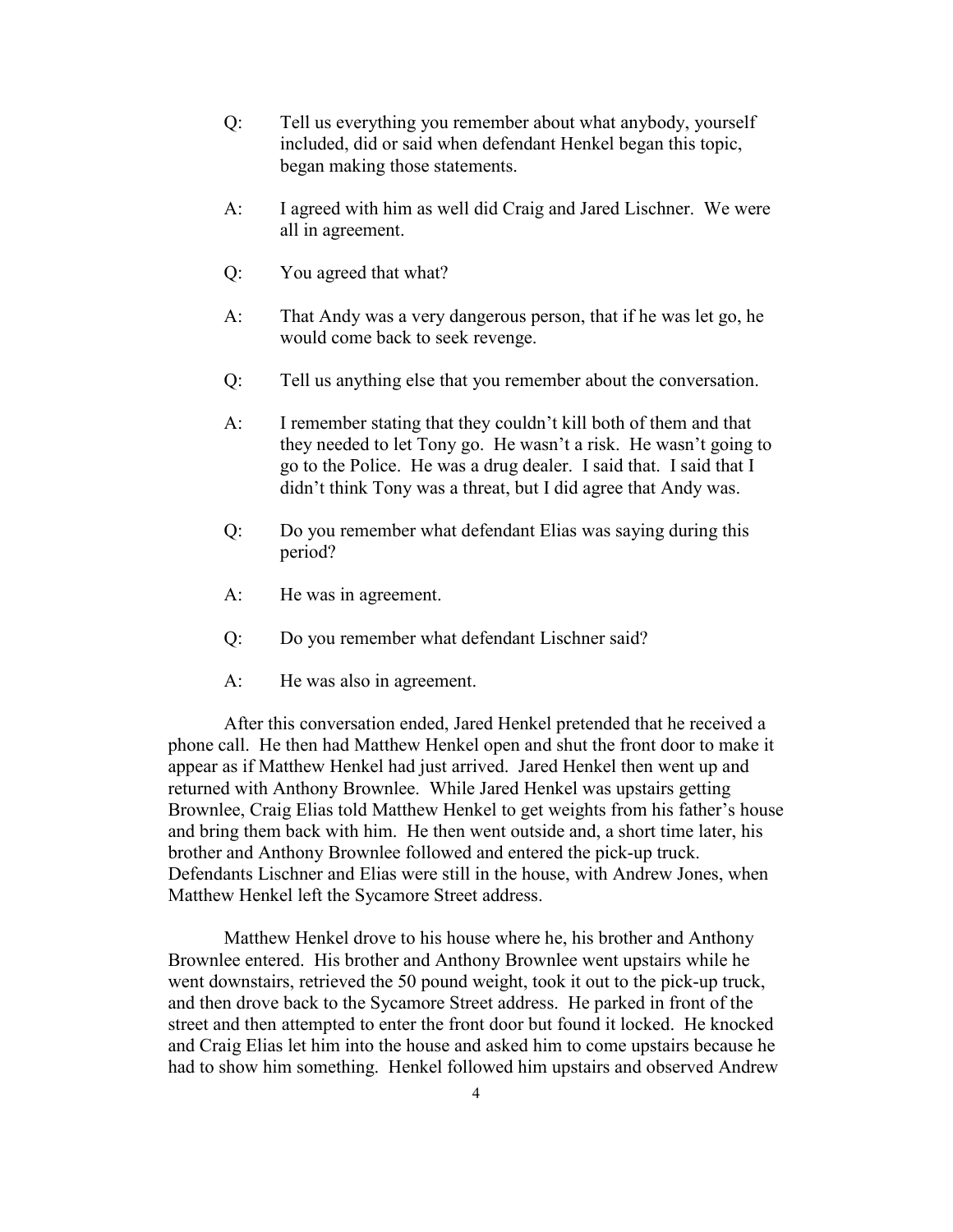Jones lying on his left side in the one bedroom. His legs and hands were bound and he had a plastic bag over his face. Craig Elias told him he had to wrap the body. Matthew Henkel asked Elias "is he alive," to which Elias responded, "what the fuck do you think." They then wrapped Andrew Jones' body in garbage bags. Elias told Henkel to bring the pick-up truck around to the side of the house. He did so, and they loaded the body of Andrew Jones into the back of the pick-up truck.

 At approximately the same time that Matthew Henkel had arrived at the Sycamore Street address with the white pick-up truck the first time, defendant Elias called a friend, Michael Latusek, and asked him if he would help him burn a car for insurance. Latusek testified that he and Elias had discussed burning their cars for the insurance money in the past, although they never actually did it. Latusek asked to meet with Elias in person to discuss this rather than talking about it over the phone. Latusek then drove to his apartment located on Mary Street on the Southside. As he approached, he saw Jared Lischner walking on the sidewalk a few feet from his house. He stopped and picked Lischner up and asked where Elias was. Lischner indicated that he was at a friend's house. Lischner asked Latusek to help him burn a car that had already been taken to a wooden area. Latusek agreed to allow Lischner to use his car but did not want to go with him. Latusek asked Lischner to drop him off at a friend's house while Lischner left to burn the car. According to Latusek, he was dropped off at his friend's house while Lischner took his vehicle for approximately an hour. When Lischner returned with Latusek's car, Latusek noticed the odor of gasoline or a similar substance emanating from Lischner. Latusek then drove with Lischner and his friend to Mt. Lebanon where Lischner was dropped off at Jared Henkel's residence.

 After Elias and Matthew Henkel had loaded Andrew Jones' body in the back of the pick-up truck, Matthew Henkel drove the pick-up truck and followed Elias in his car to the Southside where Elias dropped the car off. Elias then got in the pick-up truck and told Matthew Henkel to drive toward Parkway. They stopped at a Lowe's Home Improvement Center located in Robinson Towne Center. Elias gave Matthew Henkel some money and instructed him to go into the Lowes and buy chains and locks. Elias did the same, although they checked out separately. Their appearance at the Lowes was recorded on a surveillance camera. When they left the Robinson Towne Center, they drove through West Virginia to Steubenville, Ohio. During this drive, Matthew Henkel heard Craig Elias speaking on the phone with someone. When that call ended, Elias turned to Henkel and said, "it's been burned." Further on during the drive, Matthew Henkel asked Elias if "Andy had said anything." Craig Elias stated that Andy said, "Craig, you are killing me." Elias told Matthew Henkel that he responded, "I know." Upon arriving at the Steubenville area, they found a bridge that both agreed was a good place to dispose of Mr. Jones' body. They drove across the bridge and looked for an isolated area in Steubenville. When they found it, they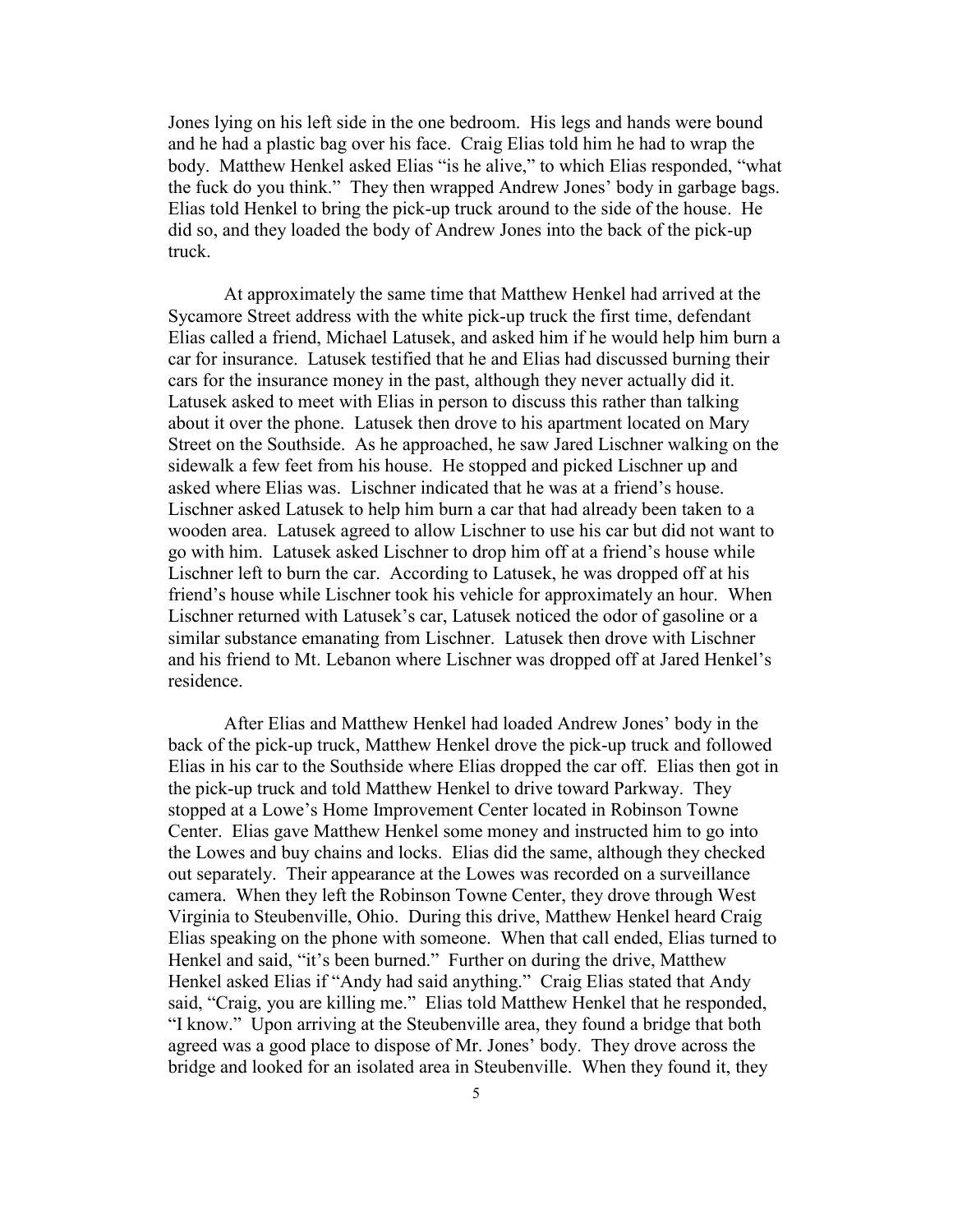exited the vehicle and wrapped Jones' body with the chains and also used the chains to affix the 50 pound weight to his body, sitting it on his chest. They then returned to the bridge and, when it was sufficiently deserted, threw Andrew Jones into the Ohio River.

 Shortly after his release, Anthony Brownlee contacted Andrew Jones' family trying to locate him. Eventually, Mr. Jones' disappearance was reported to the police as was the involvement of the three defendants in that disappearance. They were arrested and charged with Kidnapping, Robbery, and other offenses involving the abduction of Brownlee and Jones. When Andrew Jones' body was discovered in the Ohio River, the charge of Criminal Homicide was added. During the investigation into the disappearance of Andrew Jones and the abduction of Andrew Brownlee, Matthew Henkel agreed to become a cooperating witness and lead the police to the area where he and Craig Elias disposed of Andrew Jones' body.

(Resp't Ex. 14, ECF No. 11-6, pp.8-14) (internal citations to record omitted).

#### **II. Relevant Procedural Background**

 $\overline{a}$ 

On October 14, [2](#page-5-0)00[3](#page-5-1), Petitioner, Jared Henkel<sup>2</sup> and Jared Lishner<sup>3</sup> appeared before Judge

Jeffrey A. Manning and proceeded to a jury trial. Petitioner was represented at trial by Attorney

Duke George ("Mr. George"), Jared Henkel was represented by Attorney Thomas R. Ceraso

("Mr. Ceraso"), and Jared Lischner was represented by Attorney Patrick J. Thomassey ("Mr.

Thomassey"). The Commonwealth was represented by Assistant District Attorney Thomas F.

Merrick ("ADA Merrick"). On October 21, 2003, the jury returned its verdict finding Petitioner

guilty of first-degree murder, two counts of kidnapping, and one count each of robbery,

<span id="page-5-0"></span><sup>2</sup> Jared Henkel was charged with criminal homicide, two counts of kidnapping and aggravated assault, and one count each of criminal conspiracy, robbery, simple assault and terroristic threats.

<span id="page-5-1"></span><sup>&</sup>lt;sup>3</sup> Jared Lischner was charged with criminal homicide, two counts of kidnapping, and one count each of criminal conspiracy, robbery, aggravated assault, simple assault, terroristic threats, arson, and criminal mischief.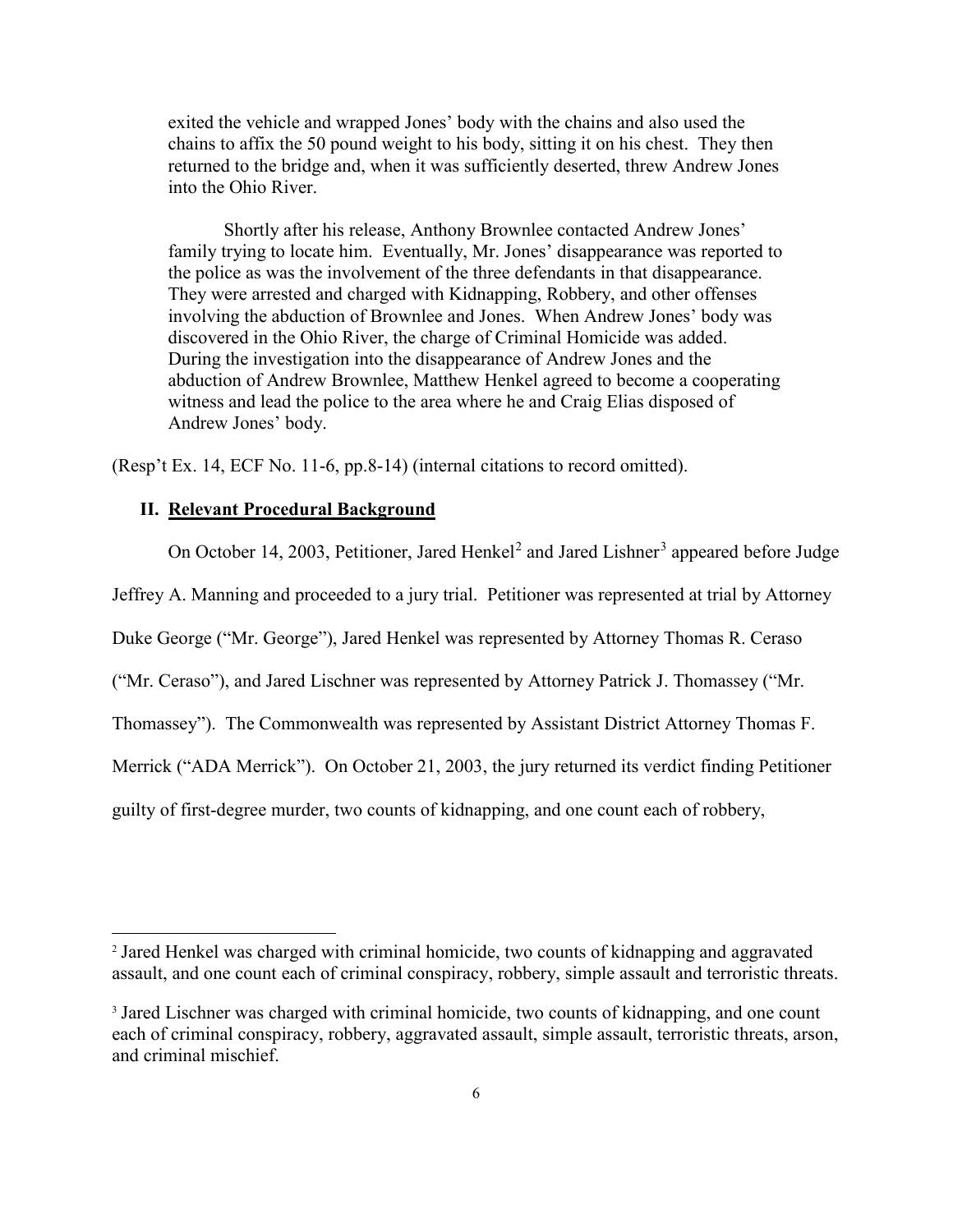aggravated assault, simple assault and abuse of a corpse.<sup>[4](#page-6-0)</sup> (Resp't Exs. 1-6, ECF Nos. 11-1, 11-2.) On January 22, 2004, all three defendants were sentenced to an aggregate judgment of sentence of life imprisonment. (Resp't Ex. 8, ECF Nos. 11-3, 11-4.)

On June 16, 2004, Petitioner filed a direct appeal through Attorney Caroline M. Roberto ("Attorney Roberto").<sup>[5](#page-6-1)</sup> (Resp't Ex. 12, ECF No. 11-5, pp.13-33.) Judge Manning issued his Pa. R.A.P. 1925(a) Opinion on December 29, 2005. (Resp't Ex. 14, ECF No. 11-6.) Petitioner's appeal was docketed in the Pennsylvania Superior Court at 174 WDA 2004, (Resp't Ex. 15, ECF No. 11-7, pp.1-7), and, on June 14, 2006, during the pendency of the appeal, Petitioner, along with Henkel and Lischner, filed a petition for remand pursuant to Rule 720 of the Pennsylvania Rules of Criminal Procedure and a motion for stay during pendency of the petition for remand. (Resp't Exs. 16 & 17, ECF No. 11-7, pp.8-18.) Attached to each of their petitions and motions was a signed and sworn affidavit from Diane Henkel, the mother of Matthew and Jared, wherein she attested that she hypnotized Matthew in June or early July of 2003, and that while Matthew was hypnotized, she asked him a number of questions about the kidnapping and murder in order to help him accept his memories and come to terms with the fact that it was not his fault. Jared Henkel alleged that his brother Matthew's story to investigators drastically changed after he was hypnotized. The Pennsylvania Superior Court denied the petitions and motions without prejudice, thereby allowing them to raise the hypnotism issue anew in their briefs and at oral argument. (Resp't Ex. 18, ECF No. 11-7, p.19.) After reviewing the briefs, the Superior Court

-

<span id="page-6-0"></span><sup>4</sup> Jared Henkel was found guilty of second-degree murder, two counts of kidnapping, and one count each of robbery, aggravated assault, simple assault and criminal conspiracy. Jared Lischner was found guilty of second-degree murder, two counts of kidnapping, and one count each of robbery, simple assault and criminal conspiracy.

<span id="page-6-1"></span><sup>&</sup>lt;sup>5</sup> The Pennsylvania Superior Court consolidated the appeals of Petitioner, Henkel and Lischner.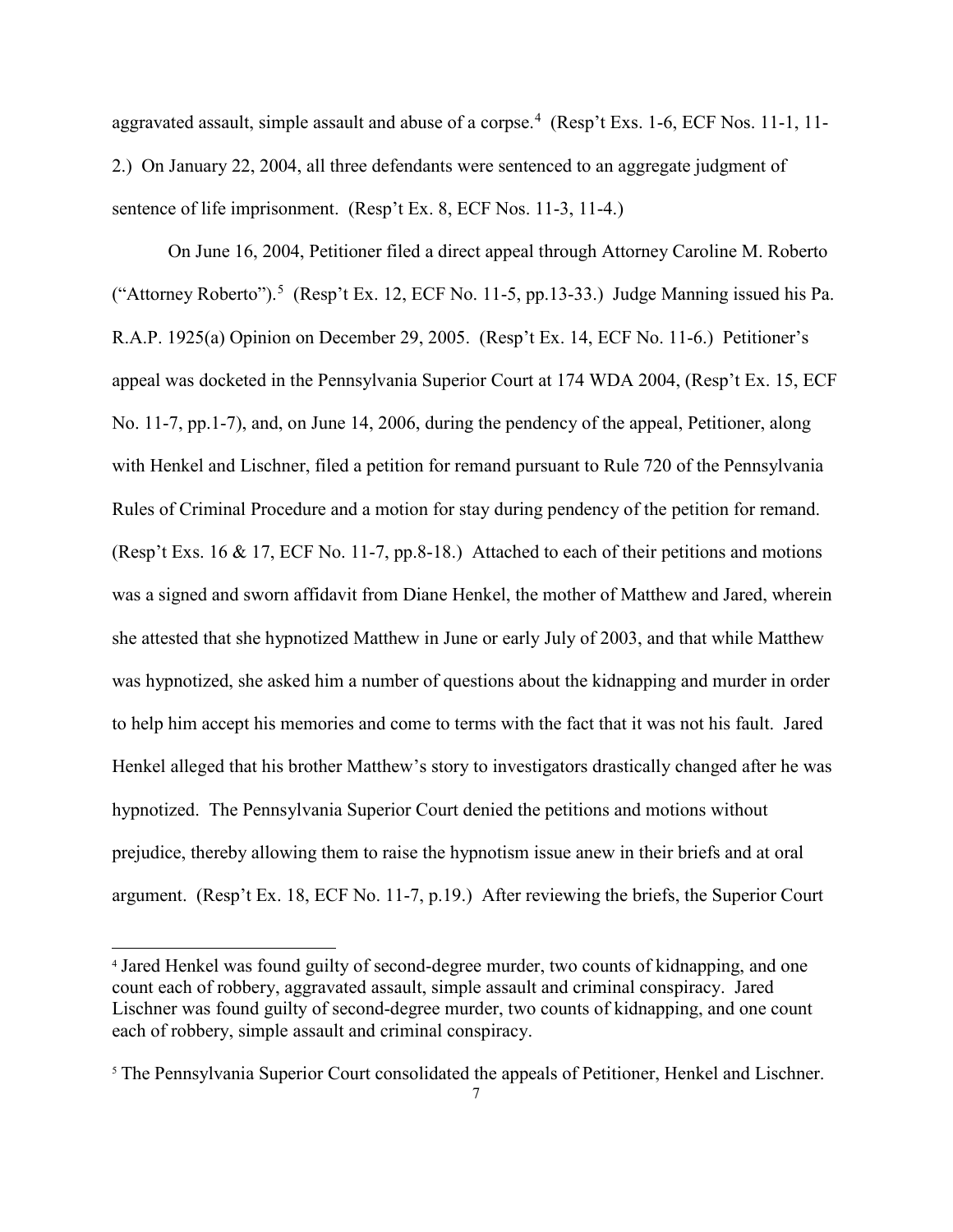remanded the matter by Order dated March 2, 2007, instructing the trial court to conduct an evidentiary hearing to determine whether Matthew Henkel was hypnotized by his mother and, if he was, to determine when the hypnosis was induced and what specific portions of Matthew's testimony were elicited by the hypnosis. (Resp't Ex. 22, ECF No. 12-2, pp.15-20.)

The evidentiary hearing was held before Judge Manning on June 5-7, 2007, during which time the trial court heard testimony from, among others, Matthew, his mother, and various experts on hypnotism. (Resp't Exs. 23-28, ECF Nos.  $12-3-12-10$ ,  $13-1-13-8$ .) Following the hearing, Judge Manning issued an Addendum to his Pa. R.A.P. 1925(a) Opinion, in which he found that Matthew Henkel had not been hypnotized by this mother after the evidence demonstrated that "Mrs. Henkel had no training or experience in the practice of inducing hypnotic trance in others." (Resp't Ex. 29, ECF No. 14-1.) Elias, Henkel and Lischner each filed briefs challenging the trial court's factual findings, and in a Memorandum issued on November 14, 2007, the Pennsylvania Superior Court affirmed the judgment of sentence of all three men. (Resp't Ex. 33, ECF No. 14-4, pp.11-26.) Their application for reargument en banc was denied on January 23, 2008. (Resp't Ex. 35, ECF No. 14-8, p.1.) On February 22, 2008, Petitioner, through Attorney Roberto, filed a Petition for Allowance of Appeal ("PAA") in the Supreme Court of Pennsylvania docketed at 115 WAL 2208. (Resp't Exs. 36, 37, ECF Nos. 14- 8 – 14-12.) On August 25, 2008, the Supreme Court denied the PAA. (Resp't Ex. 38, ECF No. 14-13.)

On March 31, 2009, Petitioner filed a *pro se* petition pursuant to Pennsylvania's Post Conviction Relief Act ("PCRA"). (Resp't Ex. 39, ECF Nos. 15-1, 15-2.) On July 8, 2009, Petitioner, through Attorney Roberto, filed an Amended PCRA Petition. (Resp't Ex. 40, ECF No. 15-3, pp.1-7.) On January 11, 2010, Petitioner, through Attorney Roberto, filed an Amended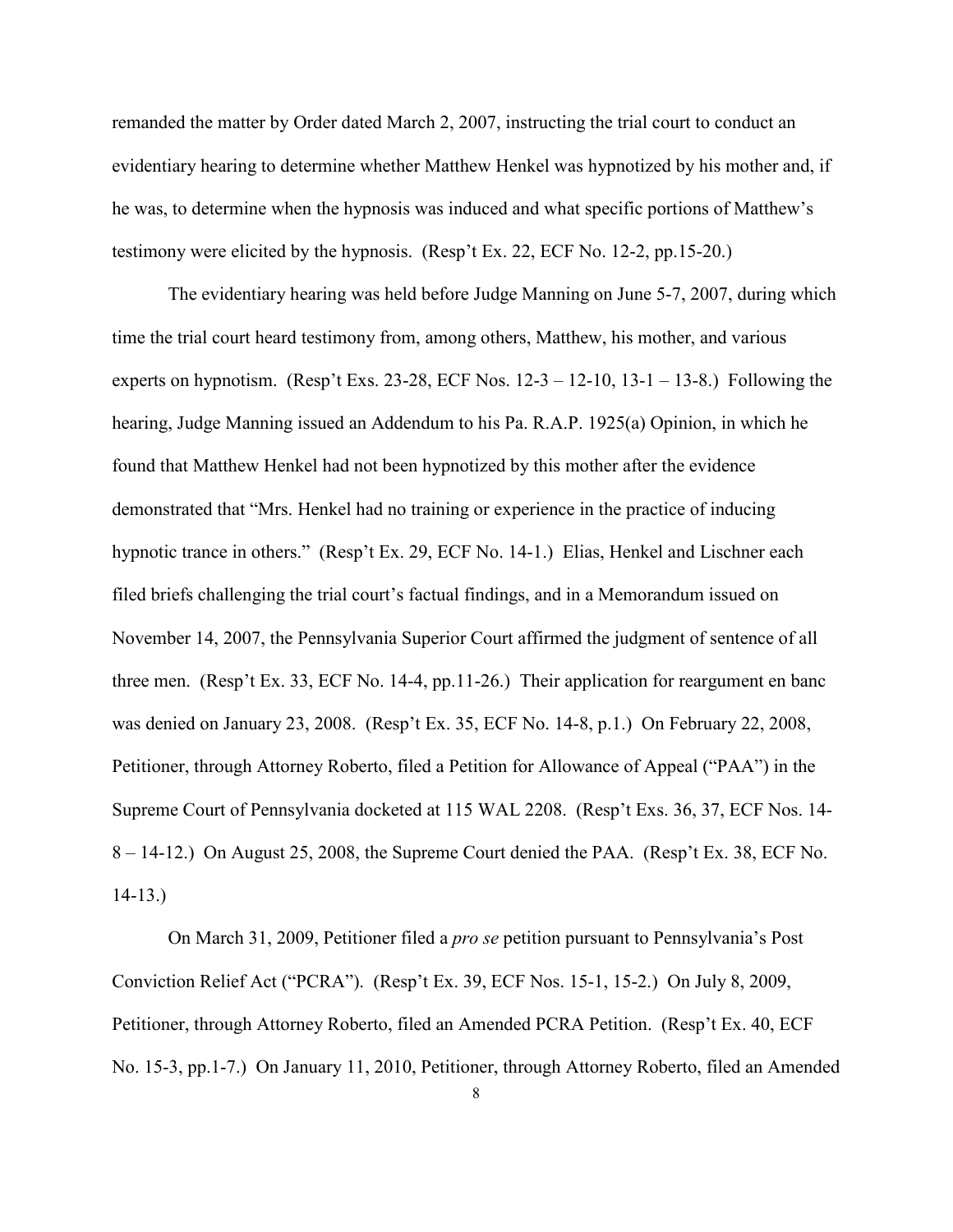PCRA Petition to Join Co-Defendant Lischner's Selected Issues. (Resp't Ex. 43, ECF No. 15-3, pp.13-16.) An evidentiary hearing was held for all three defendants on January 31, 2011. (Resp't Ex. 48, ECF No. 15-6 – 15-8.) On February 17, 2012, Judge Manning filed his Opinion, wherein he denied Petitioner PCRA relief. (Resp't Ex. 50, ECF No. 15-6, pp.16-33.)

On March 6, 2012, Petitioner, through Attorney Roberto, filed a Notice of Appeal, which was docketed in the Pennsylvania Superior Court at 438 WDA 2012. (Resp't Exs. 51, 54, ECF Nos. 15-10, 15-11 pp.10-14.) On August 22, 2012, Judge Manning issued an Order of Court which adopted his February 17, 2012 Opinion and its reasons for denying relief on the claim for which Petitioner was granted an evidentiary hearing. (Resp't Ex. 53, ECF No. 15-11, pp.8-9.) On October 23, 2013, the Pennsylvania Superior Court issued a Memorandum Opinion affirming the denial of PCRA relief. (Resp't Ex. 58, ECF No. 16-7.) Application for reargument en banc was denied on December 24, 2013. (Resp't Ex. 60, ECF No. 16-9, p.1.) On January 22, 2014, Petitioner, through Attorney Roberto, filed a PAA in the Pennsylvania Supreme Court, (Resp't Ex. 62, ECF Nos. 16-10, 16-11), which was docketed at 47 WAL 2014. (Resp't Ex. 61, ECF No. 16-9, pp.2-4.) The Pennsylvania Supreme Court denied the PAA on May 15, 2014. (Resp't Ex. 64, ECF No. 16-12, p.2.)

Petitioner, through Attorney Chris Rand Eyster, filed the instant Petition for Writ of Habeas Corpus on October 2, 2014. (ECF No. 1.) Respondents filed their Answer on December 3, 2014. (ECF Nos. 10-16.) Petitioner filed a Brief in Support of his Petition on September 30, 2015. (ECF No. 31.) The matter is now ripe for review.

### **III.Standard of Review**

Pursuant to the Antiterrorism and Effective Death Penalty Act of 1996 ("AEDPA"), a federal habeas court may overturn a state court's resolution of the merits of a constitutional issue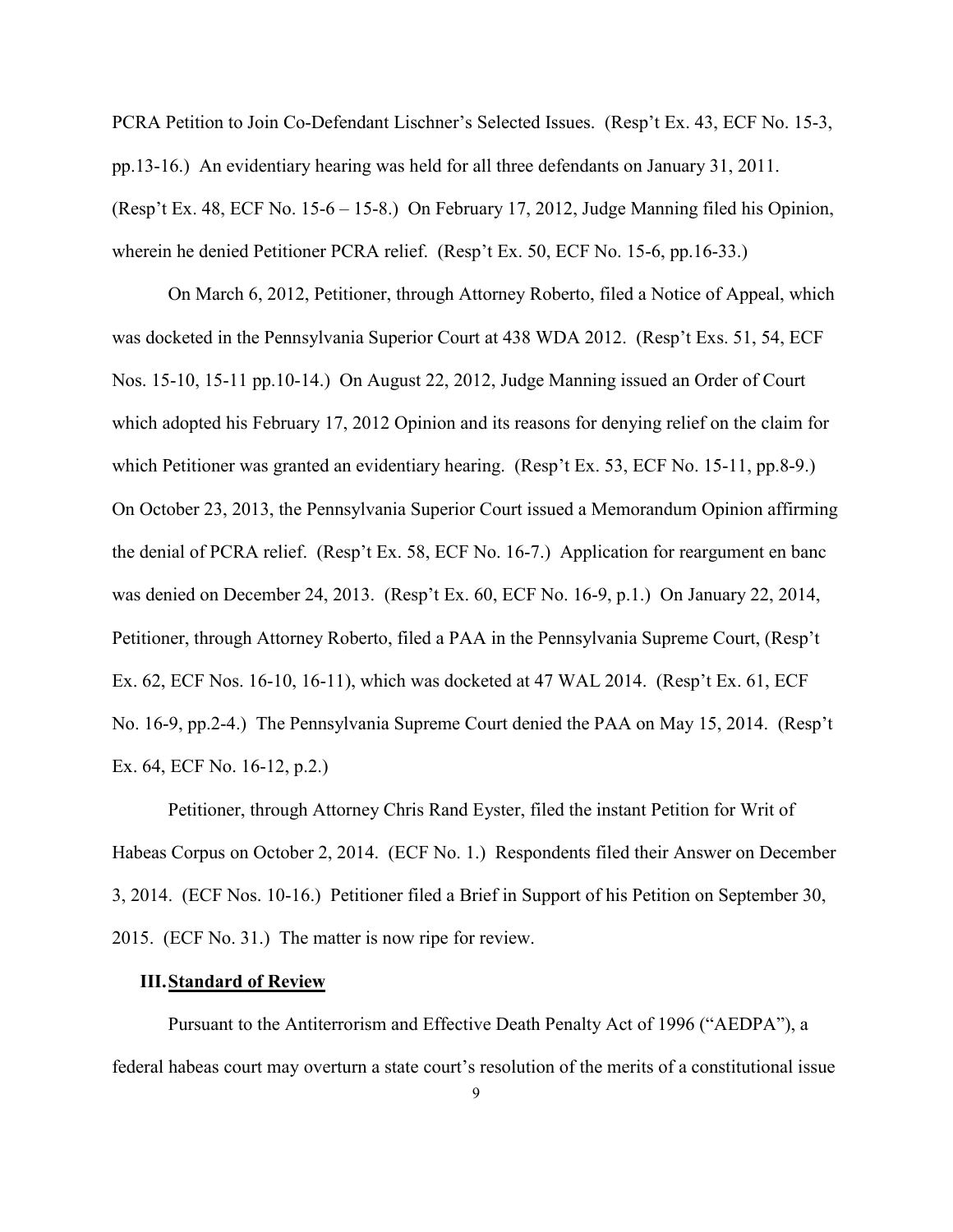only if the state court decision was "contrary to, or involved an unreasonable application of,

clearly established Federal law, as determined by the Supreme Court of the United States." 28

U.S.C. § 2254(d)(1). The Supreme Court of the United States, in Williams v. Taylor, 529 U.S.

362 (2000), discussed the analysis required by  $\S$  2254(d)(1):

[Under the "contrary to" clause], a federal habeas court may grant the writ if the state court arrives at a conclusion opposite to that reached by this Court on a question of law or if the state court decides a case differently than this Court has on a set of materially indistinguishable facts. Under the "unreasonable application" clause, a federal habeas court may grant the writ if the state court identifies the correct governing legal principle from this Court's decisions but unreasonably applies that principle to the facts of the prisoner's case.

Id. at 1498. The Third Circuit Court of Appeals, consistent with the Williams v. Taylor

interpretation, set forth in Matteo v. Superintendent, SCI-Albion, 171 F.3d 877 (3d Cir. 1999),

*cert*. *denied* 528 U.S. 824 (1999), a two-tier approach to reviewing § 2254(d)(1) issues:

First, the federal habeas court must determine whether the state court decision was "contrary to" Supreme Court precedent that governs the petitioner's claim. Relief is appropriate only if the petitioner shows that "Supreme Court precedent requires an outcome contrary to that reached by the relevant state court." O'Brien [v. Dubois], 145 F.3d [16], 24-25 [1st Cir. 1998)]. In the absence of such a showing, the federal habeas court must ask whether the state court decision represents an "unreasonable application" of Supreme Court precedent; that is, whether the state court decision, evaluated objectively and on the merits, resulted in an outcome that cannot reasonably be justified. If so, then the petition should be granted.

Id. at 891. The phrase "clearly established Federal law," as the term is used in Section

2254(d)(1) is restricted "to the holdings, as opposed to the dicta of [the United States Supreme

Court] decisions as of the time of the relevant state-court decision." Williams, 529 U.S. at 365.

Under the "unreasonable application" clause,

a federal habeas court may not grant relief simply because that court concludes in its independent judgment that the relevant state-court decision applied clearly established federal law erroneously or incorrectly. Rather, that application must also be unreasonable.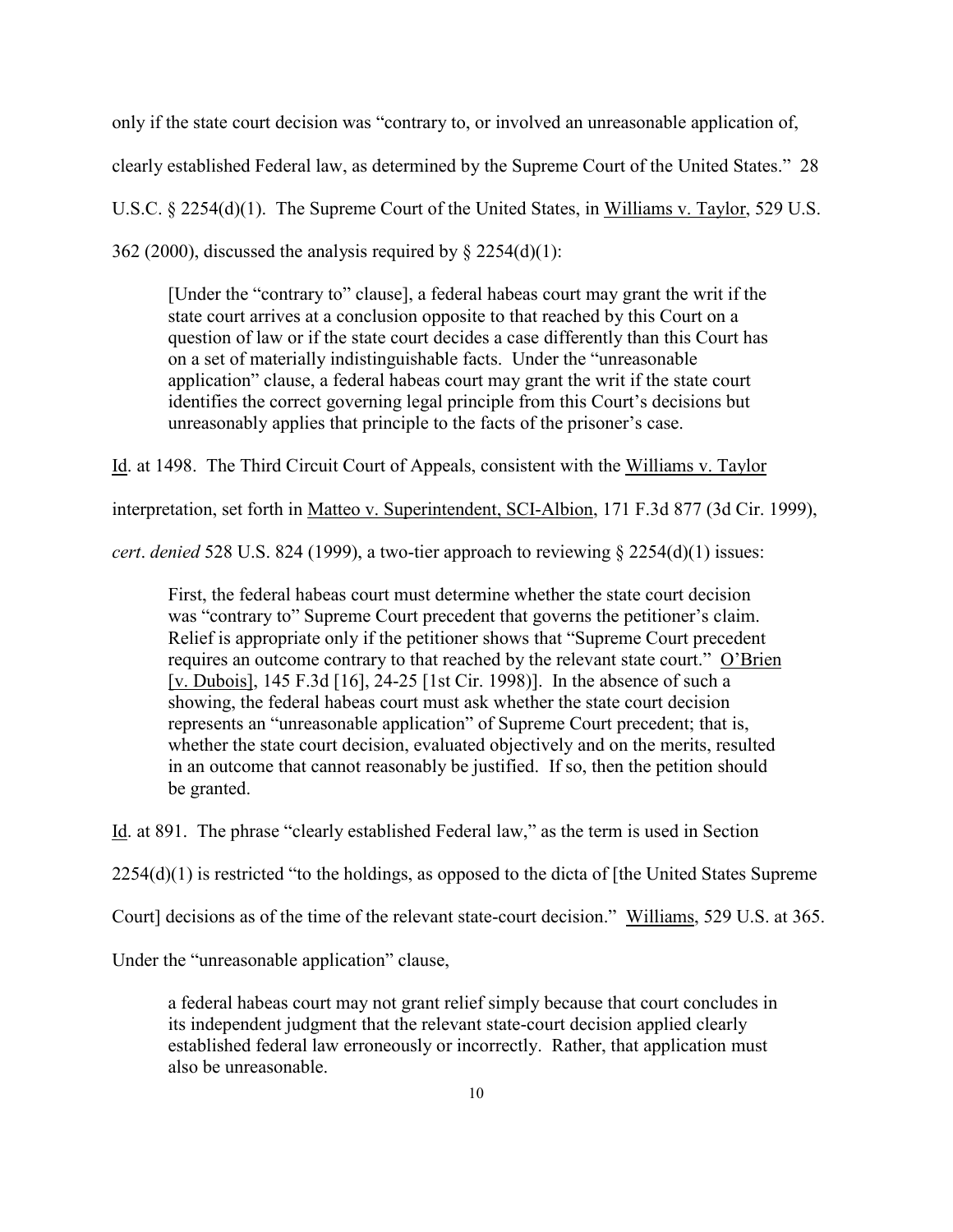Id. If a petitioner is able to satisfy the requirements of  $\S 2254(d)(1)$ , then the state court decision is not entitled to deference under AEDPA and the federal habeas court proceeds to a *de novo* evaluation of the constitutional claim on the merits. *See* Tucker v. Superintendent Graterford SCI, 677 F. App'x 768, 776 (3d Cir. 2017) (citing Panetti v. Quarterman, 551 U.S. 930, 953 (2007) ("When ... the requirement set forth in  $\S 2254(d)(1)$  is satisfied[,] [a] federal court must then resolve the claim without the deference AEDPA otherwise requires."). Indeed, the Third

Circuit recently explained that,

[w]hile a determination that a state court's analysis is contrary to or an unreasonable application of clearly established federal law is necessary to grant habeas relief, it is not alone sufficient. That is because, despite applying an improper analysis, the state court still may have reached the correct result, and a federal court can only grant the Great Writ if it is "firmly convinced that a federal constitutional right has been violated," Williams, 529 U.S. at 389, 120 S.Ct. 1495. *See also* Horn v. Banks, 536 U.S. 266, 272, 122 S.Ct. 2147, 153 L.Ed.2d 301 (2002) ("[w]hile it is of course a necessary prerequisite to federal habeas relief that a prisoner satisfy the AEDPA standard of review . . . none of our post-AEDPA cases have suggested that a writ of habeas corpus should automatically issue if a prisoner satisfies the AEDPA standard"). Thus, when a federal court reviewing a habeas petition concludes that the state court analyzed the petitioner's claim in a manner that contravenes clearly established federal law, it then must proceed to review the merits of the claim de novo to evaluate if a constitutional violation occurred. *See* Lafler v. Cooper, 566 U.S. 156, 174, 132 S.Ct. 1376, 182 L.Ed.2d 398 (2012).

Vickers v. Superintendent Graterford SCI, 858 F.3d 841, 848-89 (3d Cir. 2017) (internal footnote omitted).

The AEDPA further provides for relief if an adjudication "resulted in a decision that was

based on an unreasonable determination of the facts in light of the evidence presented in the

State court proceeding." 28 U.S.C. § 2254(d)(2). Under § 2254(d)(2), a state court decision is

based on an "unreasonable determination of the facts" if the state court's factual findings are

"objectively unreasonable in light of the evidence presented in the state-court proceeding,"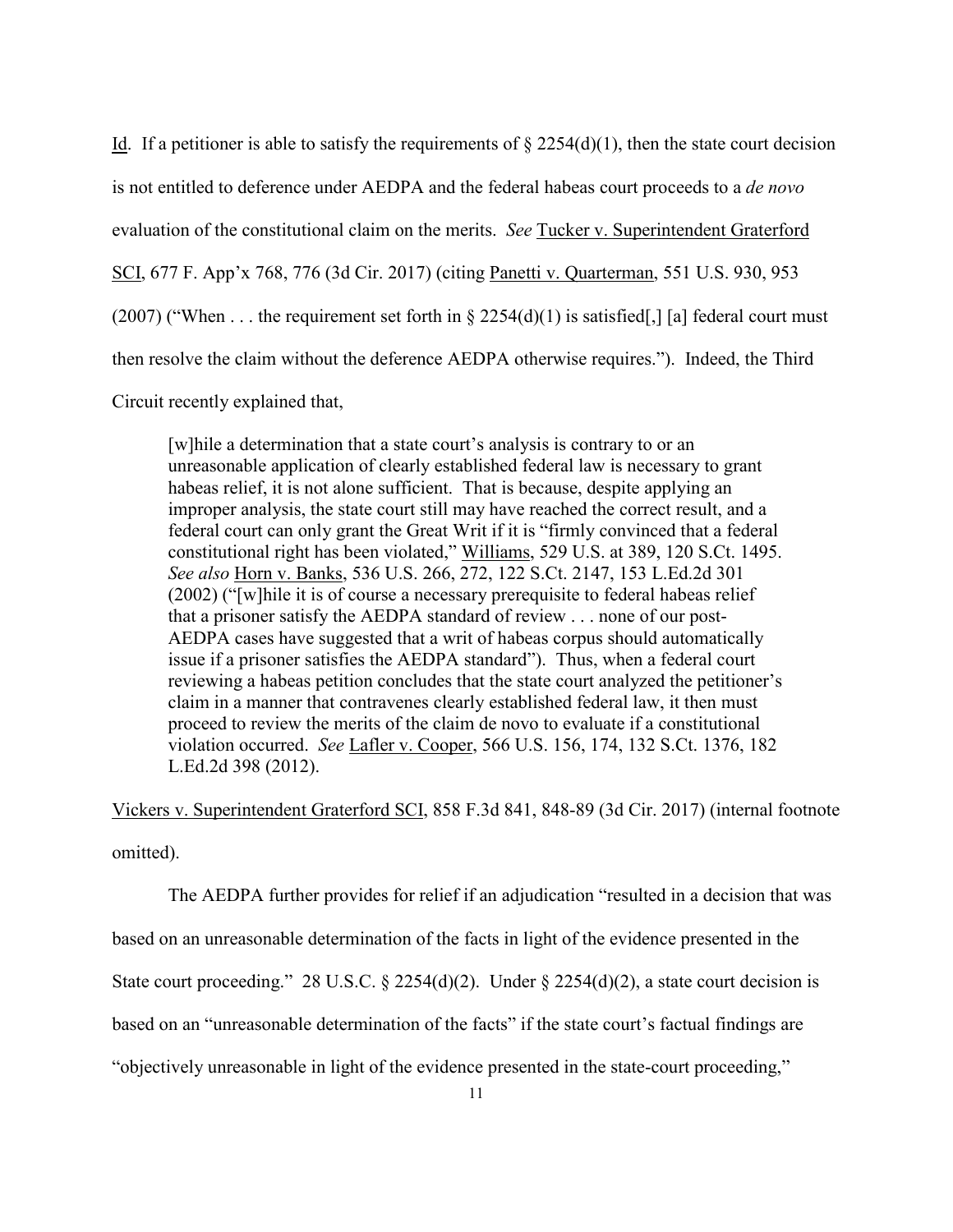which requires review of whether there was sufficient evidence to support the state court's factual findings. *See* Miller-El v. Cockrell, 537 U.S. 322, 340 (2003). Within this overarching standard, of course, a petitioner may attack specific factual determinations that were made by the state court, and that are subsidiary to the ultimate decision. Here,  $\S 2254(e)(1)$  comes into play, instructing that the state court's determination must be afforded a presumption of correctness that the petitioner can rebut only by clear and convincing evidence. Lambert v. Blackwell, 387 F.3d 210, 235 (3d Cir. 2004).

### **IV.Discussion**

Petitioner raises two claims in his Petition. First, he claims that the state court's refusal to order a competency hearing or a psychiatric examination of Commonwealth witness Matthew Henkel, and its denial of his request to access Matthew Henkel's psychiatric records, violated his rights under the Sixth and Fourteenth Amendments to the United States Constitution. Second, Petitioner claims that his trial counsel provided ineffective assistance when he advised him not to testify rendering his waiver of that right unknowing and unintelligent. Respondents concede that these two claims have been fully exhausted in the state courts and therefore are not procedurally defaulted. As such, they will be reviewed pursuant to AEDPA's extremely deferential standard of review set forth *supra*.

#### **A. Competency and psychiatric records of Matthew Henkel**

Petitioner claims that he properly raised a question concerning Matthew Henkel's competency as a witness and that the trial court erred in denying a pretrial request to order Matthew to submit to a psychiatric examination, produce his psychiatric records, and produce the names of his psychiatric providers. He claims that this error impeded his ability to effectively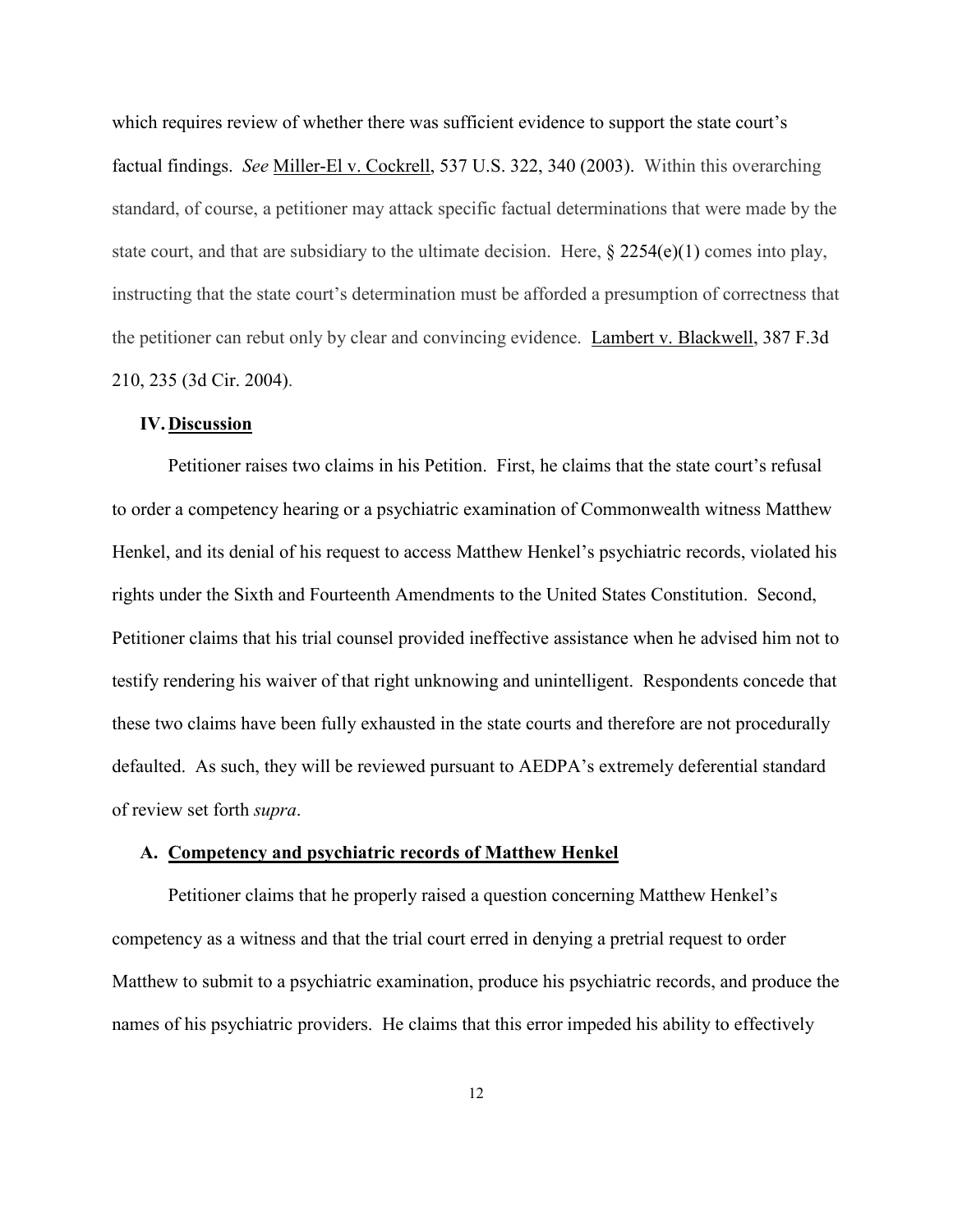impeach Matthew and violated his rights under the Sixth and Fourteenth Amendments to the United States Constitution.

In support of this claim, Petitioner maintains that the issue regarding Matthew Henkel's competency arose when, on September 26, 2003, it was disclosed to the Commonwealth by Anthony Mariani, Matthew Henkel's attorney, that Matthew was under the care of a psychiatrist and receiving antidepressant medication. Matthew Henkel reported that by reason of taking his medication, his memory was much clearer and he was recalling additional details, which allegedly amplified his purported knowledge as to what occurred. ADA Merrick subsequently disclosed this information to defense counsels, who immediately filed a motion to compel a psychiatric examination of Matthew Henkel, requesting that the court also order the Commonwealth to produce his medical records dealing with any mental disorder or malady for which he had received professional treatment. In their motion, defense counsels argued that there was such a conflict in Matthew's new version of what occurred in comparison to his earlier statements to authorities that it appeared as though he was either "fabricating evidence, hallucinating, or  $\ldots$  imagining matters to be true because of his mental condition or his medication." They believed that his medical records showed a long history of psychiatric problems which, they contended, had a bearing on Matthew Henkel's reliability, veracity and competency to testify. (Resp't Ex. 7, ECF No. 11-2, pp.25-30.)

At a pre-trial motions hearing held on September 29, 2003, the motion was argued before Judge Manning who eventually denied the request for a psychiatric examination and production of psychiatric records but ordered the Commonwealth to provide the defense with medications Matthew Henkel was currently taking. At trial, which occurred just a couple of weeks later, Matthew denied that he was under the influence of any narcotic or drug other than what was

13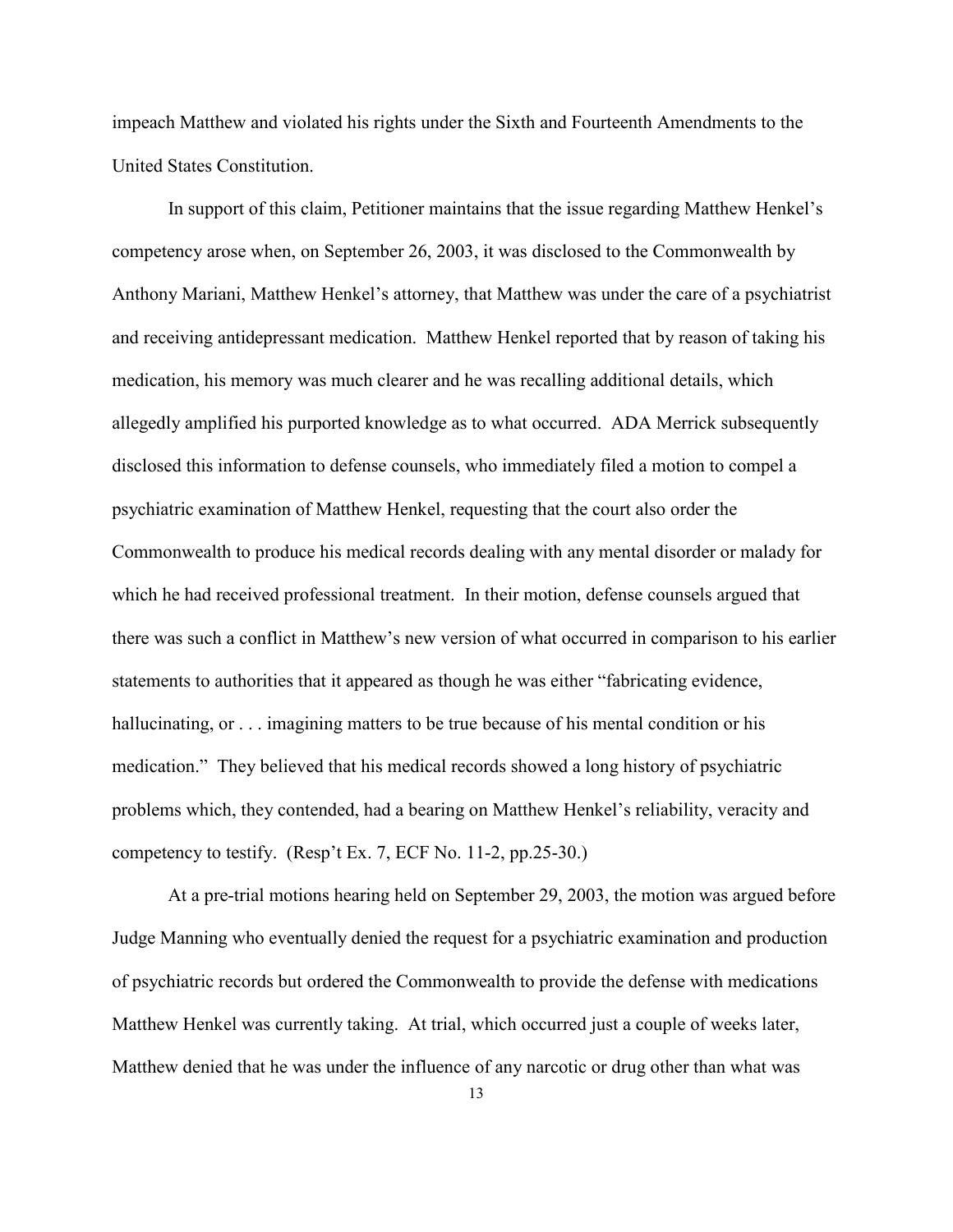prescribed to him by his doctor, which was Zoloft and Zyprexa. He was asked if Zoloft had any effect on his ability to remember things or somehow enhanced his memory in any way, and he testified that it did not as far as he was aware.

On direct appeal, Appellants claimed reversible error in the trial court's refusal to order a psychiatric exam of Matthew Henkel and its refusal to order disclosure of Matthew Henkel's psychiatric records and names of treating physicians. Appellants argued that without Matthew's revived memory testimony that came to light shortly before trial, and the remainder of which was disclosed for the first time on the witness stand, the Commonwealth would have been left with a considerably weakened circumstantial case, and they claimed that it was Matthew's new "flashback" memories that provided the very foundations for their convictions for first and second degree murder. In addressing this claim in his Pa. R.A.P. 1925(a) Opinion, Judge Manning wrote the following:

The only basis proffered by the defendants for the intrusion into the privacy of Matthew Henkel that would result in this Court order[ing] him to undergo a psychiatric evaluation or compell[ing] him to produce records of treatment is that Matthew Henkel indicated that his recollection of events improved after he underwent some counseling and therapy. Matthew Henkel testified; "My meeting on September  $25<sup>th</sup>$  was to go over the new information that I had for the District Attorney after counseling and therapy." He later explained that the new information that he had was a result of what he described as a "flashback memory." He explained that while he was driving over a bridge in Philadelphia that was constructed similar to the bridge in Steubenville which Andrew Jones was thrown, the sound of the metal grating on that bridge brought back more precise memories of what happened. The similarity of sounds triggered a more precise recollection. When specifically asked what he meant by the term "flashback", Matthew Henkel stated, "If you have a sight or a sound or even a smell that takes you back to a memory that you have that perhaps you had problems accepting and coming in terms with."

There is nothing in this testimony from Matthew Henkel that raised a substantial question as to his competency. He did not indicate that his more specific memories concerning the incidents in question were solely the result of any psychiatric or psychological treatment or counseling. The chief complaint of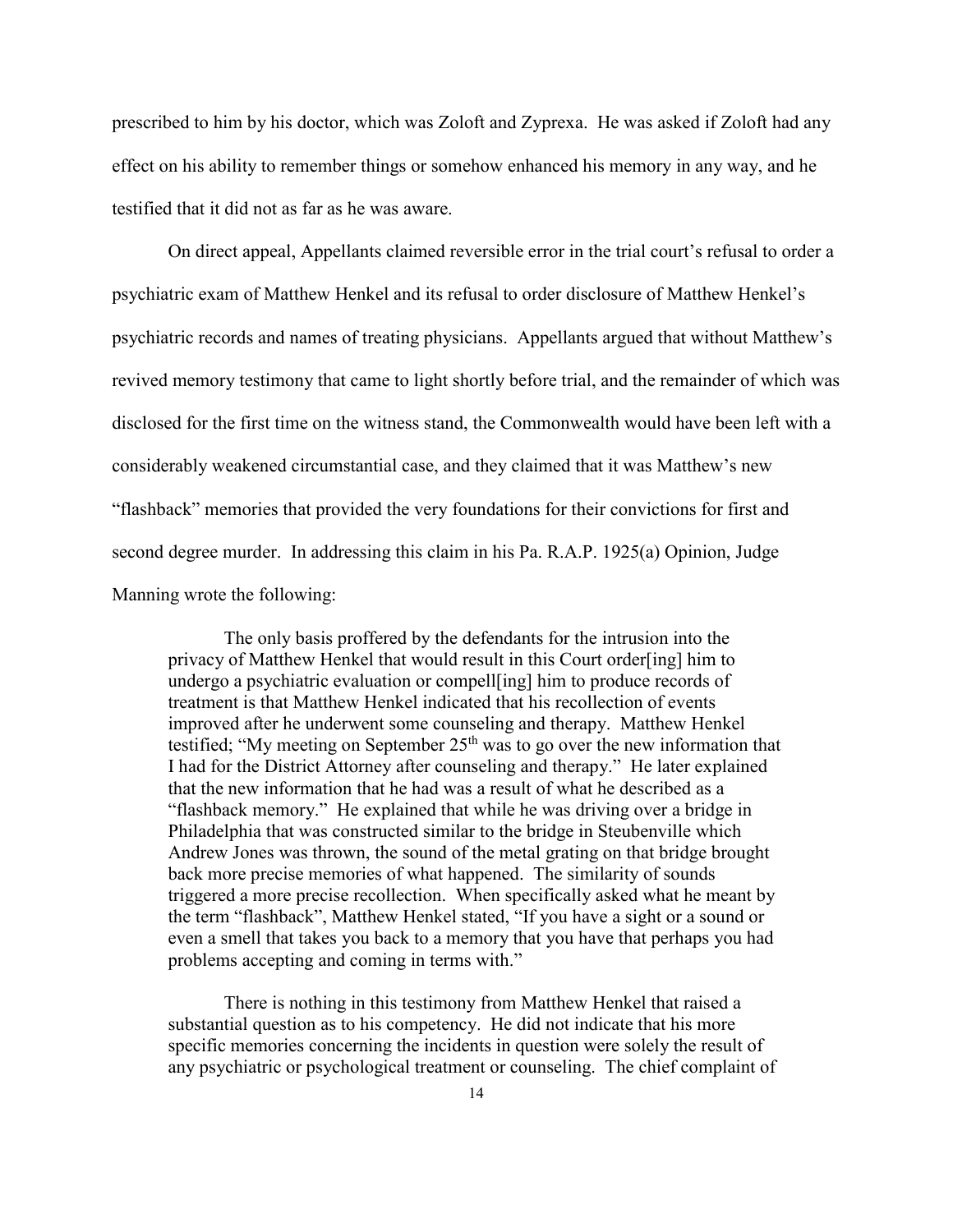the defendants is that he was able to provide greater detail to law enforcement shortly before trial than he was able to provide when initially interviewed. These concerns go to his credibility and not to his competence. This is not a case where a witness claims to have recovered memories from psychiatric counseling or hypnotherapy that did not exist before. The defendant simply stated that certain stimuli triggered a better recollection. Competency involves an examination of three issues: 1) the capacity of the witness to communicate, which includes both the ability to understand questions and to express intelligent answers; 2) the witness's mental capacity to observe the occurrence itself, and the capacity to remember what it is that he is called to testify about; and 3) a consciousness of the duty to speak the truth. None of these concerns are implicated in Matthew Henkel's testimony that certain events triggered better recollection of what had occurred.

 The Court would also note that it is not unusual in this Court's experience for witnesses who are cooperating in exchange for not being prosecuted for crimes they are involved in to be hesitant initially in disclosing all that they know. Often, their "recall" of events improves over time as they are interrogated by law enforcement officials and prosecutors. While Mr. Henkel's improved memory was certainly fodder for cross-examination that called into question the credibility of his more recent recollections, his competency was not called into question. Accordingly, a psychiatric evaluation was not warranted. Moreover, the intrusion into his privacy that a review of his psychiatric records or even revelation of the names of the mental health professionals that treated him was also not warranted.

(Resp't Ex. 14, ECF No. 11-6, pp.21-22) (internal citations to record omitted).

On appeal, the Superior Court noted that the only way it could disturb the trial court's evidentiary ruling was for its abuse of discretion, which it did not find. In making this determination, the Superior Court first set forth the law with regard to witness competency and noted that a "trial court does not have the duty to order any investigation into a witness' competency unless the court has some doubt after observing the witness." (Resp't Ex. 33, ECF No. 14-4, p.20) (citing Commonwealth v. Counterman, 719 A.2d 284, 295 (Pa. 2000)). It also noted that "a psychiatric examination should not be ordered unless the proponent of such an examination demonstrates a 'compelling reason for the examination.'" Id. (quoting Commonwealth v. Alston, 864 A.2d 539, 549 (Pa. Super. 2004) (*en banc*)). In addressing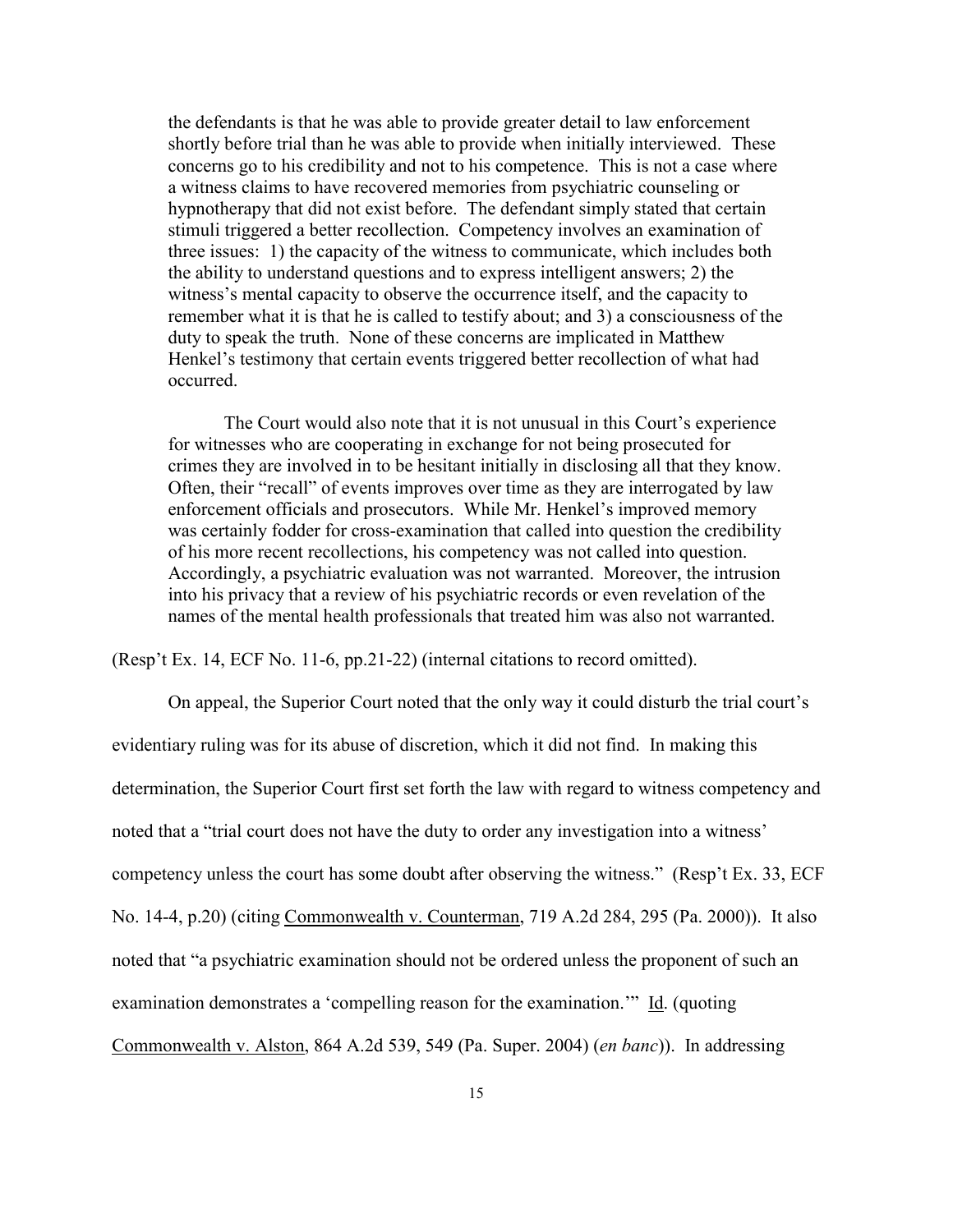whether the trial court committed reversible error, the Superior Court set forth the following analysis:

 During a pre-trial motions hearing, appellant Henkel's counsel asserted Matthew Henkel was potentially suffering from depression and that "a depressant is very similar to a person who has Alzheimer's disease." According to appellants, Matthew had been "under the guise of proper medical care . . . and receiving antidepressant medicine" and "as a result of all of this, his memory in fact has become enhanced." In his responsive brief to the trial court's addendum, Elias argues that testimony given during the recently conducted evidentiary hearing established Matthew had been hospitalized in a mental institution three months prior to the commencement of trial and that this newly discovered information lends further credence to appellants' overall position relative to this issue. Lischner joins the argument set forth in the Elias reply brief.

The trial court, after observing Matthew for a lengthy period of time, had no doubt as to his competency. At trial, Matthew stated that additional memories of the events leading up to Jones' death were triggered by the vibrations of a grated bridge over which he was traveling, which apparently sounded like the grating of the bridge over which Matthew and Elias dumped Jones' body.

 In denying the psychiatric examination and the records request, the trial court concluded appellants' complaints spoke to Matthew's credibility and not his competency because the thrust of the complaint was that Matthew's story became more detailed as time went on. The trial court did not find Matthew's refreshed recollection raised an issue about his competency; it noted that witness recollections often improve when triggered by external stimuli and further noted it was not unusual for witnesses who are cooperating with law enforcement to be hesitant initially in disclosing all of the information they possess.

 The trial court had no doubts as to Matthew's competency at the time of trial and, hence, was under no duty to order any form of mental health investigation. The only way we could disturb the trial court's ruling in this situation is if the trial transcripts gave an unequivocal indication Matthew was incompetent. They do not.

 In addition, appellants' attempt to equate depression with Alzheimer's disease is preposterous and troubling. Were we to sanction court-ordered psychiatric examinations every time a question is raised as to a witness' mental health treatment based on such flawed analogies, we would not only open the door to unwarranted invasions of privacy but we would also give witnesses reason to refuse or resist testifying anytime they previously had sought treatment for garden variety mental health issues.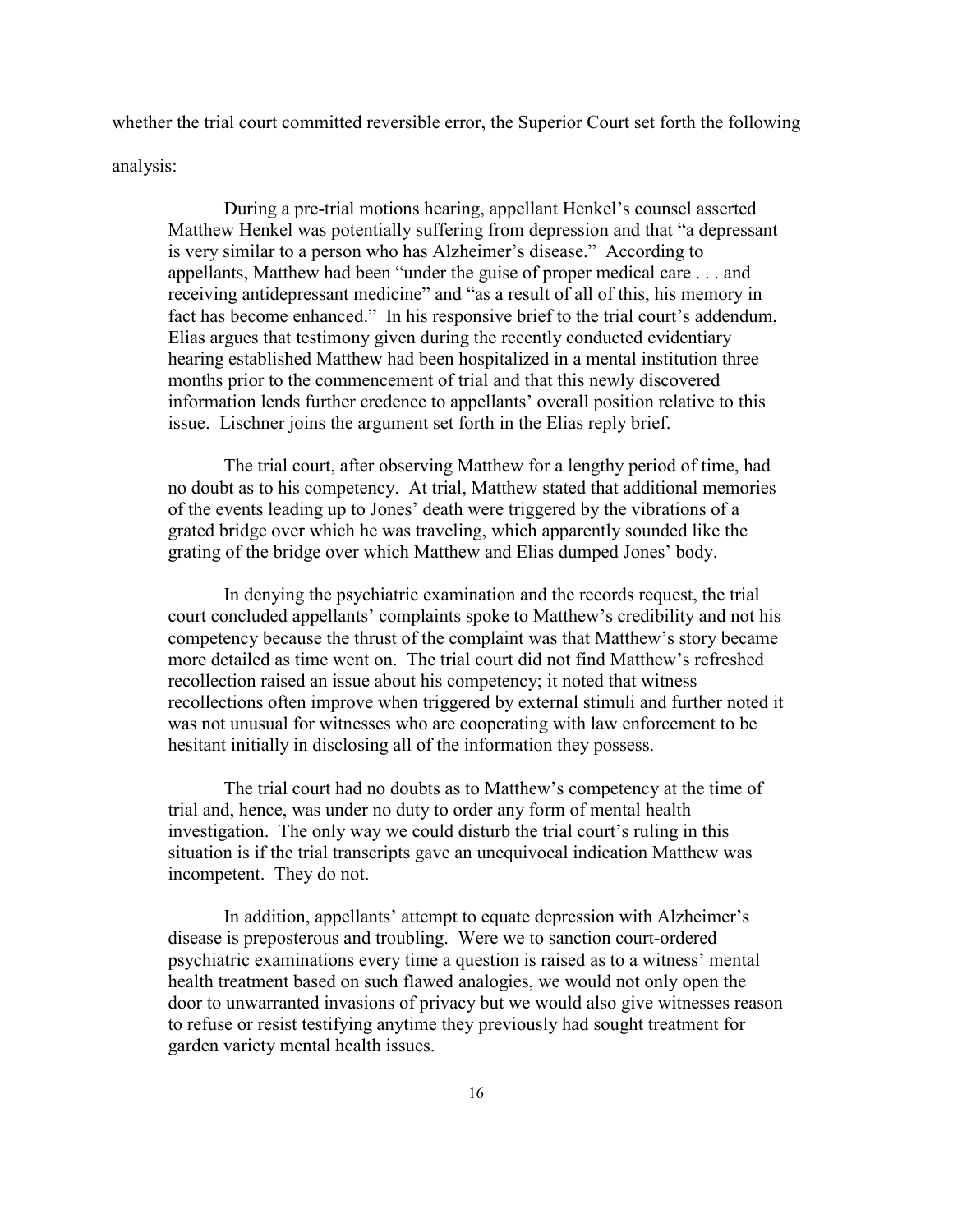Furthermore, while we recognize testimony at the evidentiary hearing suggested Matthew was indeed hospitalized for mental health problems three months prior to the murder trial, Elias does not point to any evidence tending to show this hospitalization impaired Matthew's ability to perceive the events leading up to Jones' murder, interfered with his ability to recall these events, rendered him unable to communicate what he perceived, or destroyed his ability to appreciate the import of giving testimony. Elias' argument makes it clear he is attacking Matthews' credibility – not his cognitive ability. . . . . Elias already was given an opportunity to impeach the credibility of Matthew; he failed in this endeavor.

We conclude the trial court did not abuse its discretion in denying appellants' request for a psychiatric examination. We have no reason to disturb the court's observations about Matthew Henkel's ability to testify and appellants' attempt to equate depression with Alzheimer's does not, in and of itself, raise a question about Matthew's competency. The argument Elias advances in his reply brief, which is joined by Lischner, fails because it is nothing more than an attack on Matthew's credibility – not his competence. Appellants were able to extensively cross-examine Matthew about the allegedly disparate stories he gave to investigators. The jury did not find Matthew's credibility was undermined during cross-examination. To afford appellants a new trial wherein Matthew can be further impeached through the use of irrelevant psychiatric records would result in a witch-hunt.

(Resp't Ex. 33, ECF No. 14-4, pp.20-21) (internal citations omitted).

1

 As previously stated, Petitioner claims that he is entitled to habeas relief because the trial court's denial of his motion to challenge the competency of Matthew Henkel through a psychiatric examination and access Henkel's psychiatric treatment records violated his rights under the Sixth and Fourteenth Amendments to the United States Constitution. Although Petitioner raised this claim in state court, both in his original pre-trial motion and on direct appeal, as violations of federal constitutional law,  $6$  his primary argument in his appellate brief was that the trial court applied the incorrect standard under Pennsylvania law when it denied the motion, and that under the correct standard, which is that the trial judge "has an **obligation** to

<span id="page-16-0"></span><sup>&</sup>lt;sup>6</sup> He also argued that the trial judge's denial of his motion violated his rights under Article 1, Sections 1 & 9 of the Pennsylvania Constitution, dealing with Due Process and Confrontation, respectively. (Resp't Ex. 19, ECF No. 11-8, p.42.)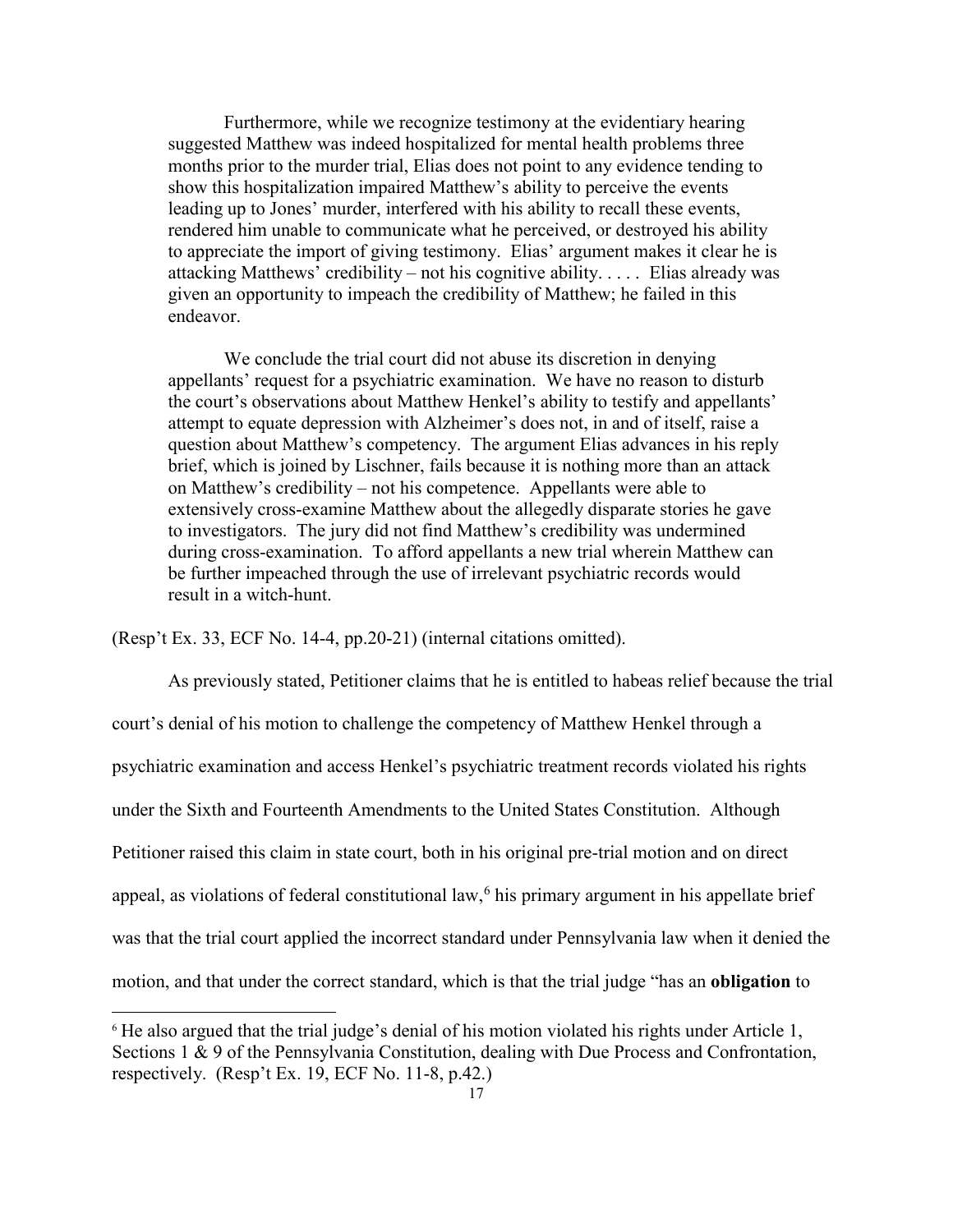order an investigation of the competency of a witness if the court has **some doubt** as to competency," his motion should have been granted. (Resp't Ex. 19, ECF No. 11-8, pp.34-35) (emphasis contained within). With regard to federal law, Petitioner argued only that the trial court's ruling frustrated his rights guaranteed to him by failing to protect against the use of false testimony or testimony unreliably revived by the Due Process Clause of the Fourteenth Amendment and the Sixth Amendment Confrontation Clause. (Resp't Ex. 19, ECF No. 11-8, p.35.) When the claim was addressed on appeal, the Superior Court recognized that Petitioner was raising the claim as a violation of federal constitutional law, but the appellate court did not cite to any federal law and instead rejected the claim on state law grounds citing only to Pennsylvania's standard for when a judge has a duty to order an investigation into a witness' competency. (Resp't Ex. 33, ECF No. 14-4, p.20.)

In Johnson v. Williams, 133 S. Ct. 1088 (2013), the United States Supreme Court held where there is an absence of discussion of the federal constitutional claim by the state court in its decision rejecting the related state law claim, there is a rebuttable presumption that the state court adjudicated the federal constitutional claim on the merits and that § 2254(d) applies. The Supreme Court explained:

In Richter, 562 U.S., —, 131 S.Ct., at 785, we held that § 2254(d) "does not require a state court to give reasons before its decision can be deemed to have been 'adjudicated on the merits.'" Rather, we explained, "[w]hen a federal claim has been presented to a state court and the state court has denied relief, it may be presumed that the state court adjudicated the claim on the merits in the absence of any indication or state-law procedural principles to the contrary." Id., at  $-$ , 131 S.Ct., at 784-785.

 Our reasoning in Richter points clearly to the answer to the question presented in the case at hand. Although Richter itself concerned a state-court order that did not address any of the defendant's claims, we see no reason why the Richter presumption should not also apply when a state-court opinion addresses some but not all of a defendant's claims.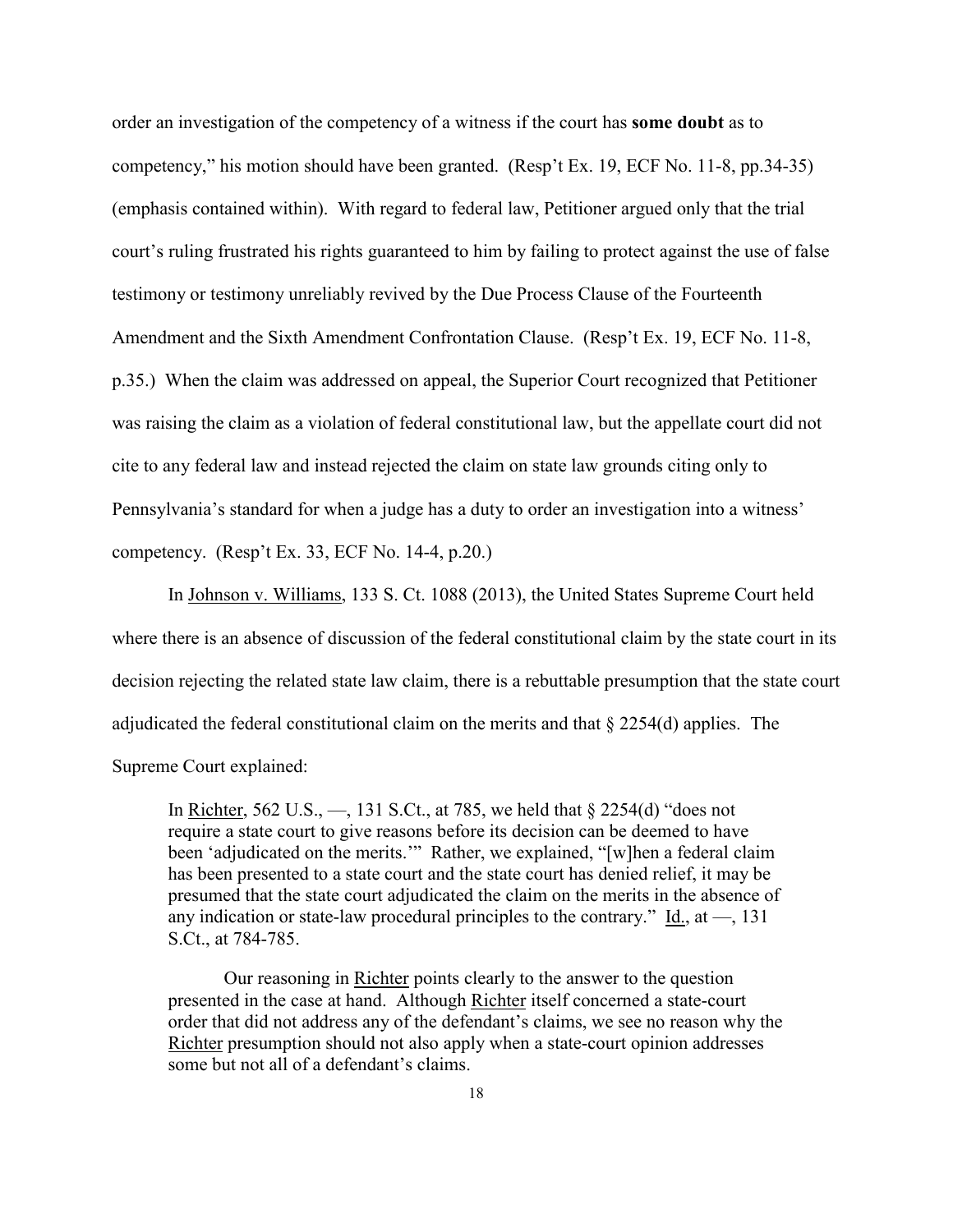- - - In sum, because it is by no means uncommon for a state court to fail to address separately a federal claim that the court has not simply overlooked, we see no sound reason for failing to apply the Richter presumption in cases like the one now before us. When a state court rejects a federal claim without expressly addressing that claim, a federal habeas court must presume that the federal claim was adjudicated on the merits–but that presumption can in some limited circumstances be rebutted.

#### Johnson, 133 S. Ct. at 1094, 1096.

-

 Neither Petitioner nor Respondents have adequately addressed how this Court is to review this claim apart from just a passing reference or a summary recitation of the § 2254(d) standard without any application to the facts of this case. Petitioner, essentially, just challenges the state court's application of state law and cites to United States Supreme Court cases only for the general proposition that the Due Process and Confrontation Clauses prohibit the admissibility of false and unreliable evidence against an accused. (ECF No. 31, pp.16, 17, 19.) Assuming this Court were to find that the Superior Court adjudicated Petitioner's federal constitutional claims on the merits, and that § 2254(d) applies, Petitioner has definitely not demonstrated that the Superior Court's decision was contrary to, or an unreasonable application of clearly established federal law.

 If, however, this Court were to find that the Superior Court did not adjudicate the merits of Petitioner's federal constitutional claims, even under a *de novo* standard of review they still fail.<sup>[7](#page-18-0)</sup> Petitioner has not shown that the trial judge's denial of the defendants' motion to compel Matthew Henkel to submit to a psychiatric examination, and access his psychiatric treatment

<span id="page-18-0"></span><sup>&</sup>lt;sup>7</sup> If the state court did not "adjudicate [ ] a claim on the merits,"  $\S$  2254(d)'s standard of review does not apply and the federal habeas court applies a *de novo* review to the claim. *See*, *e.g.*, Thomas v. Horn, 570 F.3d 105, 124 (3d Cir. 2009). If the state court misconstrues the federal claim, and, as a result, does not adjudicate it on the merits, then § 2254(d) does not apply. *See*, *e.g.*, Appel v. Horn, 250 F.3d 203, 209-12 (3d Cir. 1999).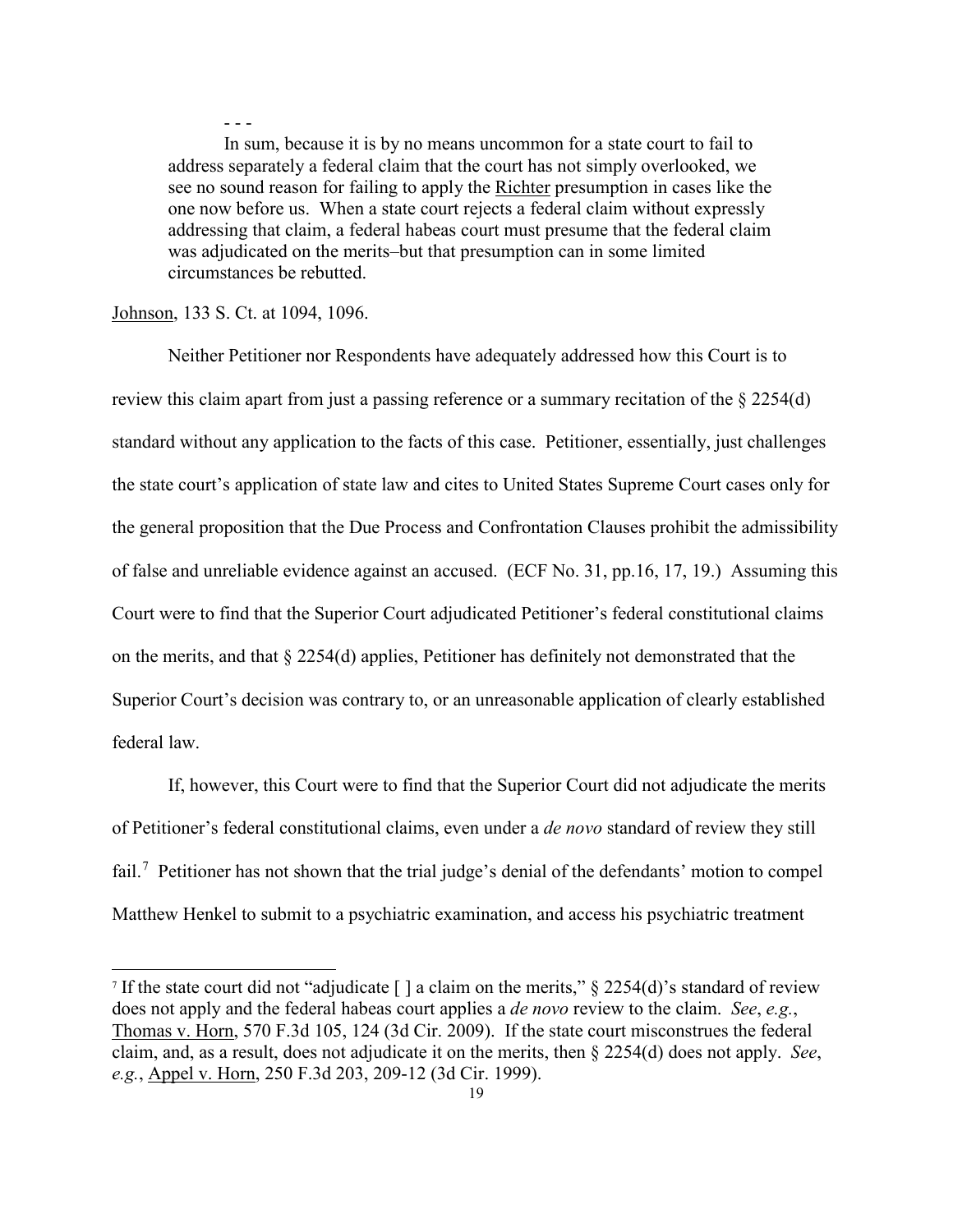records, violated his rights under the United States Constitution. Notwithstanding the fact that Petitioner's claim is ultimately a challenge to the trial judge's evidentiary ruling, and, in general, alleged errors in evidentiary rulings by state courts are not cognizable in federal habeas relief, Estelle v. McGuire, 502 U.S. 62, 67-68 (1991) (Federal courts reviewing habeas claims cannot "reexamine state court determinations on state-law questions."); Wilson v. Vaughn, 533 F.3d 208, 213 (3d Cir. 2008), such evidentiary rulings can violate due process if they are so egregious that they result in a denial of fundamental fairness. *See* Biasccia v. Attorney Gen. of New Jersey, 623 F.2d 307, 312 (3d Cir. 1980), *cert*. *denied*, 449 U.S. 1042 (1980) ("evidentiary errors of state courts are not considered to be of constitutional proportion, cognizable in federal habeas corpus proceedings, unless the error deprives a defendant of fundamental fairness in his criminal trial"). The Supreme Court has stated that a state court evidentiary ruling can rise to the level of a due process violation if "'it offends some principle of justice so rooted in the traditions and conscience of our people as to be ranked as fundamental.'" Montana v. Egelhoff, 518 U.S. 37, 43 (1996) (quoting Patterson v. New York, 432 U.S. 197, 201-02 (1977) (citations omitted). The Supreme Court, however, has "defined the category of infractions that violate 'fundamental fairness' very narrowly." Dowling v. United States, 493 U.S. 342, 352 (1990) (citing United States v. Lovasco, 431 U.S. 783, 790 (1977)). Courts are to determine only whether the complained of action "violates those 'fundamental conceptions of justice which lie at the base of our civil and political institutions,' Mooney v. Holohan, 294 U.S. 103, 112 (1935), and which define 'the community's sense of fair play and decency,'" Rochin v. California, 342 U.S. 165, 173 (1952)." Lovasco, 431 U.S. at 790.

First, the trial judge's denial of the psychiatric examination of Matthew Henkel and records requests did not deprive Petitioner of his due process rights because the procedures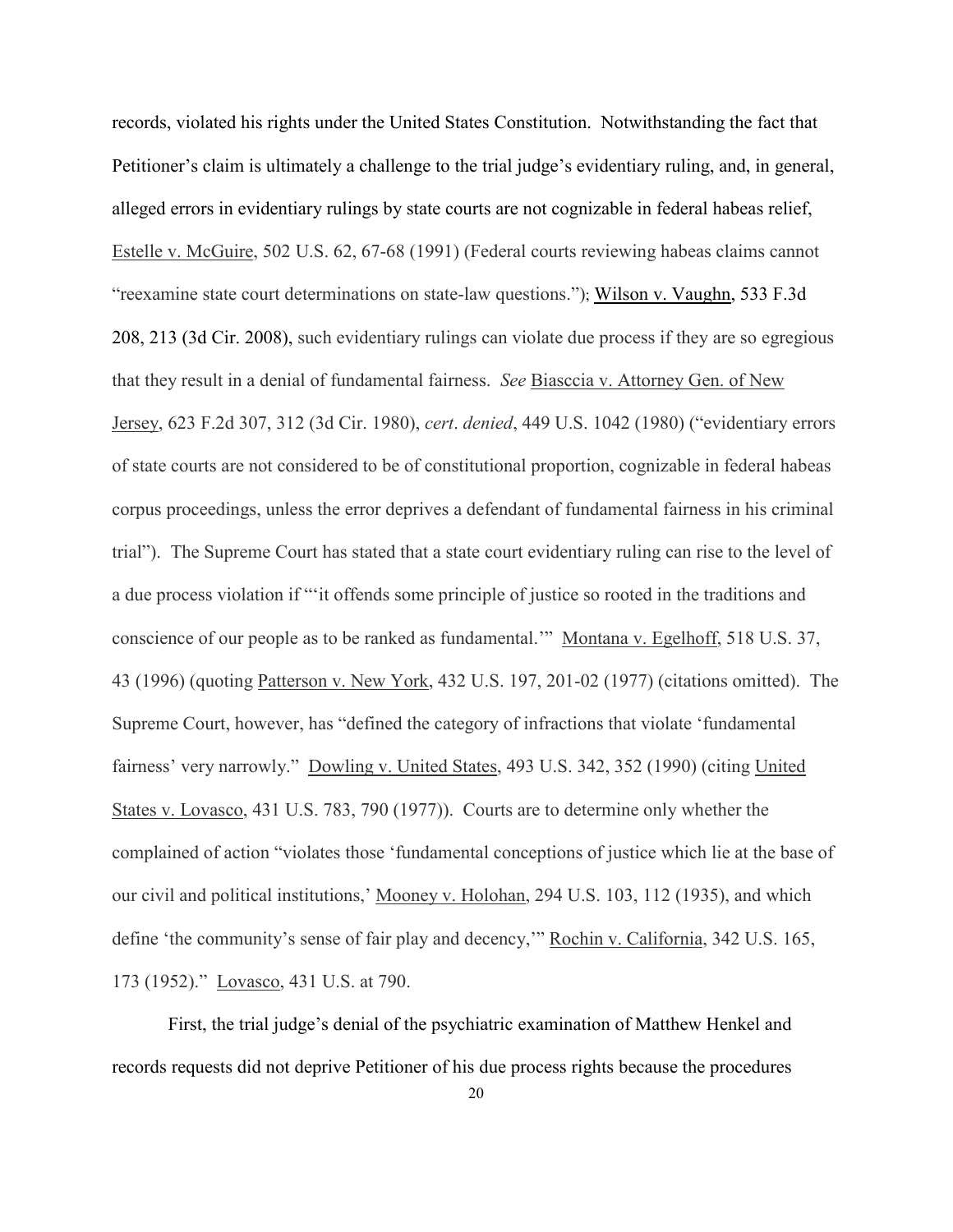followed by the trial court were fundamentally fair. "Although the Confrontation Clause guarantees a defendant the right to be confronted with the witnesses against him, U.S. Const. amend. VI, and this right includes as one of its elements that those witnesses be competent to testify, Maryland v. Craig, 497 U.S. 836, 851 (1990), the right does not necessarily guarantee a defendant a hearing on a witness's competence to testify." Moreland v. Bradshaw, 699 F.3d 908, 922 (6th Cir. 2012). The Supreme Court has recognized that requirements for competency determinations vary by state, *see* Kentucky v. Stincer, 482 U.S. 730, 742 n.12 (1987), and under Pennsylvania law, a witness is presumed competent and "the determination of testimonial competency rests in the sound discretion of the trial court." Commonwealth v. Koehler, 737 A.2d 225, 239 (Pa. 1999) (citing Commonwealth v. Counterman, 719 A.2d 284 (Pa. 1998)). A trial judge has no duty to order any form of mental health investigation unless the judge has "some doubt" after observing the witness. Id. (citing Counterman, 719 A.2d at 295).

During the pre-trial motions hearing, the trial judge heard arguments from the parties and ultimately concluded that the defendants' complaints spoke to Matthew's credibility, not competency. While Judge Manning did state that there was nothing in Matthew Henkel's testimony that "raised a substantial question as to his competency," (Resp't Ex. 14, ECF No. 11- 6, p.21), which Petitioner maintained was the wrong standard under Pennsylvania law, Judge Manning's Opinion made clear, as noted by the Superior Court on appeal, that he had no doubts as to Matthew's competency and therefore no duty to order any mental health investigation, (Resp't Ex. 33, ECF No. 14-4, p.21). The state court in this case appropriately relied on Pennsylvania state law when it determined that there was no doubt as to Matthew's ability to testify and Petitioner has not shown that the procedures followed by the trial court in coming to its decision were in any way fundamentally unfair as to violate due process.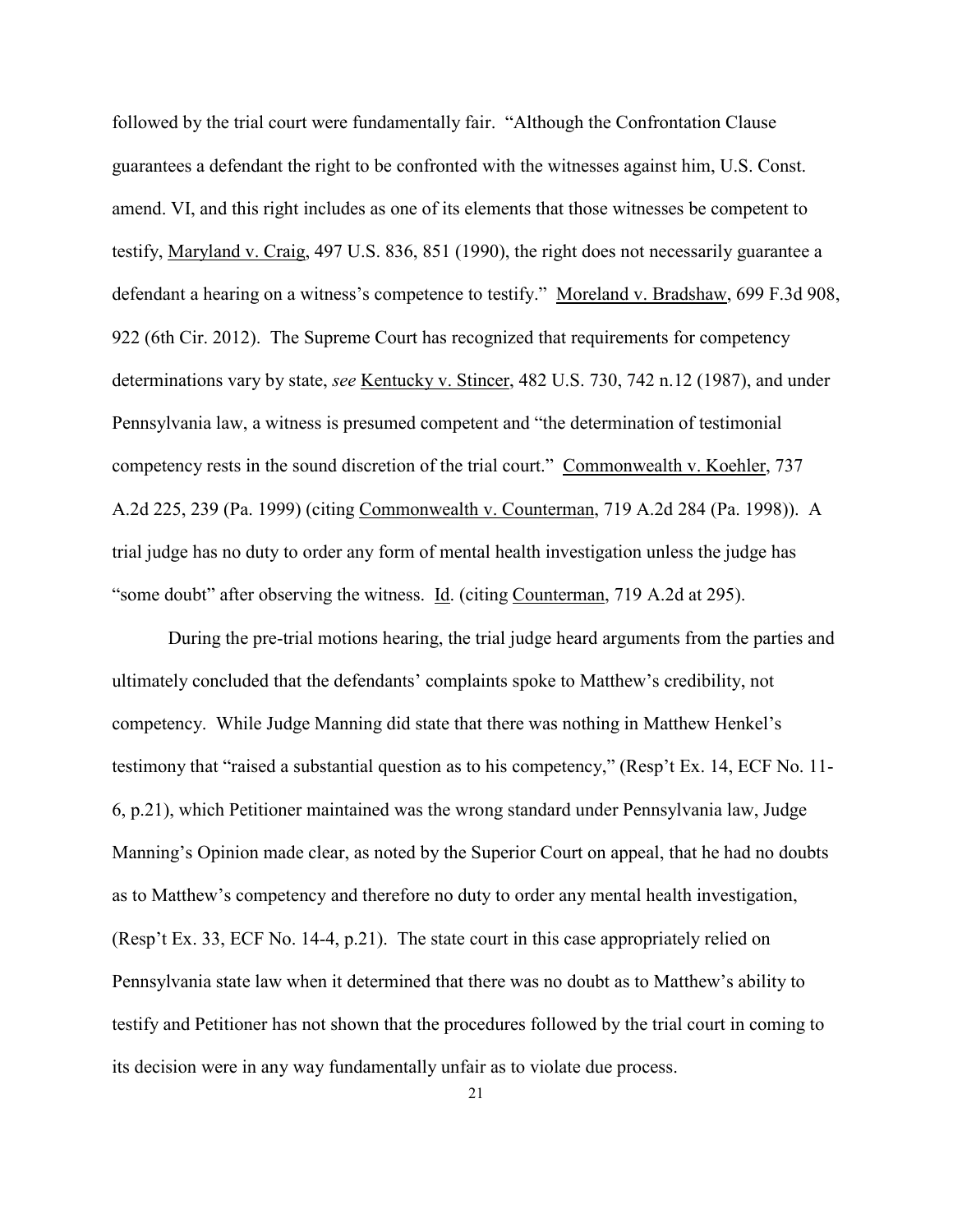Furthermore, there was no denial of Petitioner's right to confrontation because his attorney was afforded the opportunity to cross-examine Matthew Henkel in front of the jury. As the Supreme Court has consistently held, "'[T]he Confrontation Clause guarantees only "an opportunity for effective cross-examination, not cross-examination that is effective in whatever way, and to whatever extent, the defense may wish.'" United States v. Owens, 484 U.S. 554, 559 (1988) (quoting Kentucky v. Stincer, 482 U.S. 730, 739 (1987) (quoting Delaware v. Fensterer, 474 U.S. 15, 20 (1985))) (emphasis added by Owens). Even assuming, *arguendo*, that Matthew Henkel's statements given to authorities shortly before trial in September 2003, which formed the basis for the defenses' motion to compel psychiatric examination and production of psychiatric records, were influenced by reason of his taking medication, such fact did not render him "unavailable" within the meaning of the Sixth Amendment for purposes of a Sixth Amendment violation.

In sum, Petitioner has not shown that he is entitled to relief under  $\S 2254(d)$ , or that the trial judge's denial of the psychiatric examination and records request for Matthew Henkel in order to challenge his competency to testify violated his federal constitutional rights; and, to the extent that he argues that the state courts' decision violated state law, the claim is not cognizable on federal habeas review.

### **B. Ineffective assistance of counsel**

 $\overline{a}$ 

Petitioner next argues that his trial counsel, Mr. George, was ineffective for advising him against testifying at trial, so much so that it vitiated a knowing and intelligent waiver of that right, [8](#page-21-0) and he claims that the state courts' decision finding otherwise was objectively

<span id="page-21-0"></span><sup>&</sup>lt;sup>8</sup> The Court notes that Petitioner's claim is something of a hybrid. He does not allege that the Commonwealth deprived him of his right to testify, which is the normal scenario in a right to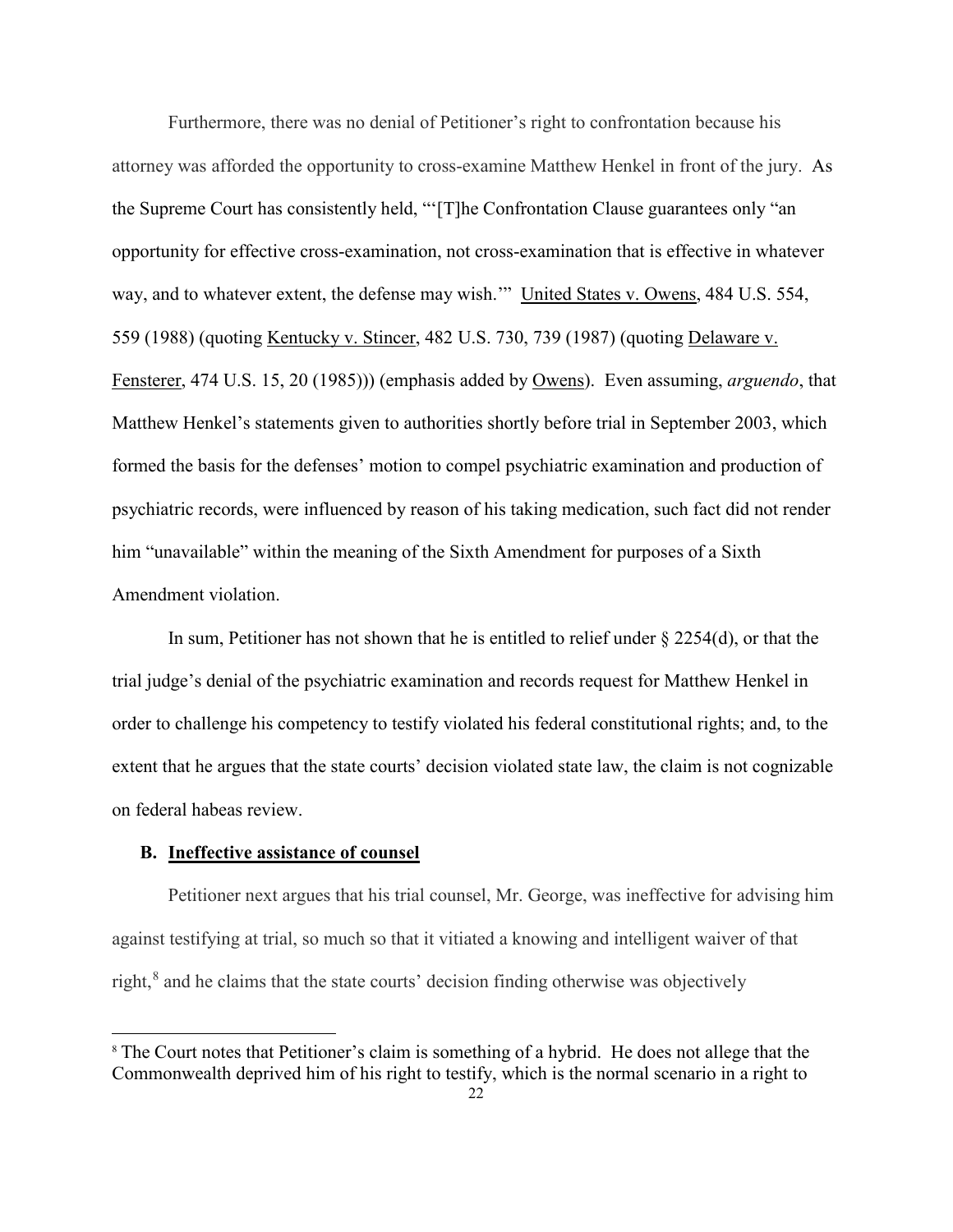unreasonable and contrary to clearly established federal law. Specifically, he claims that Mr. George's advice against testifying was unreasonable because Mr. George repeatedly promised the jury in his opening statement that Petitioner would testify, and, because Mr. George did not explain to him that Bruce Henkel, Sr.'s testimony could only be used to impeach Matthew Henkel and not as positive evidence that Matthew actually did the killing. He maintains that he would have testified to rebut Matthew Henkel's testimony had Mr. George explained to him the difference between impeachment evidence and substantive evidence, and he argues that without him testifying there was no evidence presented that he did not kill Andrew Jones. As it relates to this claim, the Court will recount the following background.

#### **1. Relevant Procedural Background**

 $\overline{a}$ 

### **a. Pretrial and Trial Proceedings**

Early during trial preparation, Petitioner and his counsel, Mr. George, decided that Petitioner would testify in his own defense to rebut Matthew Henkel's expected testimony that Petitioner killed the victim, Andrew Jones. In making his opening statement, Mr. George told the jury that Petitioner was going to testify and explain what happened on the day in question; specifically, that Petitioner was not present at the apartment when Matthew Henkel killed Andrew Jones and that when Petitioner returned to the apartment he found that Matthew Henkel had already killed Jones.

Late in the trial, it was revealed that Matthew's father, Bruce Henkel, Sr., and his brother Bruce Henkel, Jr., would testify on behalf of Jared Henkel and offer contrary testimony to the

testify clam. *See, e.g.*, Rock v. Arkansas, 483 U.S. 44, 61 (1987) (holding that state's evidentiary rules interfered with criminal defendant's right to testify on his or her own behalf). Rather, it is that his trial counsel's ineffective assistance rendered the waiver of that right unknowing and unintelligent.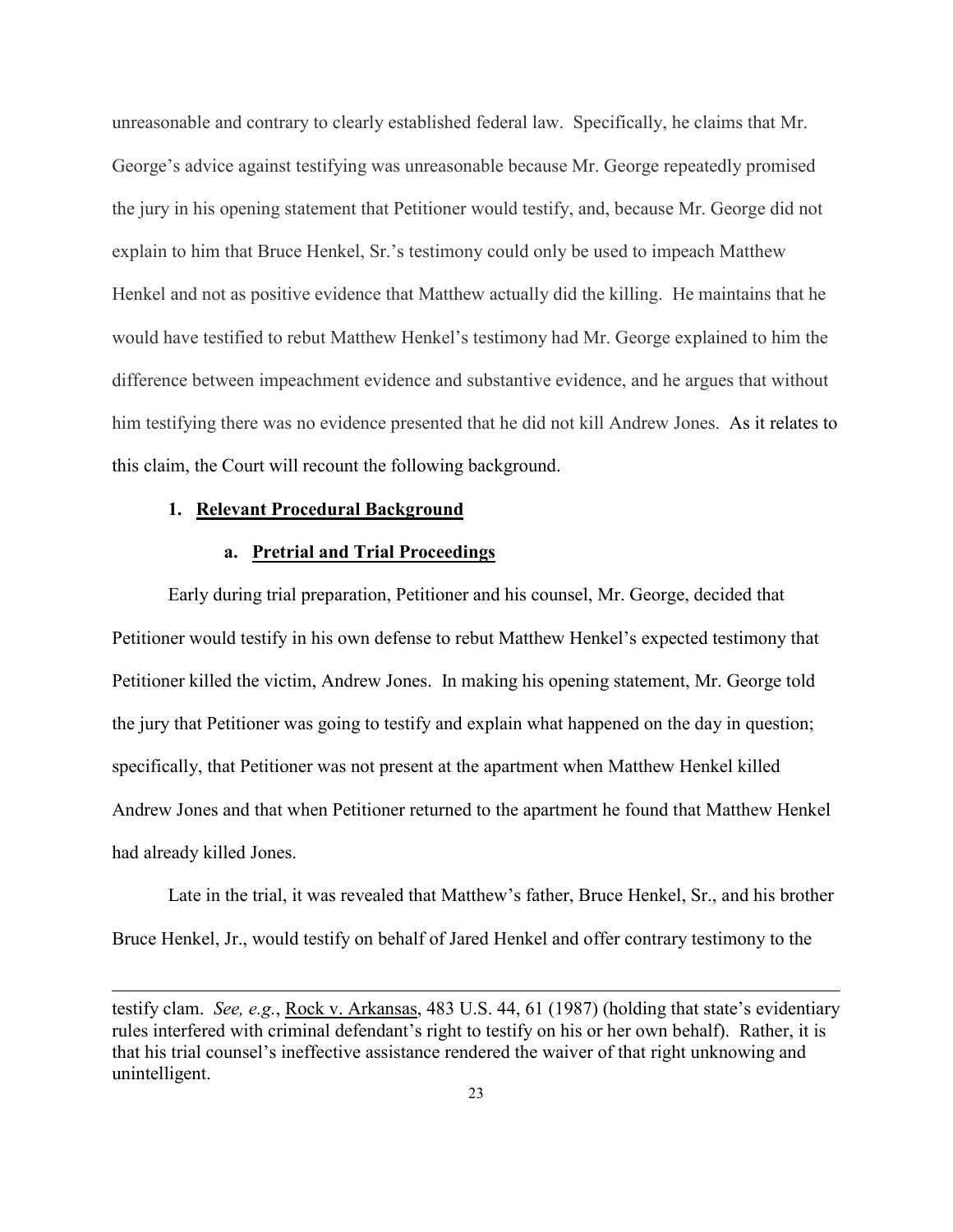Commonwealth's case by divulging inculpatory statements that Matthew had made to them. The trial court allowed the testimony but only for the limited purposes of impeaching Matthew because their statements were hearsay that did not fall under an exception to the hearsay rule. The trial court even permitted defense counsel for Jared Henkel to recall Matthew Henkel for the sole purpose of confronting him with these statements to establish their admissibility as prior inconsistent utterances. Immediately after Matthew and his brother, Bruce Henkel, Jr., testified, the trial court, *sua sponte*, instructed the jury that the testimony by Matthew's brother and father could only be used to impeach Matthew's credibility, and not as substantive evidence. Following the testimony of Bruce Henkel, Sr., Jared Henkel rested. Mr. George then asked for a five-minute recess to go to the bathroom and announced in full hearing of the jury that Petitioner would testify after the break. However, when the court reconvened, which was quite a while later, Mr. George informed the judge that Petitioner was no longer going to testify and that the defense was going to rest. Before permitting the close of testimony, though, the trial judge conducted a full colloquy into the decision not to testify made by Petitioner and the other two defendants, and informed the parties that a no adverse inference instruction would be given to the jury. When the jury returned from recess, the trial judge again instructed that the testimony of Bruce Henkel, Sr. could be used only for impeachment of Matthew Henkel. At that time, Petitioner rested without testifying, followed by Jared Lischner.

### **b. Direct Appeal Proceedings**

On direct appeal, Petitioner argued that the trial court's refusal to admit Matthew Henkel's alleged confession to his father as substantive evidence, and not merely for impeachment purposes, was improper. In addressing this claim in his Pa. R.A.P. 1925(a) Opinion, Judge Manning wrote the following: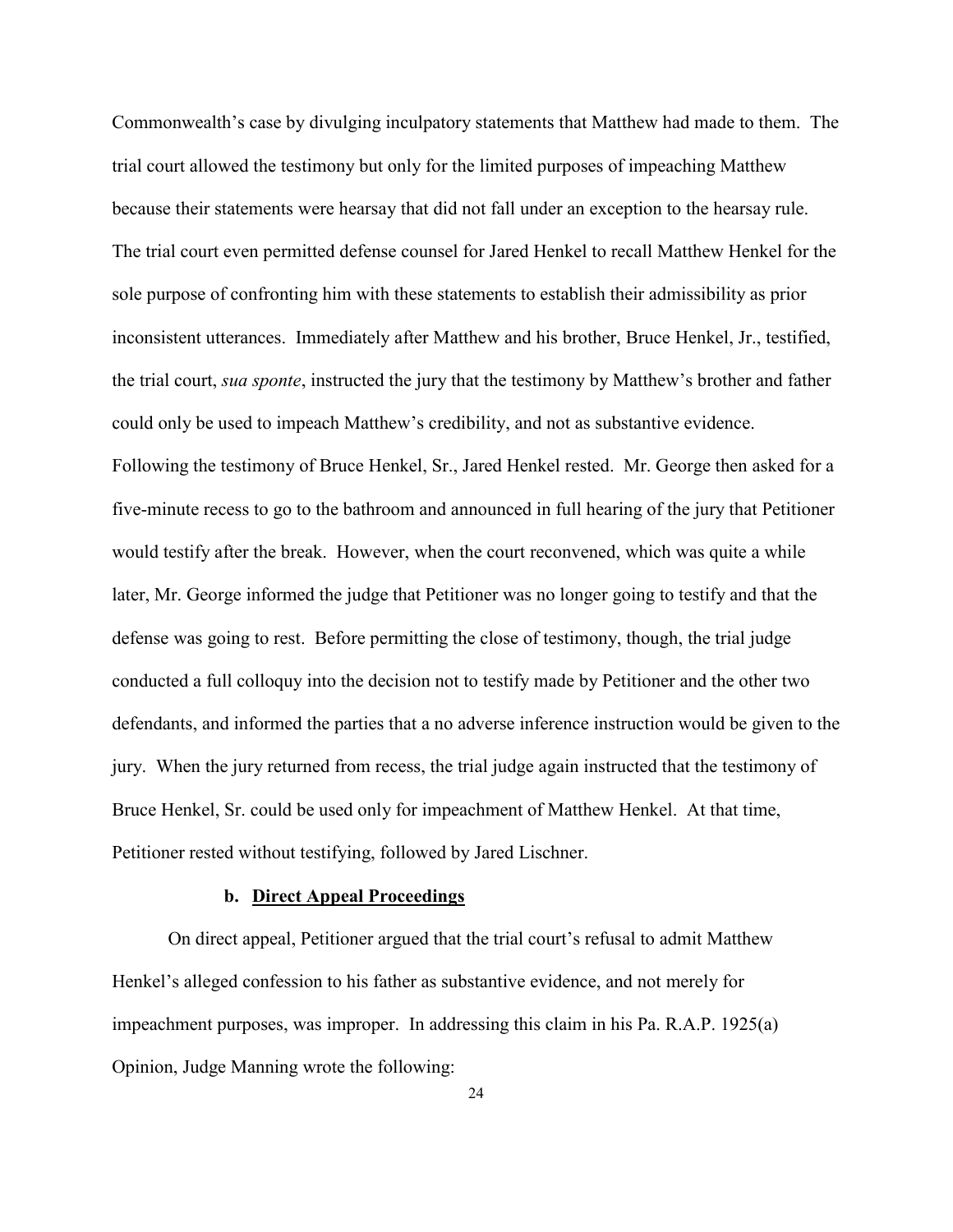. . . This testimony was admissible only because it contradicted earlier testimony from Matthew Henkel. It was properly admitted for its impeachment value but could not be considered by the jury as substantive evidence. The statements attributed to Matthew Henkel by his brother and his father were hearsay. They were out of court statements offered for the truth of the matter asserted. As such, they were not admissible unless they fell under an exception to the hearsay rule. They did not. Although counsel argued that they were statements against penal interest, that exception to the hearsay rule is only applicable when the declarant is unavailable. Pa. R.E. 804(b)(30).

(Resp't Ex. 14, ECF No. 11-6, p.34.) Judge Manning also pointed out that, while under

Pa. R.E. 803.1, a prior inconsistent statement may be offered as substantive evidence if it

meets additional requirements of reliability, "[t]he statement purportedly made by

Matthew Henkel to his father was clearly not given under reliable circumstances. It was

not recorded, written and not even revealed until 18 months after it was allegedly made. .

. . The testimony was offered by the father of a defendant on trial for criminal homicide.

The circumstances make the statement among the most unreliable." Id., p.35. In its

Memorandum Opinion dated November 14, 2007, the Superior Court agreed with Judge

Manning and also noted that admitting Matthew's alleged confession for substantive

purposes would have had no affect on the outcome of his case. In coming to this

conclusion, the Superior Court stated that

[f]or the confession to have had any impeachment value, the jury would have had to believe the confession was given and was true. The jury's verdict makes it clear it did not harbor such a belief. If the jury did not believe the confession was given and the confession was true, admitting the confession for substantive purposes would have been of little value to the defense. The trial court did not abuse its discretion in admitting Matthew's alleged confession for impeachment purposes only.

(Resp't Ex. 33, ECF No. 14-4, p.23); Commonwealth v. Henkel, *et al*., 938 A.2d 433, 444 (Pa. Super. Ct. 2007).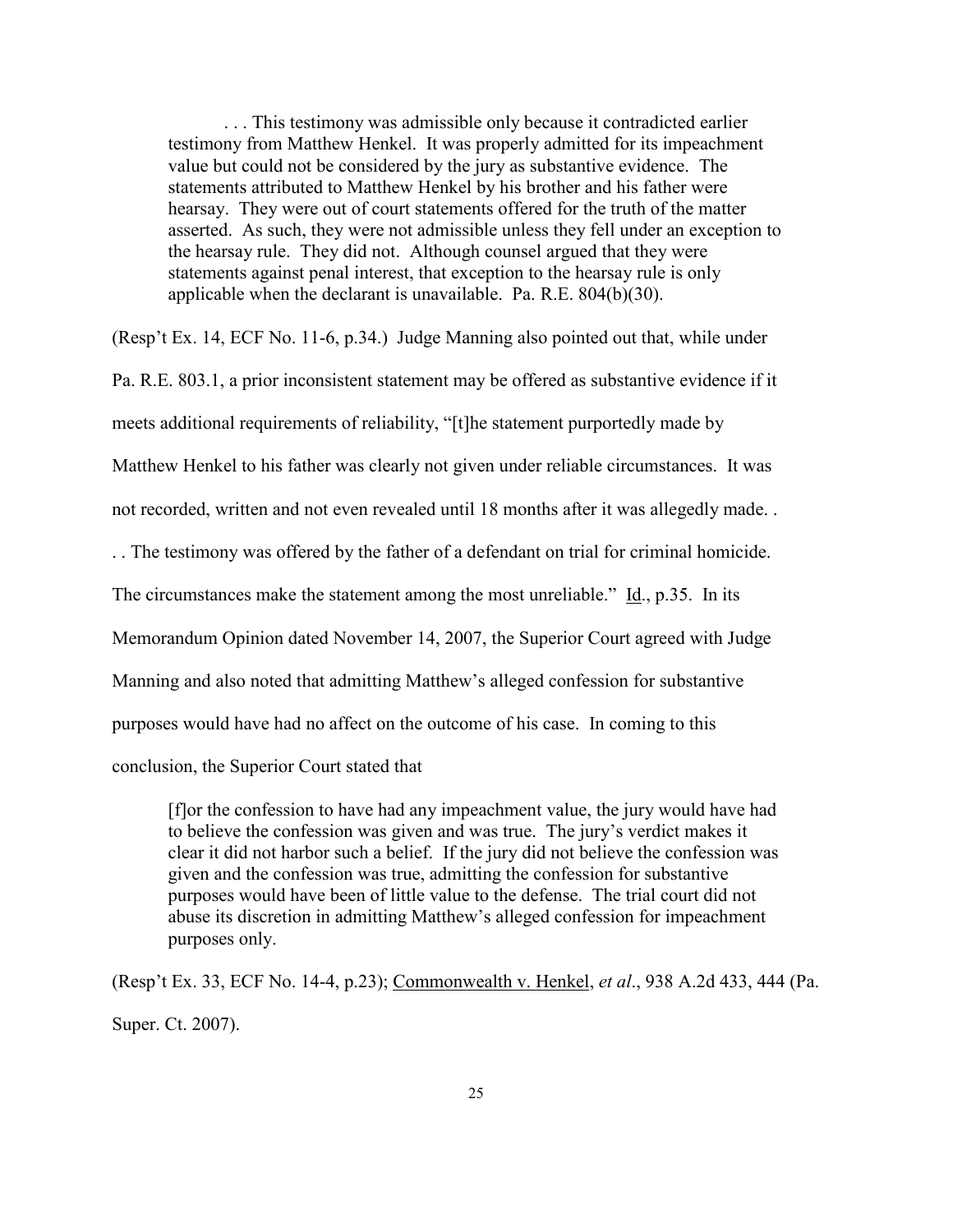### **c. PCRA Proceedings**

In his PCRA petition, Petitioner claimed that Mr. George was ineffective because he failed to explain the difference between impeachment and substantive evidence during the court's "very brief" recess and that had Mr. George done so then he would have insisted on testifying knowing that Bruce Henkel, Sr.'s testimony could not be used as substantive evidence that Matthew was the one who killed Jones. He also argued that Mr. George provided ineffective assistance by advising him not to testify after repeatedly promising the jury in his opening statement that Petitioner would testify and establish a defense. He further claimed that based on the totality of the circumstances, Mr. George had no reasonable basis for advising him not to testify and that his waiver of his right to testify was rendered unknowing and unintelligent based on Mr. George's constitutionally deficient performance. On January 31, 2011, the PCRA court had a hearing solely on this claim.

 At the PCRA hearing, Mr. George testified at length. He testified that on the day the Commonwealth rested, he was advised by Jared Henkel's lawyer, Mr. Ceraso, that Bruce Henkel, Sr. would testify that Matthew admitted to him that he killed Andrew Jones because Jones had teased Matthew about being gay.<sup>[9](#page-25-0)</sup> Bruce Henkel, Jr. would corroborate Bruce Henkel Sr.'s story by testifying that Matthew told him in a phone conversation that if Jones did not stop teasing him about being gay, he would kill him.

 Mr. George also testified that it was the revelation that Bruce Henkel, Sr. and his son were going to testify that caused him to reconsider calling Petitioner to the stand. Mr. George explained that during the recess he spoke with Petitioner and Petitioner's family, which included

-

<span id="page-25-0"></span><sup>9</sup> According to Mr. Ceraso, this information was revealed to him by Bruce Henkel, Sr. for the first time approximately forty-eight hours earlier.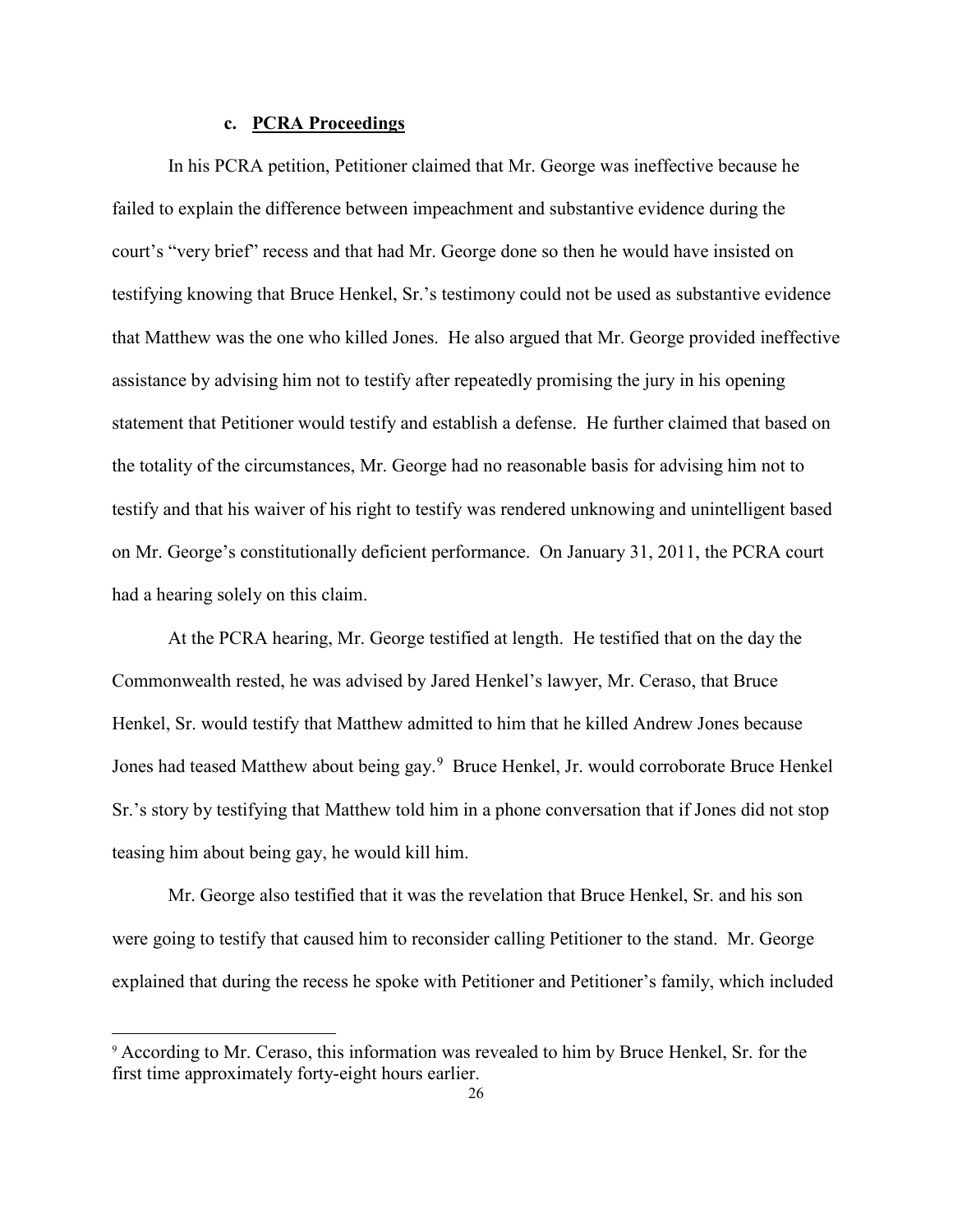his mother, father and an uncle, and he explained to them that Mr. Henkel, Sr. was going to testify and what he was going to testify to. Mr. George testified that after that discussion "we came to the decision that he [Petitioner] was not going to testify." Mr. George also testified that he spoke with Petitioner alone stating that they went over the testimony in detail and felt that it was in Petitioner's best interest for him not to testify. When asked if he told Petitioner that he felt that they had what they needed regarding impeachment and substantive evidence, Mr.

George responded:

Well, it was a lot more involved. That was an over-simplification. We went over the testimony in detail, and like I said, it was not only with my client, it was with his parents and his uncle. And after we heard the testimony, we felt it would be in his best interest for him not to testify.

(Resp't Ex. 50, ECF No. 15-9, p.22) (internal citation to record omitted). When asked the basis

for his decision and advice to Petitioner, Mr. George said,

I don't know if I felt that I had what I needed. Under the circumstances, when Mr. Henkel, Sr. testified and basically told the jury that his son was the one that committed the homicide, we felt it was pretty strong evidence with relationship to the defense of all three of the defendants that were charged with the crime.

(Resp't Ex. 50, ECF No. 15-9, p.22) (internal citation to record omitted). He also confirmed that

he believed the testimony of Bruce Henkel, Sr. would "... allow ... the argument that [his]

client was exonerated by that testimony. . . ." (Resp't Ex. 50, ECF No. 15-9, p.23) (internal

citation to record omitted).

Petitioner also testified at the PCRA hearing and Judge Manning, writing for the PCRA

court, summarized his testimony as follows:

[Petitioner] said that he met several times with his counsel prior to trial regarding strategy and it was always his intention to testify on his own behalf. He stated that after Bruce Henkel, Sr., and Jr. testified, he had a conversation with Mr. George regarding testifying and Mr. George told him, ". . . we had what we needed." He took this to mean that he would be acquitted of the homicide. He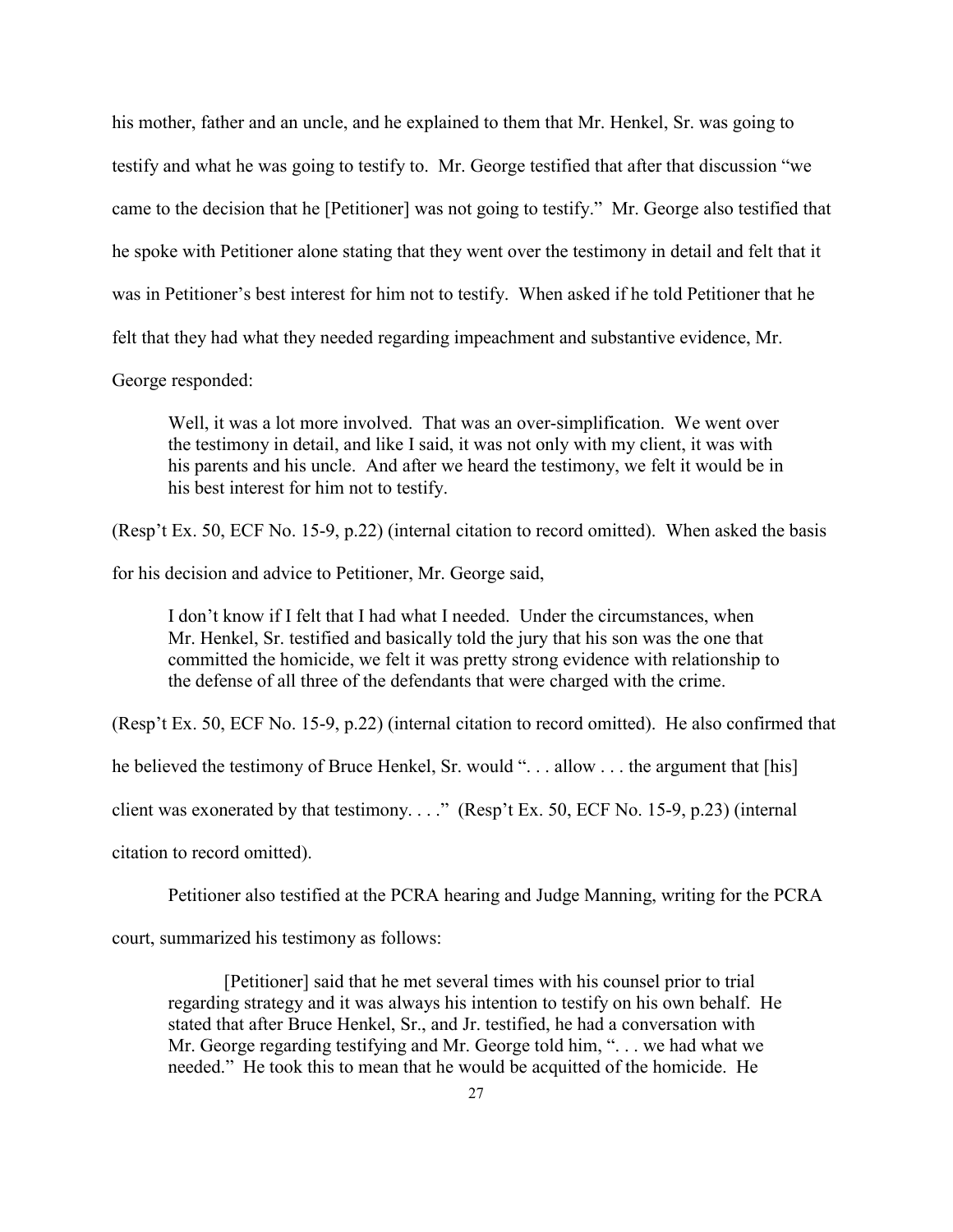confirmed that he made the decision not to testify, but did so in reliance on Mr. George's advice that he should not testify because they "had what they needed." The defendant testified that the discussion he had with his attorney was "very brief." He said that during that brief discussion there was no explanation to him about the difference between impeachment evidence and substantive evidence. Had [Petitioner] been advised that Bruce Henkel, Sr.'s testimony about what Matthew Henkel said could only be used to impeach Matthew Henkel and not as positive evidence that Matthew actually did the killing, he would have testified to rebut Matthew Henkel's testimony.

During cross examination, [Petitioner] stated that the only discussion he had with his attorney was brief, took place in the courtroom and occurred as soon as his attorney returned from the restroom. He claimed that all that Mr. George told him was, ". . . I don't think you should get up there . . . because we had what we needed." He denied discussing it any longer than a "few seconds inside the courtroom." He acknowledged that he engaged in a colloquy with this Court during which he advised the Court that he understood that the decision whether or not to testify was his; that he had the right to not testify and that he had the right to counsel's advice as to whether or not to testify.

(Resp't Ex. 50, ECF No. 15-9, p.24) (internal citations to record omitted).

The PCRA court ultimately concluded that Petitioner had failed to establish, at the

hearing and on his PCRA petition, that Mr. George "provided advice so unreasonable as to

render [Petitioner's] decision [not to testify] involuntary[,]" and that Petitioner was not

prejudiced by the fact that Mr. George indicated in his opening that his client would testify.

(Resp't Ex. 50, ECF No. 15-9, pp.31-32.) In so finding, the PCRA court stated the following:

The defendant invoked his right to remain silent. He did so, according to the colloquy this Court conducted in court with him and his co-defendants, knowing that he had the right to testify, knowing that he had the right to not testify, knowing that exercising that right could not be used against him and knowing that the decision to testify was solely his to make in consultation with his attorney. Clearly, the evidence presented at the hearing revealed no evidence that the defendant was denied his right to testify due to counsel's interference with that right. The defendant did not make that claim. The question then becomes whether the advice that counsel provided regarding the right to testify was so unreasonable as to render the decision to forgo testifying involuntary. It remained the defendant's burden in this proceeding to prove what specific advice was given to him regarding the decision on whether to testify *and* that the advice was so unreasonable as to render his decision involuntary.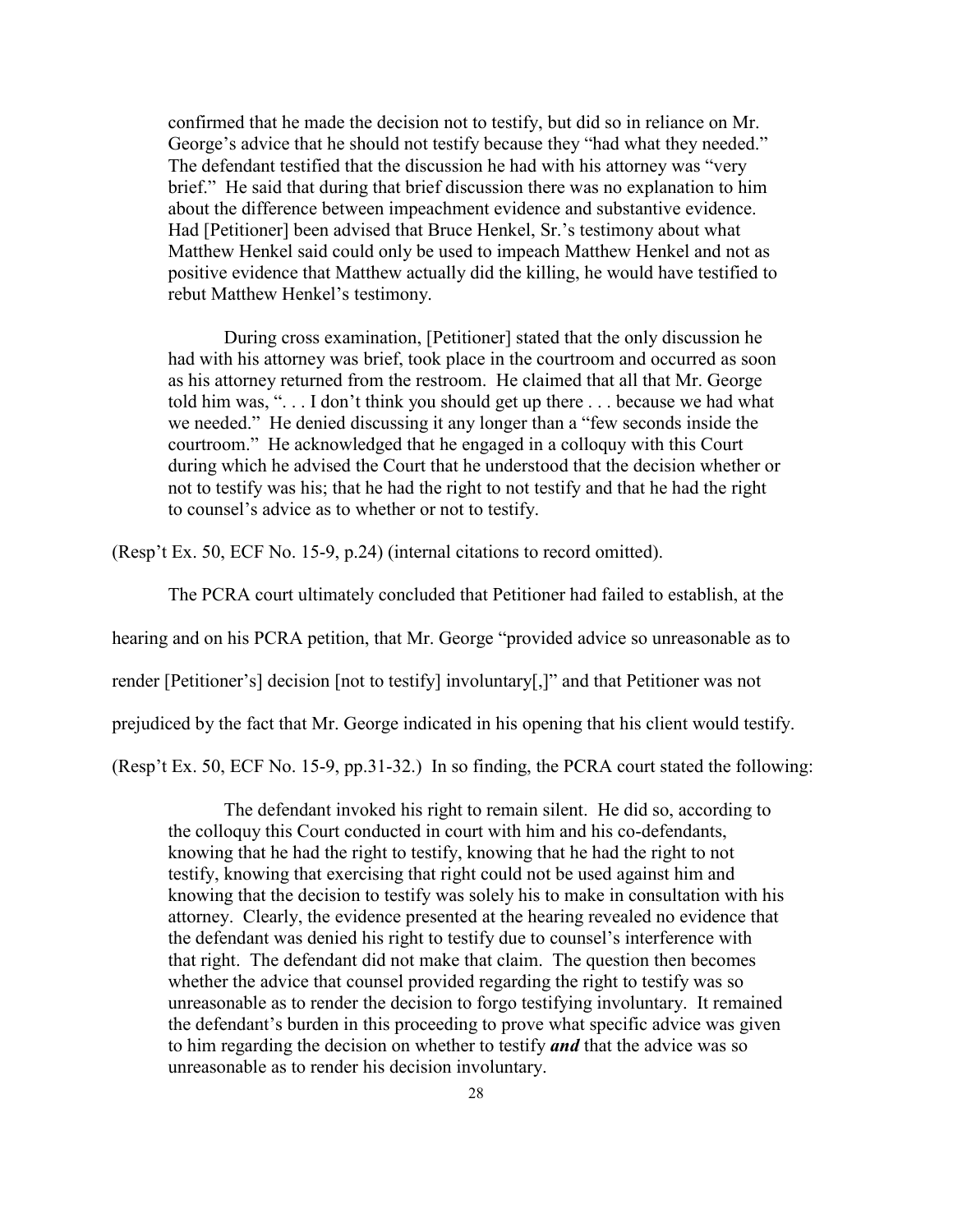\* \* \* \* \*

According to the defendant here, the advice that Mr. George gave him that led to his decision not to testify was that counsel told him that we "had what we needed" from the testimony of Bruce Henkel, Sr. He said that his discussion was "very brief" and that there was no discussion of the difference between substantive evidence and impeachment evidence regarding the testimony of Bruce Henkel, Sr. and that had he known it was only to be considered for impeachment purposes, he would have testified.

It is important to note that the defendant did not claim that Mr. George ever specifically *told him* that Bruce Henkel, Sr.'s testimony was admissible as substantive evidence. He said that they never discussed whether that testimony could be used as substantive and impeachment evidence. Moreover, at the PCRA hearing, PCRA counsel asked neither the defendant nor his trial attorney if that specific advice was given.

Although PCRA counsel tried to suggest that when trial counsel advised the defendant that he thought that they "had what they needed" from the testimony of Bruce Henkel, Sr. he meant that that testimony could be used substantively to prove that Matthew Henkel killed the victim, trial counsel disputed this, referring to it as an "over-simplification." Trial counsel said that he discussed Bruce Henkel's testimony in detail with the defendant, his parents and his uncle and that, based on that discussion, Mr. Elias agreed that it was not in his interest to testify.

PCRA counsel seemed to avoid asking either the defendant or his trial counsel directly whether that specific advice was given. Although in this proceeding the defendant bears the burden of establishing the facts to support his claims, the three other people involved in the discussions about whether the defendant should testify, his parents and his uncle, were not called to testify. Had they heard trial counsel give that specific advice during the lengthy discussions trial counsel described, they certainly would have been called to testify.

Defense counsel's advice that the testimony of Bruce Henkel gave the defense the opportunity to argue that the defendant did not commit the murder was accurate and not wholly unreasonable. If believed, Bruce Henkel's testimony would have impeached the testimony of the only witness that said that Craig Elias killed Andrew Jones, Matthew Henkel. While it may not have allowed the jury to conclude that Matthew Henkel killed Andrew Jones, that was not a conclusion that the jury had to reach in order to return a verdict of not guilty. The defendant did not have the burden at trial to prove who, in fact, killed Andrew Jones. The only burden was on the Commonwealth and any evidence that called into question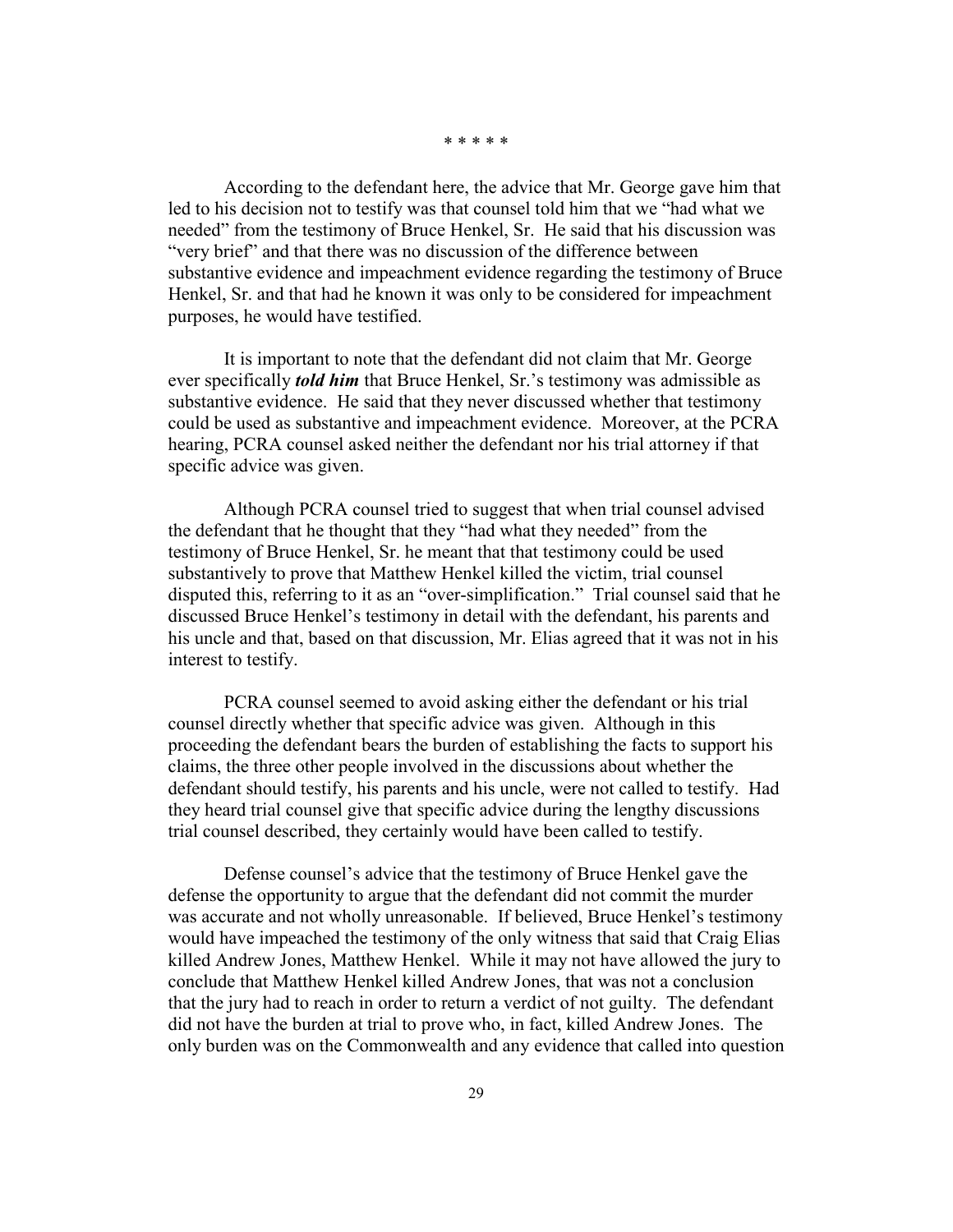the credibility of the Commonwealth's key witness had the potential of being "all that [the defendant] needed."

It must be remembered that Matthew Henkel was the only Commonwealth witness that offered any evidence tending to show that this defendant killed Andrew Jones and that the killing was done with the agreement of the other defendants. Matthew Henkel's credibility was of vital importance. The testimony of Bruce Henkel, Sr. and Bruce Henkel, Jr., although only admitted as impeachment evidence, went to this important determination. This Court does not believe that it was unreasonable for counsel to advise his client that the impeachment value of the testimony of Bruce Henkel provided the defendant with what they "needed" with regard to damage and credibility of Matthew Henkel.

It is also important to note the difference between Mr. George's description of the conversations he had with his client and that of his client. Mr. George testified that he had lengthy discussions with the defendant during which his family members were present. That comports with this Court's recollection that the recess that took place after Mr. George indicated that he would call his client lasted several hours. Trial counsel agreed that the recess was that long. Patrick Thomassey, trial counsel for Jared Lischner, also agreed that the recess was longer than the "brief recess" described by the defendant, stating: "I don't know how long it was. It was long." The defendant, on the other hand, testified that his discussion with Mr. George took "seconds" and occurred in the Courtroom immediately before he was supposed to testify. The defendant's testimony in this regard is wholly incredible. The recess, during which the defendant, his family and his attorney discussed whether or not he should testify, lasted at least two hours. This also calls into question the defendant's credibility regarding the content of those discussions. The defendant only recalled being told that "we have what we need." Defense counsel, however, described a lengthy discussion with the defendant and his family during which he reviewed, at length, the testimony of Bruce Henkel, Sr. and discussed why he thought that testimony provided them with what was needed to argue that the Commonwealth failed to meet its burden. The testimony of counsel in this regard is credible; the testimony of the defendant is not.

It is well settled that a defendant who makes a knowing, voluntary and intelligent waiver of testimony, may not later claim ineffective assistance of counsel caused him to decide not to testify. Commonwealth v. Fletcher, 750 A.2d 261, 275-75 (Pa. 2000). The defendant did not establish, at the hearing on his PCRA Petition, that counsel provided advice so unreasonable as to render his decision involuntary. Counsel's advice that the testimony of Bruce Henkel, Sr., which, if believed by the jury, would have impeached the testimony of the only Commonwealth witness with direct knowledge that the defendant killed the victim, was not unreasonable, based on the evidence presented at the PCRA hearing.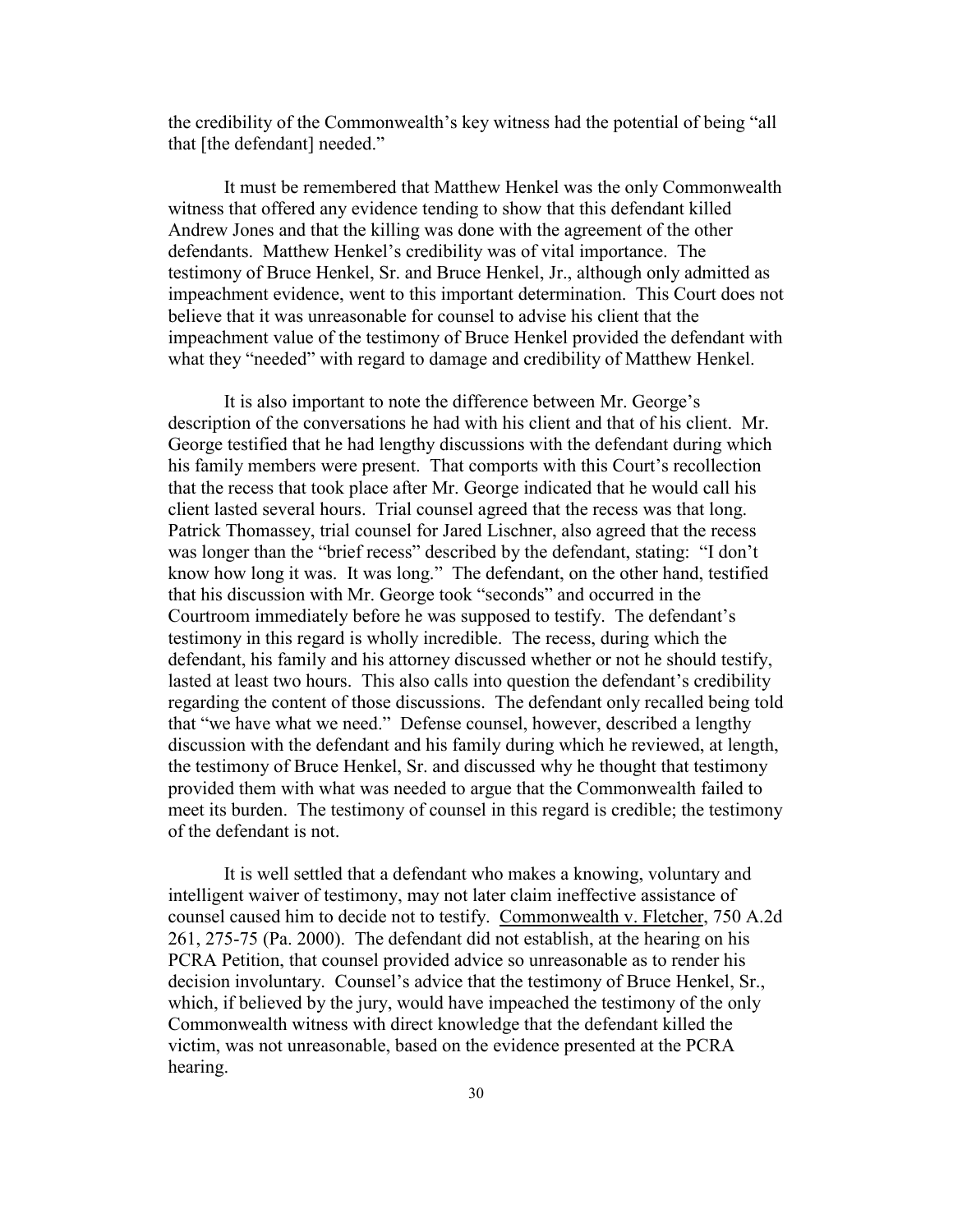The Court has also considered the fact that defense counsel, in his opening statement, advised the jury that his client would testify and would contradict Matthew Henkel's testimony. The jury was instructed, however, that opening statements and closing arguments were not evidence. They also were instructed that the defendants had an absolute right not to testify and that their decision to exercise that right could not be used against them.

A jury is presumed to follow the instructions of the Court and, therefore, it must be presumed that they did so in this case and did not consider what counsel said in his opening as evidence nor use the fact that the defendant chose not to testify against him. The jury did hear evidence that suggested that Matthew Henkel was not being truthful in his testimony implicating the defendant, which is essentially what defense counsel said the defendant would say if he testified. The defendant was not prejudiced by the fact that trial counsel indicated in his opening that the defendant would testify.

(Resp't Ex. 50, ECF No. 15-9, pp.25-33) (footnote and internal citations to record omitted)

 On appeal, the Superior Court agreed with the "thorough and well-reasoned" opinion of the PCRA court. It also addressed Petitioner's claim that the PCRA court failed to apply the correct standard when it found that Mr. George did not give Petitioner wholly unreasonable advice that rendered his decision not to testify "involuntary". Petitioner claimed that the correct standard was whether counsel's advice was "so unreasonable as to vitiate a knowing and intelligent decision" to testify on one's own behalf. (Resp't Ex. 58, ECF No. 16-7, at p.6, FN1) (citing Commonwealth v. Nieves, 746 A.2d 1102, 1104 (Pa. 2000)). However, the Superior Court disagreed with Petitioner stating that "[a]dvice that 'vitiates a knowing and intelligent decision' is the same concept as advice that renders the decision 'involuntary.' An unknowing and [un]intelligent decision is one that is not voluntary. The PCRA court merely rephrased the pertinent principle." (Resp't Ex. 58, ECF No. 16-7, at p.6, FN1.)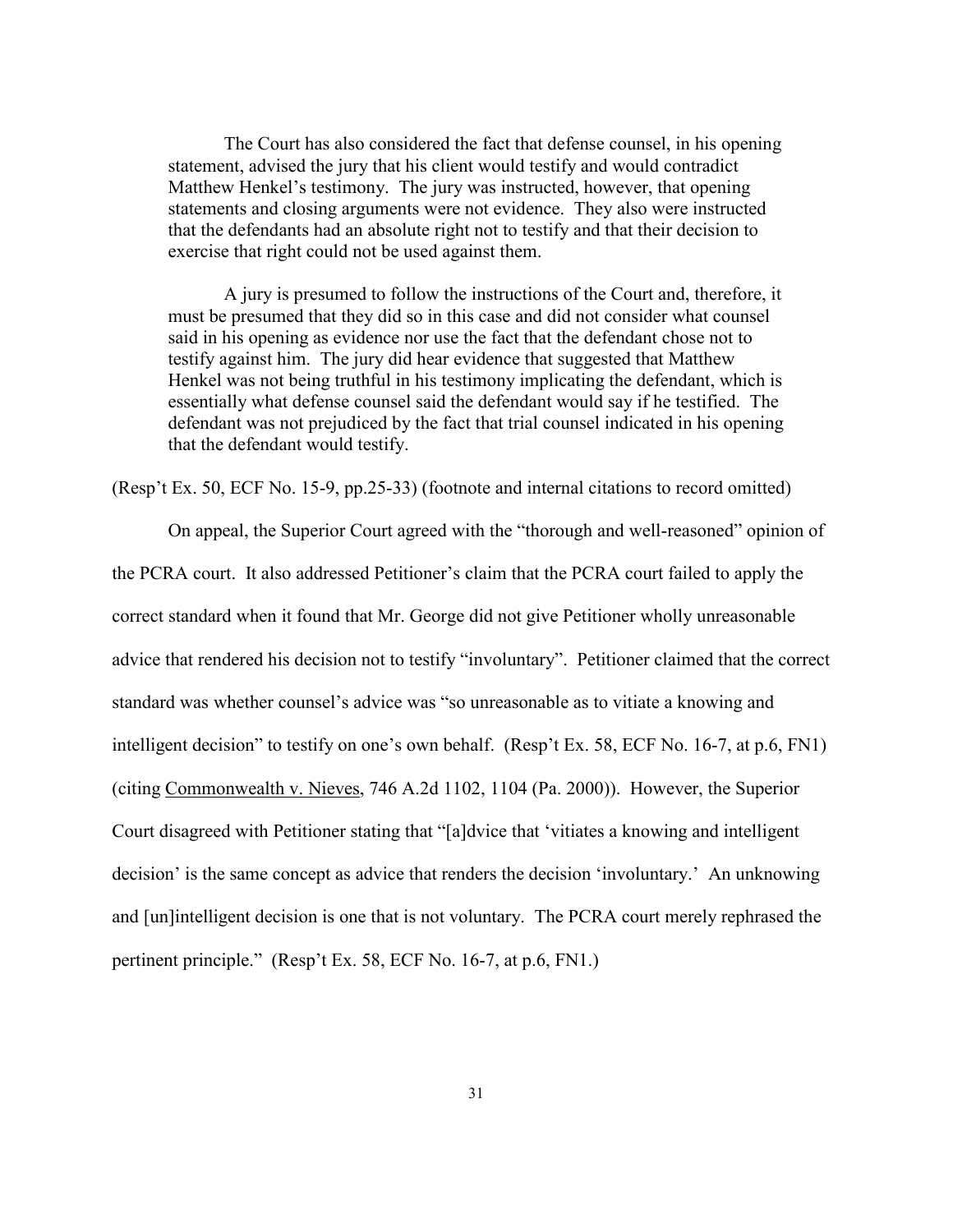### **2. Clearly established Federal law**

As an initial matter, the "clearly established Federal law," 28 U.S.C. § 2254(d), in which to analyze Petitioner's claim is set forth by the United States Supreme Court in Strickland v. Washington, 466 U.S. 668 (1984). "'[C]learly established federal law' means 'the governing legal principle or principles set forth by the Supreme Court at the time the state court renders its decision." Dennis v. Sec'y, Pennsylvania Dep't of Corr., 834 F.3d 263, 280 (2016) (*en banc*) (quoting Lockyer v. Andrade, 358 U.S. 63, 71-72 (2003)). It "includes only 'the holdings, as opposed to the dicta, of [the Supreme] Court's decisions.'" White v. Woodall, 134 S. Ct. 1697, 1702 (2014) (quoting Howes v. Fields, 132 S. Ct. 1181, 1187 (2012), which quoted Williams v. Taylor, 529 U.S. 362, 412 (2000)).

Under Strickland, a habeas petitioner must demonstrate that: (1) counsel's representation fell below an objective standard of reasonableness; and (2) there is a reasonable probability that, but for counsel's error, the result would have been different. 466 U.S. at 687. For the deficient performance prong, "[t]he proper measure of attorney performance remains simply reasonableness under prevailing professional norms." Id. at 688. To establish prejudice, "[t]he defendant must show that there is a reasonable probability that, but for counsel's unprofessional errors, the result of the proceeding would have been different. A reasonable probability is a probability sufficient to undermine confidence in the outcome." Id. at 694.

## **3. The state courts' decision was not contrary to clearly established Federal law**

At the outset, the Court notes that the state courts' decision on Petitioner's ineffective assistance of counsel claim is not "contrary to" clearly established federal law because the state courts properly identified and applied the reasonableness standard and standard for finding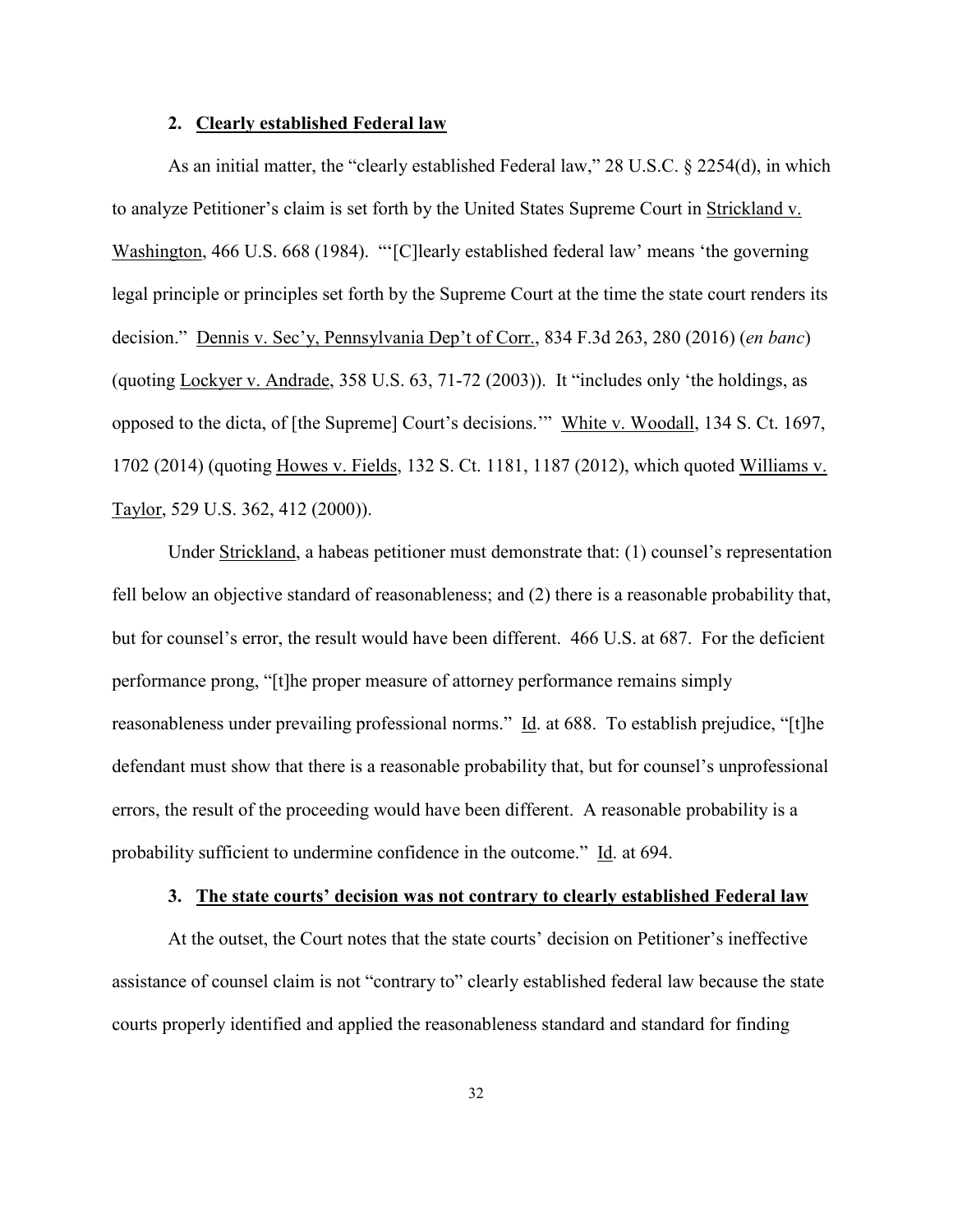prejudice as outlined by the Supreme Court in **Strickland**.<sup>[10](#page-32-0)</sup> See (Resp't Ex. 14, ECF No. 11-6, pp.35-36) (citing Commonwealth v. Pierce, 786 A.2d 203, 213 (Pa. 2001)); (Resp't Ex. 50, ECF No. 15-9, p.24 (citing Commonwealth v. Breisch, 719 A.2d 352, 355 (Pa. Super. Ct. 1988)); (Resp't Ex. 58, ECF No. 16-7, p.5 (citing Commonwealth v. Michaud, 70 A.3d 862, 867 (Pa. Super. Ct. 2013)). *See also* Werts, 228 F.3d at 202-04 ("[A] state court decision that applied the Pennsylvania [ineffective assistance of counsel] test did not apply a rule of law that contradicted Strickland and thus was not 'contrary to' established Supreme Court precedent.").

Petitioner could argue the second sense of "contrary to," *i.e.*, the state court reached a different result from that of the United States Supreme Court on a set of materially indistinguishable set of facts. *See*, *e.g.*, Williams v. Taylor, 529 U.S. 362, 405 (2000). However, instead of citing Supreme Court cases, he argues that lower federal courts have granted habeas corpus relief "in the very same situation found in the instant case, render[ing] the state courts' decision here in violation of clearly established federal law." (ECF No. 31, p.12.) He directs this Court's attention to several court of appeals cases that have addressed the circumstances under which counsel's failure to fulfill a promise made in an opening statement violates the Strickland standard. The decisions issued by these courts, however, are not clearly established for the purposes of § 2254(d)(1) because they do not issue from the Supreme Court. *See* Dennis, 834 F.3d at 280. The Supreme Court "has repeatedly emphasized" that "circuit precedent does not constitute 'clearly established Federal law, as determined by the Supreme Court'" under § 2254(d)(1). Glebe v. Frost, 135 S. Ct. 429, 431 (2014) (per curiam) (citing Lopez v. Smith, 135

 $\overline{a}$ 

<span id="page-32-0"></span><sup>10</sup> Although Pennsylvania courts typically articulate a three-prong test for gauging ineffective assistance claims, and Strickland sets forth its test in two prongs, the legal evaluation is the same, and the differences merely reflect a stylistic choice on the part of state courts. *See* Werts v. Vaughn, 228 F.3d 178, 202-03 (2000).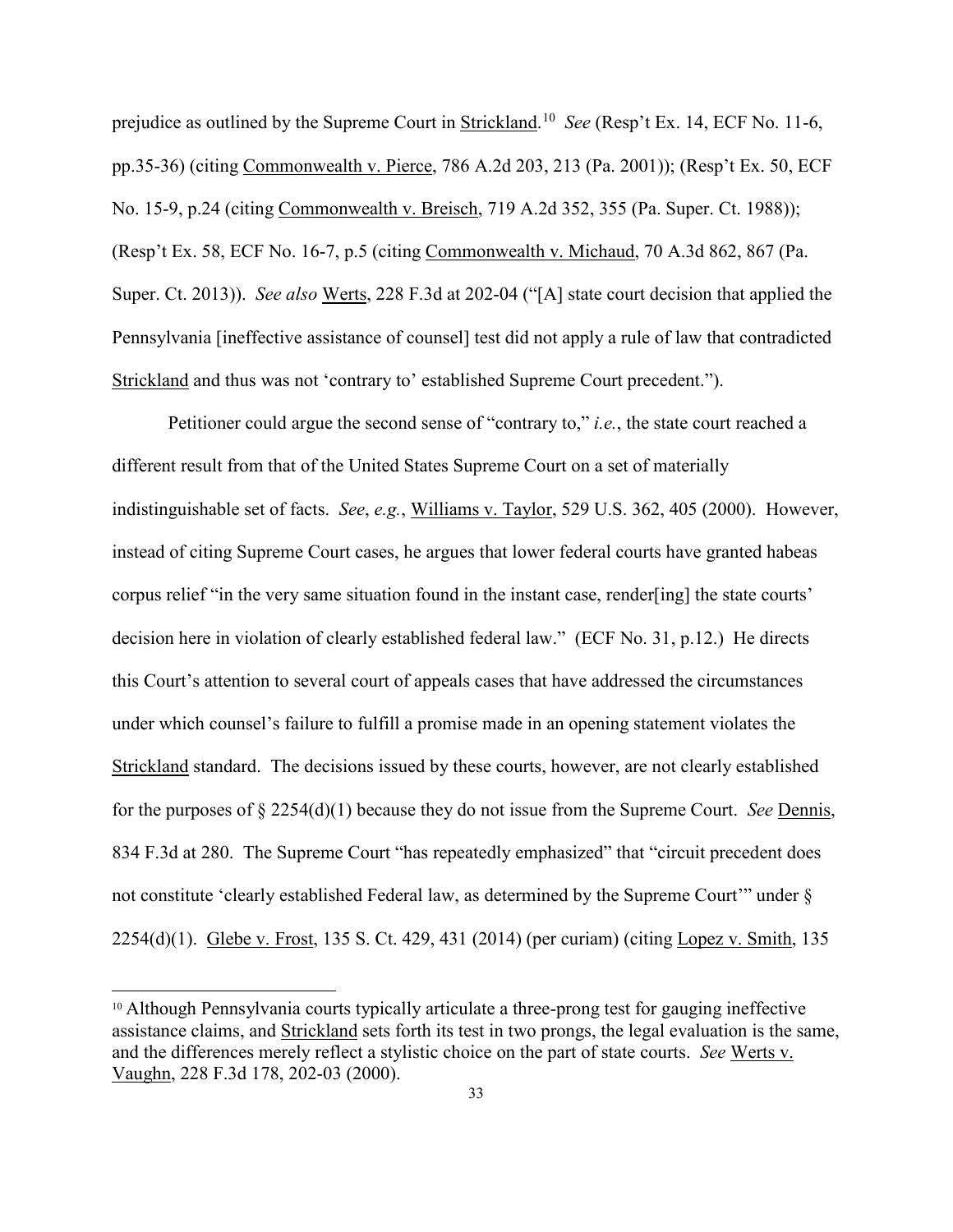S. Ct. 1, 4-5 (2014) (per curiam)). Additionally, "[c]ircuit precedent cannot 'refine or sharpen a general principle of Supreme Court jurisprudence into a specific legal rule that [the Supreme] Court has not announced.'" Woodall, 135 S. Ct. at 4 (quoting Marshall v. Rodgers, 133 S. Ct. 1446, 1451 (2013) (per curiam)).

The Supreme Court has never specifically addressed the circumstances under which counsel's failure to fulfill a promise made in an opening statement to call a witness violates the Strickland standard. Therefore, there is no "clearly established Federal law" on this exact issue, and thus Petitioner cannot show that the state courts' decision here was "contrary to clearly established Federal law," as he argues. The next issue the Court must consider, then, is whether the state courts' decision was an "unreasonable application of" Strickland.

## **4. The state courts' decision was not an unreasonable application of clearly established Federal law**

A federal court may grant relief under 28 U.S.C. § 2254(d)'s "unreasonable application" clause if a state court has unreasonably applied the governing legal principle to the facts of the case. Williams v. Taylor, 529 U.S. 362, 413 (2000). The state court's decision must be "more than incorrect or erroneous" – it "must be objectively unreasonable." Lockyer v. Andrade, 538 U.S. 63, 75 (2003). A decision is not objectively unreasonable if "fairminded jurists could disagree" as to its correctness. Harrington v. Richter, 562 U.S. 86, 101 (2011) (quoting Yarborough v. Alvarado, 541 U.S. 652, 664 (2004)). Furthermore,

[e]stablishing that a state court's application of *Strickland* was unreasonable under § 2254(d) is all the more difficult. The standards created by *Strickland* and § 2254(d) are both "highly deferential," [*Strickland,* 466 U.S.] at 689, 104 S.Ct. 2052, 80 L.Ed.2d 674; *Lindh v. Murphy,* 521 U.S. 320, 333, n. 7, 117 S.Ct. 2059, 138 L.Ed.2d 481 (1997), and when the two apply in tandem, review is "doubly" so, [*Knowles v. Mirzayance,* 556 U.S. 111, 129 S.Ct. 1411, 1420, 173 L.Ed.2d 251 (2009)]. The *Strickland* standard is a general one, so the range of reasonable applications is substantial.  $556$  U.S., at ——, 129 S.Ct. at 1420. Federal habeas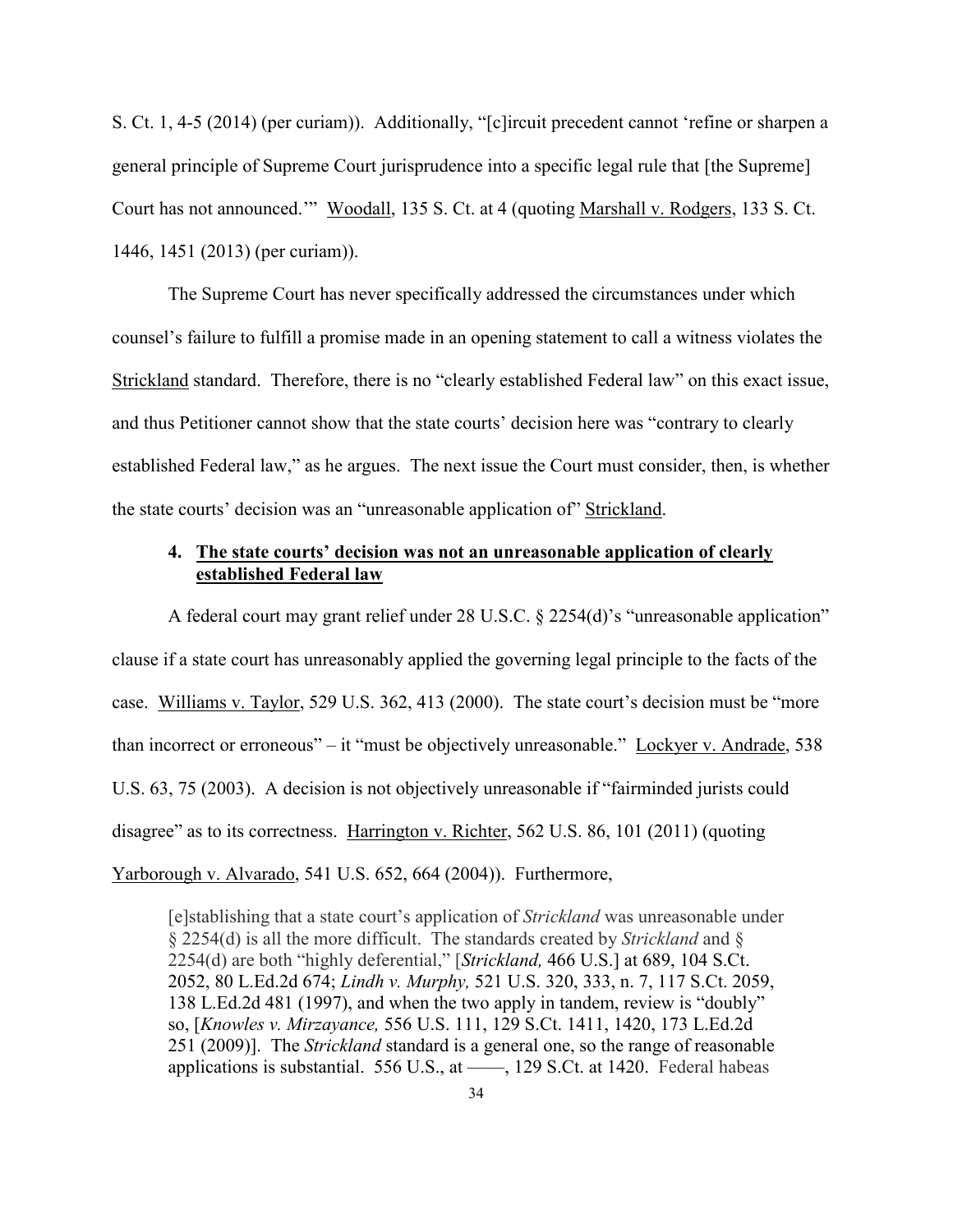courts must guard against the danger of equating unreasonableness under *Strickland* with unreasonableness under § 2254(d). When § 2254(d) applies, the question is not whether counsel's actions were reasonable. The question is whether there is any reasonable argument that counsel satisfied *Strickland*'s deferential standard.

Harrington, 562 U.S. at 88-89. As such, this Court's review of the state courts' application of Strickland's deficiency element to Petitioner's claim is "doubly deferential," requiring a "highly deferential look at counsel's performance through the deferential lens of § 2254(d)." Cullen v. Pinholster, 563 U.S. 170, 190 (2011) (internal citation and quotation marks omitted). Given this doubly deferential review, this Court cannot say that the state courts unreasonably applied Strickland here.

 As set forth above, the Supreme Court has never specifically addressed the circumstances under which counsel's failure to fulfill a promise made in an opening statement to call a witness violates the Strickland standard, and federal courts that have addressed this issue have reached different results. In this situation, the Third Circuit has stated that "decisions of federal courts below the level of the United States Supreme Court may be helpful to us in ascertaining the reasonableness of a state courts' application of clearly established United States Supreme Court precedent, as well as 'helpful amplifications of that precedent.'" Marshall v. Hendricks, 307 F.3d 36, 71 n.24 (3d Cir. 2002) (quoting Matteo v. Superintendent, SCI Albion, 171 F.3d 877, 890 (3d Cir.) (*en banc*), *cert. denied*, 528 U.S. 824 (1999)); *see also* O'Brien v. Dubois, 145 F.3d 16, 25 (1st Cir. 1998) ("[T]o the extent that inferior federal courts have decided factually similar cases, reference to those decisions is appropriate in assessing the reasonableness *vel non* of the state court's treatment of the contested issue."). Thus, the question now becomes whether the state courts' adjudication of this claim was an "unreasonable application" of Strickland taking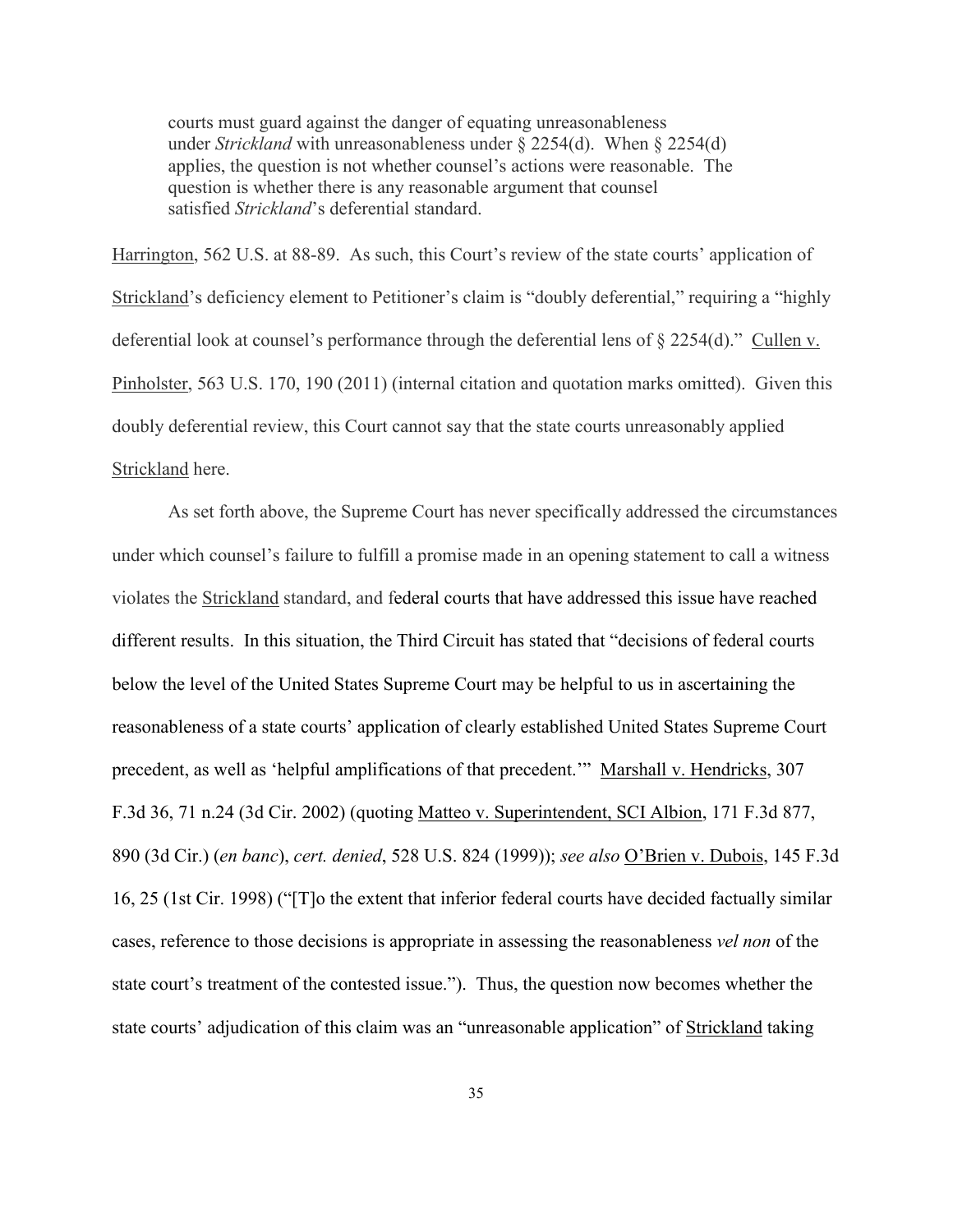into account the decisions of federal courts that have addressed circumstances somewhat similar to the present case.

Some federal courts evaluating a defense counsel's failure to fulfill a promise made in an opening statement to call a witness have concluded that such conduct amounts to ineffective assistance of counsel. In fact, Petitioner claims that two of those cases are directly on point. First, he cites to Anderson v. Butler, 858 F.2d 16 (1st Cir. 1988), wherein the First Circuit, applying the Strickland standard *de novo*, [11](#page-35-0) held that a state court prisoner was entitled to habeas corpus relief where his counsel, after telling the jury in his opening statement that they would testify, failed to call two expert witnesses (a psychiatrist and a psychologist) who would have opined as to the petitioner's mental state at the time of the offenses. The court pointed out that counsel's error was magnified by the following factors: although he failed to call the expert witnesses, counsel continued to assert his client's mental condition as his principle defense; it was only a two day trial and so the promise was broken soon after it was made; during *voir dire*, the jurors had been asked about their thoughts on psychiatric testimony; and in his closing argument, counsel further highlighted the issue by stating his reasons for not having called the promised experts to testify. Id. at 17, 19. In concluding that counsel's broken promise had irreparably damaged the defense's case, the court noted that "[t]he first thing that the ultimately disappointed jurors would believe, in the absence of some other explanation, would be that the doctors were unwilling, viz., unable, to live up to their billing. This they would not forget." Id. at 17.

 $\overline{a}$ 

<span id="page-35-0"></span><sup>11</sup> Importantly, this case pre-dated the enactment of the AEDPA, and, therefore, the federal habeas court's review was *de novo* rather than the deferential standard required by the AEDPA. *See* Jacobs v. Horn, 395 F.3d 92, 100 (3d Cir. 2005) (citing Appel v. Horn, 250 F.3d 203, 210 (3d Cir. 2001)).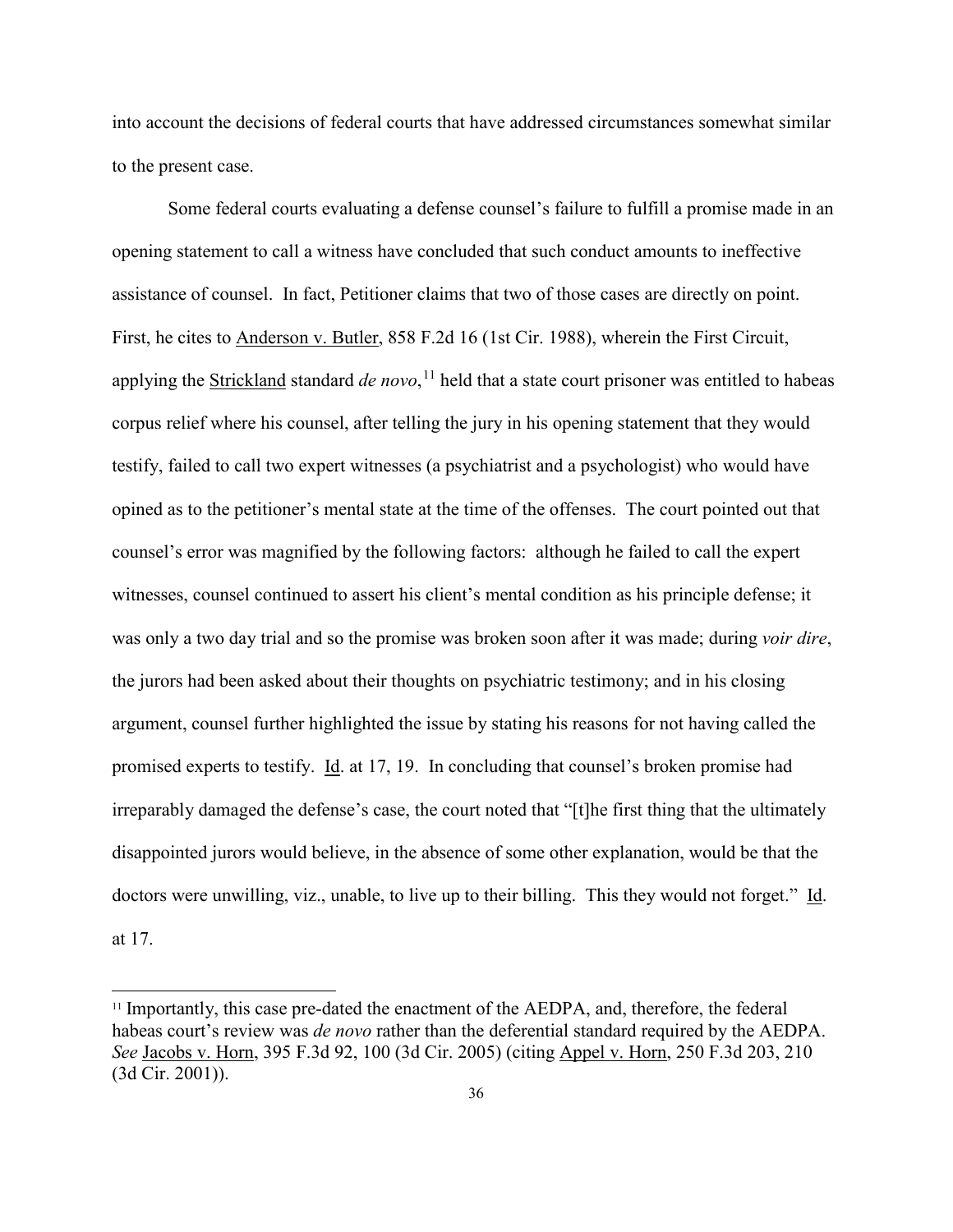Petitioner also cites to Ouber v. Guarino, 293 F.3d 19 (1st Cir. 2002), wherein the First Circuit came to the same conclusion and held that defense counsel's decision to withhold the defendant's testimony after promising the jurors during opening statement that they would hear it constituted ineffective assistance of counsel. The court emphasized the unique circumstances presented in Ouber, id. at 20, namely: that defense counsel had represented defendant twice before (both previous trials resulted in mistrials) and in each previous trial defendant had testified; and, that during defendant's third trial defense counsel introduced the testimony of twenty-four character witnesses who attested to defendant's reputation for veracity and thus set the stage for defendant's testimony by buttressing her credibility. Having laid an elaborate foundation for defendant's testimony only to withhold it subsequently, the court concluded, "in the absence of unforeseeable events forcing a change in strategy, the sequence constituted an error in professional judgment." Id. at 27.

Other federal courts have found ineffective assistance of counsel under similar circumstances. *See*, *e.g.*, United States ex rel. Hamptom v. Leibach, 347 F.3d 219, 258 (7th Cir. 2003) (counsel's performance was objectively unreasonable where counsel told the jury in his opening statement that defendant would testify about the circumstances of the alleged offense, but then declined to call the defendant to the witness stand for reasons that were apparent at the time he made his opening statement; sufficient prejudice where sole evidence against the defendant was other eyewitness testimony, and defense counsel's opportunity to contradict and cast doubt on that testimony was critical to the defense); Harris v. Reed, 894 F.2d 871, 879 (7th Cir. 1990) (finding counsel's performance deficient and sufficiently prejudicial where counsel promised the jury evidence that another suspect committed the crime and then failed to call any defense witnesses without explanation to the jury as to the change in strategy).

37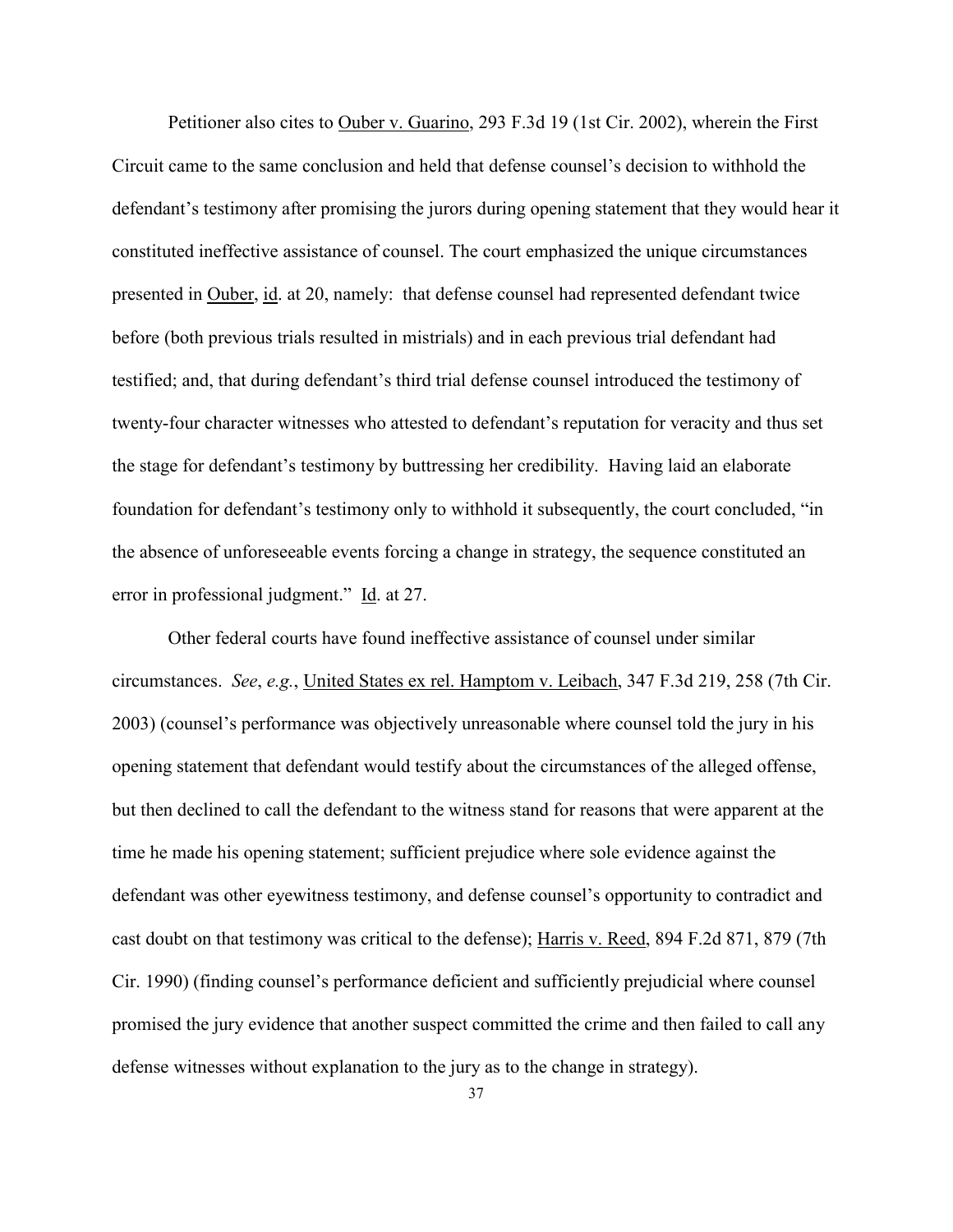In each of these cases, "defense counsel made a specific promise to the jury to present important evidence, such as the defendant's testimony or other evidence central to the defense. And, in each case, defense counsel made an about-face by declining to present the promised evidence in the absence of unforeseen circumstances that would have justified the change in strategy." Mann v. Ryan, 774 F.3d 1203, 1213 (9th Cir. 2014) (internal citations omitted), *on reh'g en banc*, 828 F.3d 1143 (9th Cir. July 15, 2016) (citing Ouber, 293 F.3d at 28, 29; Hampton, 347 F.3d at 258; Harris, 894 F.2d at 877-78). Another court similarly granted habeas relief after concluding that defense counsel's "failure to present the promised testimony [could not] be chalked up to unforeseeable events." Madrigal v. Yates, 662 F.Supp.2d 1162, 1184 (C.D. Cal. 2009).

However, even in Ouber, a case relied on by Petitioner, the First Circuit observed that "unexpected developments sometimes may warrant changes in previously announced trial strategies." 239 F.3d at 29. In fact, in McAleese v. Mazurkiewcz, 1 F.3d 159 (3d Cir. 1993), which is the only Third Circuit case to somewhat address this issue, the circuit ultimately reversed the district court's grant of habeas relief by concluding that counsel's mid-trial decision not to call the alibi witness was a "reasoned, strategic decision" in light of the trial court's refusal to limit the scope of cross-examination of the alibi's telephone conversation with the petitioner. <u>Id</u>. at 165, 168.<sup>[12](#page-37-0)</sup>

 $\overline{a}$ 

<span id="page-37-0"></span><sup>&</sup>lt;sup>12</sup> This Court notes that the Third Circuit's language in McAleese is somewhat conflicting. For example, the court stated that "[t]he failure of counsel to produce evidence which he promised to the jury during his opening statements that he would produce is indeed a damaging failure sufficient of itself to support a claim of ineffectiveness of counsel." 1 F.3d at 166. However, in so stating, the Third Circuit cited to Harris, 894 F.2d at 879, and Anderson, 858 F.2d at 18-19, both of which had very different facts and neither of which presumed that a broken promise, in and of itself, amounted to ineffective assistance of counsel. Furthermore, later in McAleese, the Third Circuit observed that while counsel did not make any such promise to call the alibi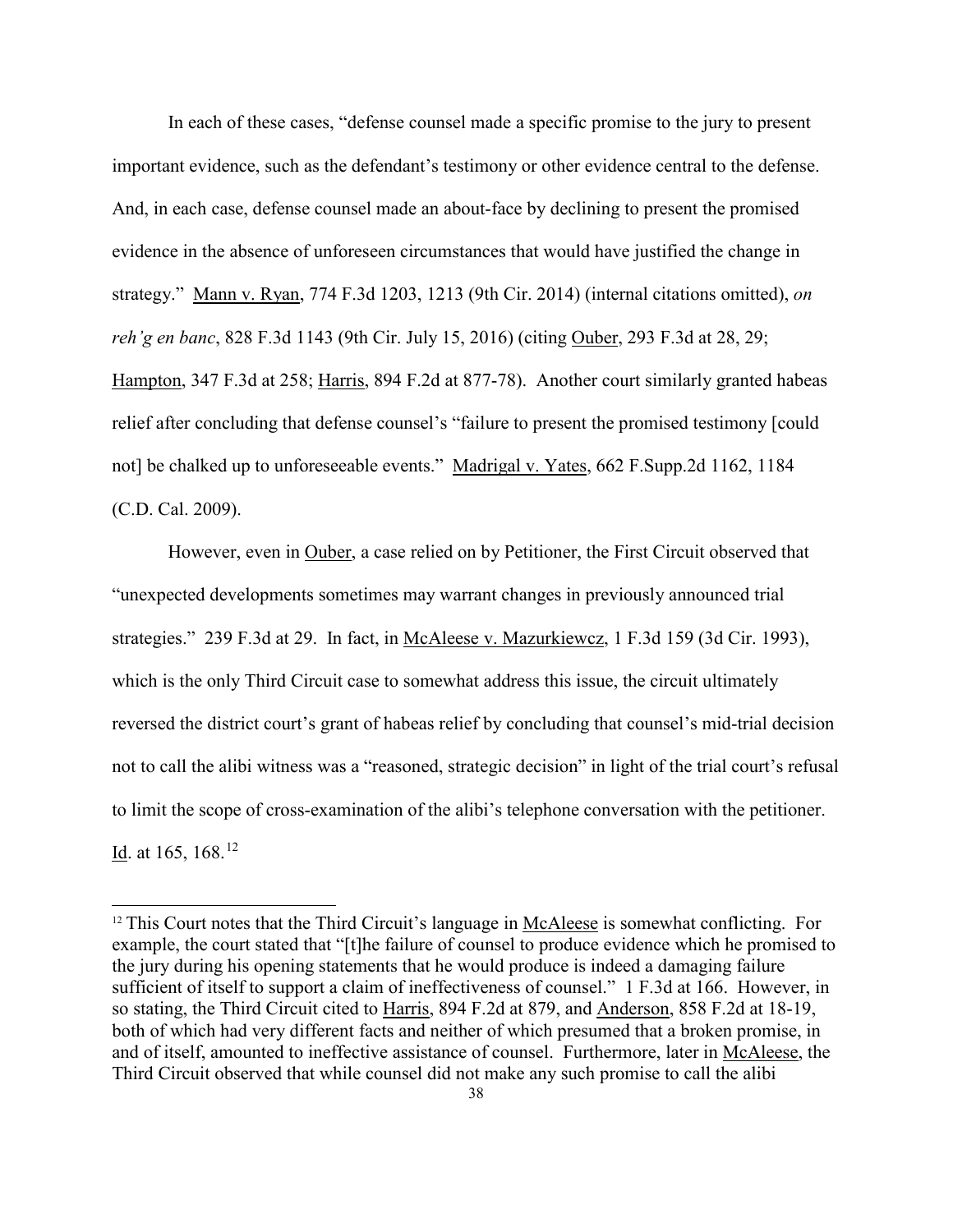Other federal courts have also concluded that failing to present a witness promised to a jury in an opening is not always an error of constitutional dimension. *See, e.g.*, Caldwell v. Lewis, 414 F. App'x 809, 823-24 (6th Cir. 2011) (denying habeas relief on petitioner's claim that his defense counsel was ineffective for failing to introduce the alibi evidence that he promised in his opening statement because his decision not to call the alibi witnesses was a "deliberate, strategic choice that such testimony would not be beneficial"); Harrison v. Motley, 478 F.3d 750, 758-59 (6th Cir. 2007) (holding that defense counsel was not ineffective when he failed to call alibi witnesses he alluded to during opening statement because it was the "product of an informed, deliberate decision" due to allegations of misconduct by the witnesses and their recanting and inconsistent testimony); Williams v. Bowersox, 340 F.3d 667, 672 (8th Cir. 2003) (holding that the state court did not unreasonably apply Strickland by rejecting a claim of ineffective assistance of counsel when counsel told the jury during opening statements that he would produce the testimony of certain witnesses and two of the witnesses were never called after counsel's reconsideration once the trial was underway); United States ex rel. Schlager v. Washington, 887 F.Supp. 1019, 1026-27 (N.D. Ill. 1995), *aff'd* 113 F.3d 763 (7th Cir. 1997) (in distinguishing Harris v. Reed, 894 F.2d 871, 879 (7th Cir. 1990), and Anderson v. Butler, 858 F.2d 16, 17-19 (1st Cir. 1988), the court found that defense counsel made a strategic decision, with significant input from petitioner, not to fulfill the promises made in his opening statements

witness, even if he had made such a promise, his later decision not to call the alibi witness would not necessarily be ineffectiveness. Id at 167. Therefore, the Court finds that McAleese, a pre-AEDPA case, actually supports the position that a broken promise made to a jury to present certain testimony does not always amount to ineffective assistance of counsel, if, for example, such a decision is supported by unforeseen circumstances or developments that justified the change in strategy. In any event, this Court rejects a *per se* rule that unfulfilled promises made by defense counsel during opening statements will automatically result in a finding of deficient performance of counsel and prejudice to a defendant.

 $\overline{a}$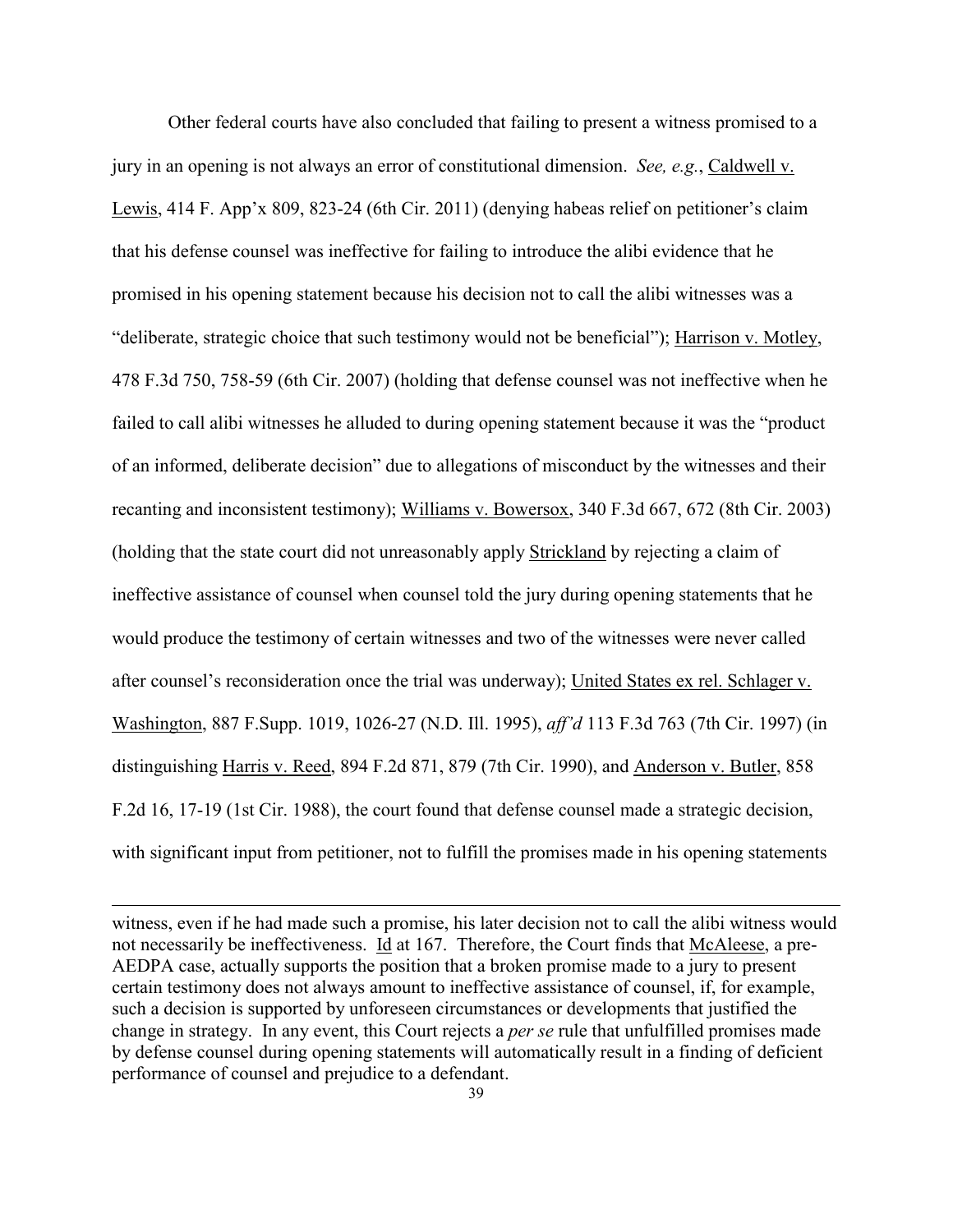to put petitioner and another witness on the stand because as the trial progressed "it became painfully clear" that the testimony of petitioner and the witness was no longer a strategically sound decision).

Similarly, some courts that have specifically addressed the question of whether it is reasonable *to advise a defendant not to testify* after having promised the testimony in opening statements have concluded that such conduct by counsel is not, in and of itself, deficient. *See, e.g.*, Bahtuoh v. Smith, 855 F.3d 868, 872-73 (8th Cir. 2017) (declining to conclude that the state court's application of Strickland was objectively unreasonable because defense counsel's advice to petitioner not to testify, despite counsel's previous statements to the jury, was due to a change in strategy based on unexpected developments of which the state court considered when it assessed the reasonableness of defense counsel's change in strategy); Pray v. Farwell, 620 F. App'x 561, 563-64 (9th Cir. 2015) (finding that defense counsel's decision not to call his client to testify (even after promising the jury that he would) was strategic and within an objective standard of reasonableness because much of what his client was going to testify to in support of his defense was introduced via the testimony of the investigating officers); Yancey v. Hall, 237 F.Supp.2d 128, 133-35 (D. Mass. 2002) (concluding it was not ineffective assistance for petitioner's attorney to promise petitioner would testify and that the evidence would show petitioner was not the person who committed the crime, even though petitioner ultimately did not testify and his counsel rested without adducing all of the promised evidence).

In Williams v. Bowersox, 340 F.3d 667 (8th Cir. 2003), the Eighth Circuit noted some of the aforementioned cases and stated that this "diversity of opinion alone suggests that the [state court] did not unreasonably apply Strickland." Id. at 672; *see also* Underdahl v. Carlson, 381 F.3d 740, 742 (8th Cir. 2004) (citing Williams, 340 F.3d at 671-72). This observation was also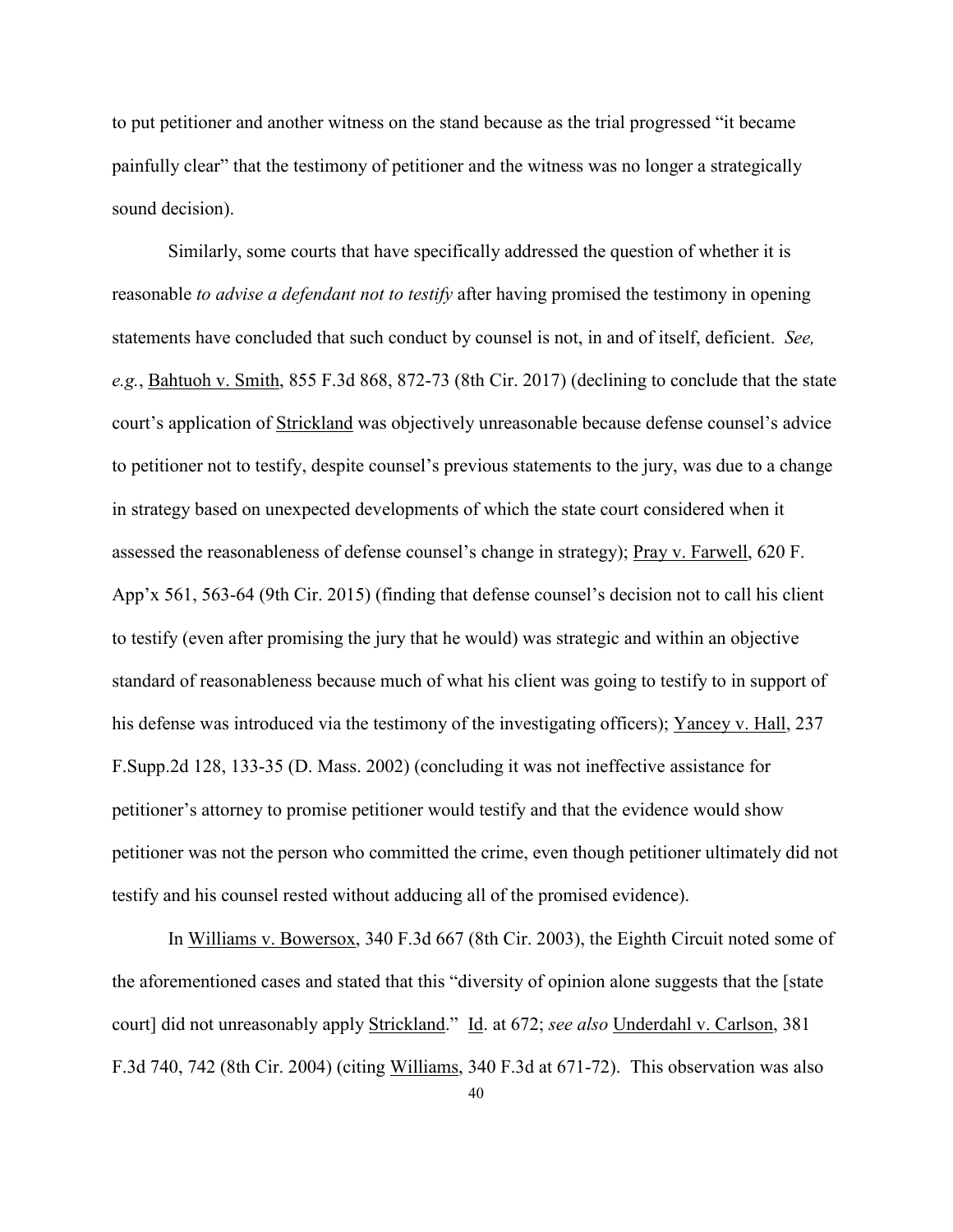recognized in Tavares v. O'Brien, No. 04-40059-FDS, 2007 WL 2908828 (D. Mass. Sept. 27, 2007), where the district court stated, "[g]iven the uncertainty in the law concerning whether failure to call promised witnesses constitutes ineffective assistance of counsel . . . [the court] cannot find that the state court unreasonably applied clearly established federal law when it denied [petitioner's] clam." Id. at \*13. However, despite the difference of opinions amongst the courts on when a counsel's broken promise to a jury would amount to ineffectiveness, it appears that most courts that have addressed the issue have either concluded or suggested that counsel's failure to present promised testimony is not constitutionally deficient performance if counsel chose not to do so as part of a reasonable strategy supported by some unforeseeable event, or new development in the trial. Thus, the outcomes of cases that consider the effects of broken promises, as Strickland requires, are heavily fact-dependent and therefore varied.

Upon comparing these cases to the facts of the present case, it is clear that the state courts did not unreasonably apply Strickland. First, the state courts found that Mr. George's advice to Petitioner against testifying, even after he told the jury in his opening that Petitioner was going to testify, was not wholly unreasonable so as to render his performance constitutionally deficient under the first prong of Strickland.<sup>[13](#page-40-0)</sup> While defense counsel in Ouber and Anderson amended

 $\overline{a}$ 

<span id="page-40-0"></span><sup>&</sup>lt;sup>13</sup> The satisfy the first prong of an ineffective assistance of counsel claim under Strickland, a petitioner must show that, considering all the circumstances, counsel's performance fell below an objective standard of reasonableness. 466 U.S. at 687-88. "The Supreme Court has counseled that in order to assess counsel's performance objectively, reviewing courts must resist the temptation of hindsight, instead determining whether, given the specific factual setting, and counsel's perspective at the time, his strategic choices were objectively unreasonable." Marshall v. Hendricks, 307 F.3d 36, 106 (3d Cir. 2002). However, "[b]ecause of the difficulties inherent in making the evaluation, a court must indulge a strong presumption that counsel's conduct falls within the wide range of reasonable professional assistance; that is, the defendant must overcome the presumption that, under the circumstances, the challenged action might be considered sound trial strategy." Strickland, 466 U.S. at 689 (quotation omitted). While "strategic choices made after thorough investigation of law and facts relevant to plausible options are virtually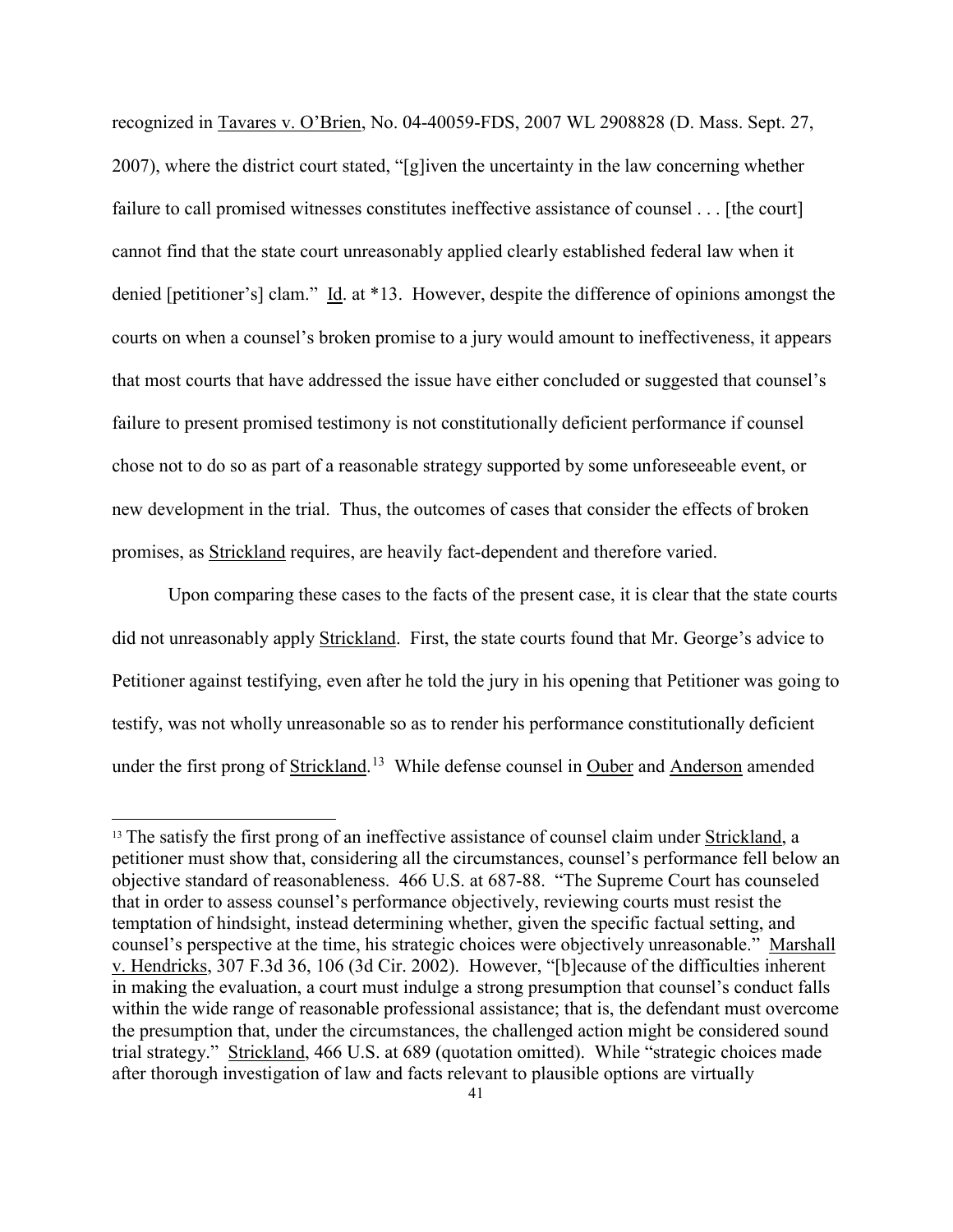their defense strategy for no discernible reason, Ouber, 293 F.3d at 27, or after having given insufficient thought to the proper strategy from the outset, Anderson, 858 F.2d at 18, Mr. George's advice to Petitioner against testifying "was not an unreasoned position, a sudden change of heart, or a lingering afterthought" that occurred to him only once his opening statement had been made. *See* Ruine v. Walsh, No. 00 Civ. 3798RWS, 2005 WL 1705147, at \*22 (S.D.N.Y. July 20, 2005). Although it was always Petitioner's intention to testify at trial to rebut the suspected testimony of Matthew Henkel, circumstances changed when, at the eleventh hour, Mr. George was informed that Bruce Henkel, Sr. was going to take the stand and testify that Matthew admitted to him that he was the one who killed Andrew Jones. While Petitioner claims that he would have testified had Mr. George explained to him that Bruce Henkel, Sr.'s testimony could not be used as substantive evidence that Matthew actually killed Jones, the impeachment value in Bruce Henkel Sr.'s testimony provided a basis for Mr. George to damage the credibility of Matthew Henkel. As the PCRA court correctly noted, it was not Petitioner's burden to prove that Matthew, or anyone else, killed Andrew Jones, it was the Commonwealth's burden to prove beyond a reasonable doubt that Petitioner did; and, if Bruce Henkel Sr.'s testimony was to be believed, then it would have impeached the credibility of the only witness who testified that Petitioner was the one who killed Jones.

Furthermore, as also noted by the PCRA court, the decision about whether Petitioner should testify, taking into consideration Bruce Henkel, Sr.'s testimony, was not something that occurred within a few "seconds" as falsely claimed by Petitioner at the hearing. The PCRA

 $\overline{a}$ 

unchallengeable," Strickland, 466 U.S. at 690, labeling a decision "trial strategy" or "tactic" does not "automatically immunize an attorney's performance" from Sixth Amendment challenge. Coleman v. Sisto, No. 2:09-cv-0020 DAD, 2012 WL 6020095, at \*24 (E.D. Cal. Dec. 3, 2012) (quoting United States v. Span, 75 F.3d 1383, 1389 (9th Cir. 1996).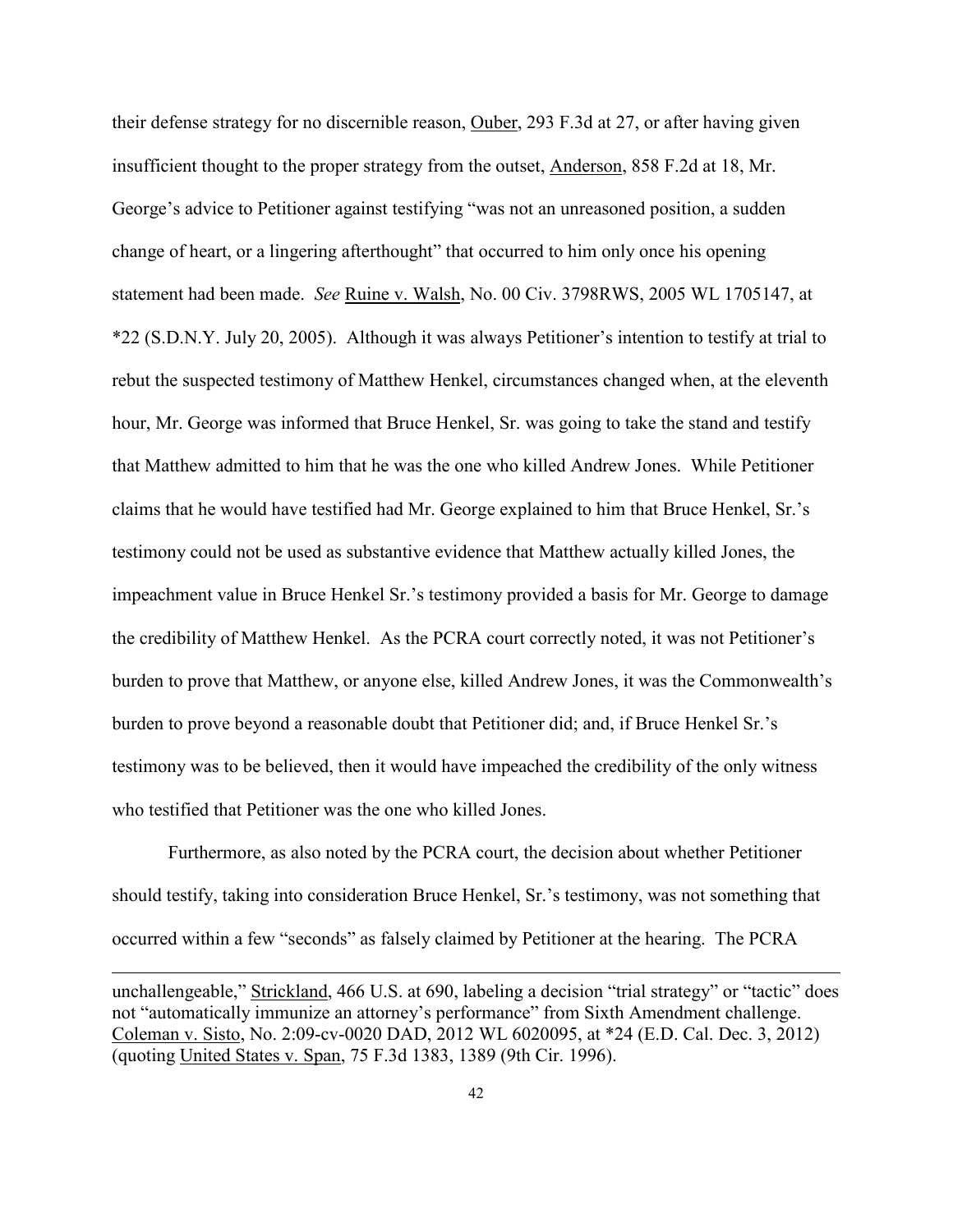court noted that the recess during which time this discussion occurred lasted at least two hours, and Mr. George recalled a lengthy discussion with Petitioner and his family, where he reviewed Bruce Henkel Sr.'s testimony at length and discussed why he thought that testimony provided them with what was needed to argue that the Commonwealth failed to meet its burden. Therefore, while, in hindsight, it might not have been a wise decision for Mr. George to outline in his opening the potential testimony from Petitioner, it was not deficient under the first prong of Strickland to advise Petitioner against testifying when Bruce Henkel Sr. and Jr. chose to testify about information that was provided to Mr. George on the day the Commonwealth rested.

While it is not necessary to review Strickland's prejudice prong, 466 U.S. at 697 (there is no reason for a court to address both components of the ineffective assistance inquiry "if the defendant makes an insufficient showing on one"), assuming Mr. George's performance had been deficient under Strickland, Petitioner would still have to demonstrate that there existed "a reasonable probability that, but for [Mr. George's] unprofessional errors, the result of the proceeding would have been different." 466 U.S. at 694. In this case, there is nothing objectively unreasonable about the state courts' finding that Petitioner failed to show prejudice in that the outcome of the trial would have been different had Petitioner testified.

Petitioner argues that Judge Manning misapplied the prejudice prong of the Strickland standard by reviewing Mr. George's advice to Petitioner "in a vacuum" and not assessing counsel's errors under the totality of the circumstances. Specifically, he claims that Judge Manning did not account for Mr. George's opening where he promised that Petitioner would testify to the fact that he did not kill Andrew Jones. While it is true that, as a general rule, courts presume that the challenged action, *i.e.*, counsel's decision not to present promised evidence, "might be a sound trial strategy," the court must view the decision "in light of all the

43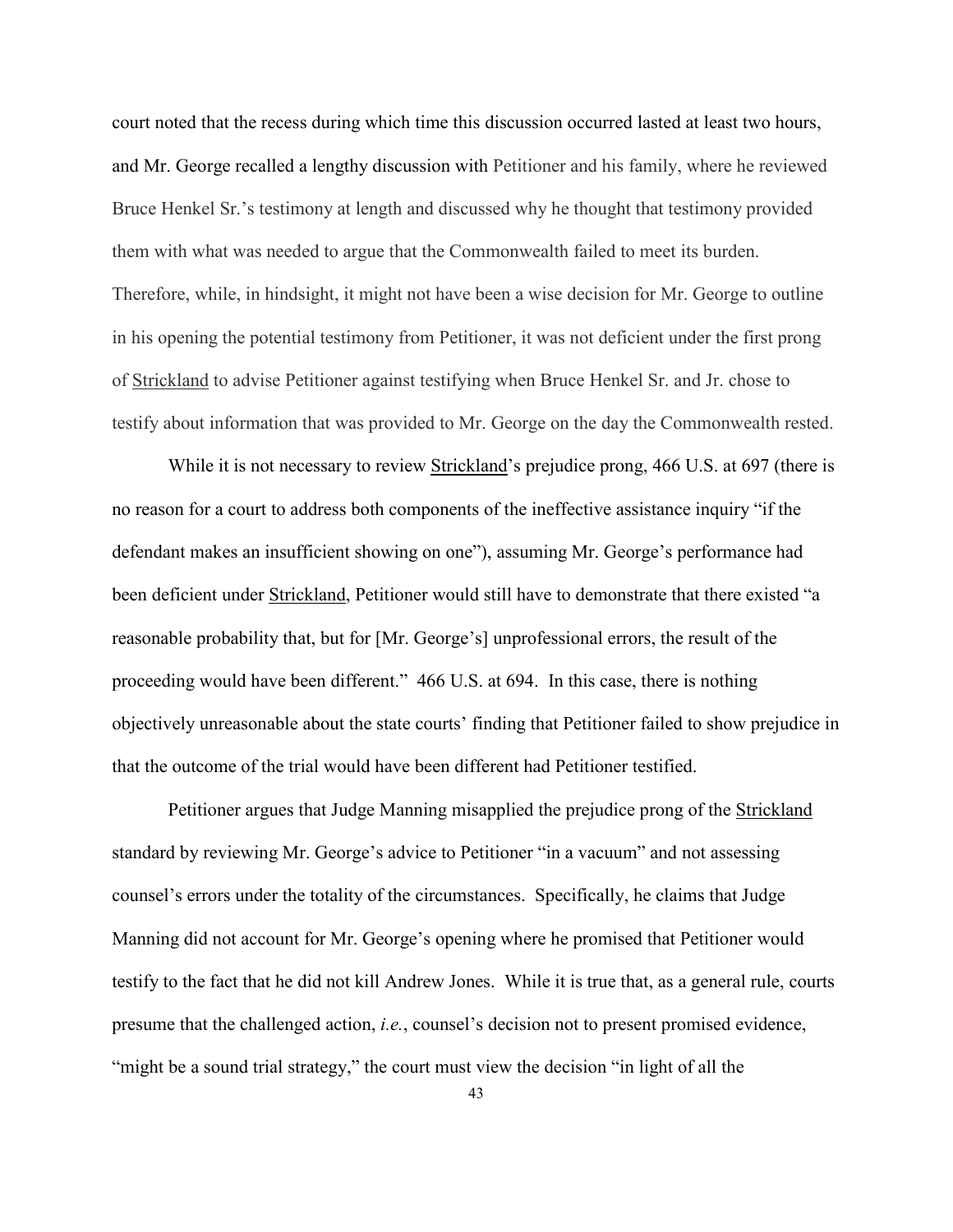circumstances." Strickland, 466 U.S. at 689-90. Contrary to Petitioner's argument, Judge Manning specifically stated in his Opinion that he "considered the fact that defense counsel, in his opening statement, advised the jury that his client would testify and would contradict Matthew Henkel's testimony." (Resp't Ex. 50, ECF No. 15-9, p.32.) He noted that Petitioner was not prejudiced because the jury was instructed that "opening statements and closing argument were not evidence" and further instructed that "the defendants had an absolute right not to testify and that their decision to exercise that right could not be used against them." Id. Furthermore, he pointed out that "the jury did hear evidence that Matthew Henkel was not being truthful in his testimony implicating [Petitioner], which is essentially what defense counsel said that [Petitioner] would say if he testified." Id. Courts have found no ineffective assistance of counsel, and specifically a lack of prejudice in similar circumstances. *See* Phoenix v. Matesanz, 233 F.3d 77, 85 (1st Cir. 2000) (counsel was not ineffective for failing to present promised evidence when other testimony attempted, and potentially achieved, the same result); United States v. McGill, 11 F.3d 223 (1st Cir. 1993) (no ineffective assistance of counsel where defense counsel did not present expert testimony promised in the opening statement, but was able to elicit similar evidence through cross examination); Woods v. Spearman, No. 2:11-cv-03168, 2014 WL 3689363, at \*24 (E.D. Cal. July 24, 2014) (state court's finding that the petitioner was not prejudiced by attorney's failure to call witness after promising her testimony to the jury during opening statement was not contrary to, or an unreasonable application of, clearly established federal law because the evidence was presented to the jury in another manner); Nguyen v. Cate, No. C09-03980 JSW, 2012 WL 850609, at \*8-9 (N.D. Cal. Mar. 13, 2012) (defense counsel's decision to rely on the weakness of the evidence to exonerate the petitioner rather than put the petitioner on the stand as promised in his opening statement was a reasonable tactical decision

44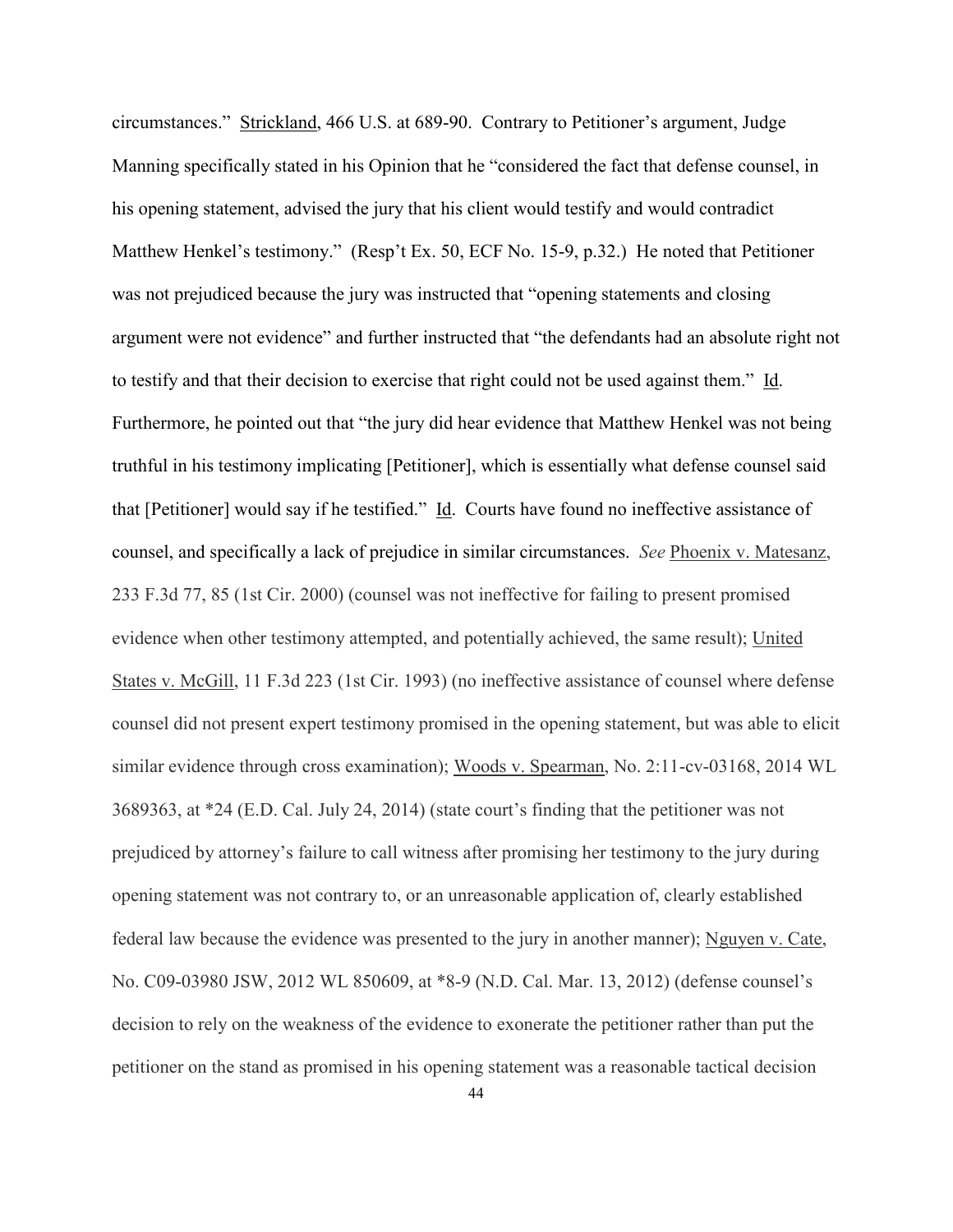that did not result in prejudice to the petitioner because cross-examination of the petitioner posed considerable risks and defense counsel was able to elicit the necessary evidence through crossexamination of other witnesses).

Most importantly, the lack of prejudice with regard to Mr. George's advice to Petitioner not to testify was aptly summed up by the Superior Court when it stated that "admitting Matthew's alleged confession for substantive purposes would have had no affect on the outcome of this case." (Resp't Ex. 33, ECF No. 14-4, p.23.) To restate that portion of the Superior Court's opinion that was presented in the procedural background section, *supra*, "[f]or the confession to have had any impeachment value, the jury would have had to believe the confession was given and was true. The jury's verdict makes it clear it did not harbor such a belief. If the jury did not believe the confession was given and the confession was true, admitting the confession for substantive purposes would have been of little value to the defense." (Resp't Ex. 33, ECF No. [14](#page-44-0)-4, p.23.)<sup>14</sup>

Lastly, the Court will briefly address Petitioner's claim that his waiver of his right to testify was rendered unknowing and unintelligent by Mr. George's unreasonable advice not to testify, even though it has been determined that this was not objectively unreasonable advice. This Court has summarized the law with regard to whether trial counsel was ineffective in the advice given to a defendant relevant to his testimony at trial as follows:

A criminal defendant has a constitutional right to testify on his own behalf, a right which may only be waived by the defendant. Rock v. Arkansas, 483 U.S. 44, 50-53, 107 S. Ct. 2704, 97 L.Ed.2d 37 (1987); United States v.

 $\overline{a}$ 

<span id="page-44-0"></span><sup>14</sup> While this in no way influences the Court's decision, it is not lost on this Court that Petitioner was in the courtroom when Judge Manning explained to the jury on two separate occasions (following the testimony of Bruce Henkel, Jr. and prior to the close of testimony) that Bruce Henkel, Jr.'s and Sr.'s testimony could only be used to impeach Matthew Henkel's credibility, and not for the truth of the matter asserted.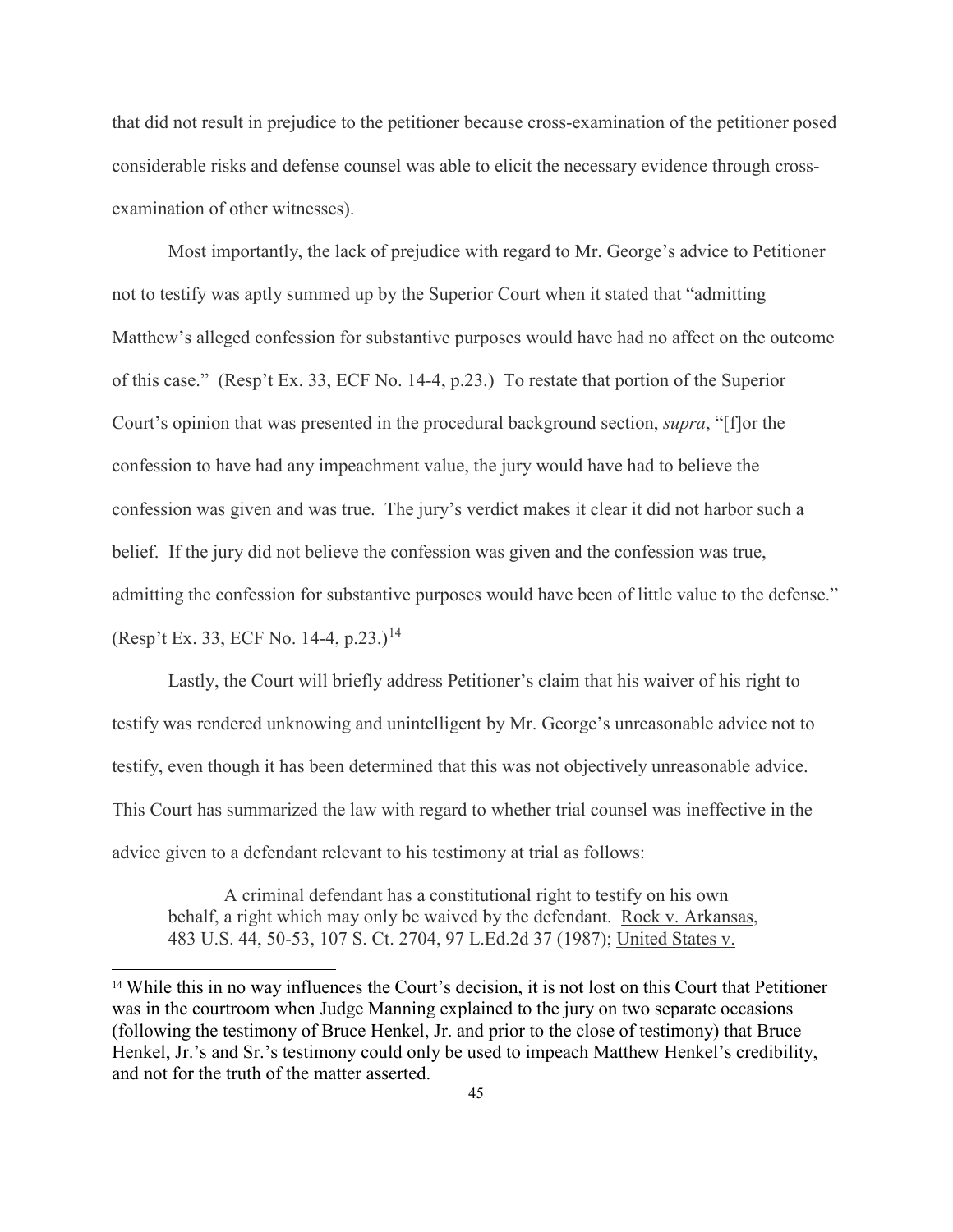Pennycooke, 65 F.3d 9, 10 (3d Cir. 1995). Because the right to testify finds its foundation in the Constitution and the mandates of Due Process, a defendant's waiver of that right must be voluntary, knowing and intelligent. Pennycooke, 65 F.3d at 11. The duty of providing such advice on whether to testify and ensuring that any waiver is knowing and intelligent rests with defense counsel. Id. at 12. A presumption remains, however, that where a defendant is represented by counsel, counsel has presumably discussed the defendant's right to testify with him, and defendant voluntarily and intelligently waived that right. *See* United States v. Hatcher, No. 94-173-1, 1997 U.S. Dist. LEXIS 18043, at \*9, 1997 WL 698488 (E.D. Pa. Nov. 6, 1997) (citing Pennycooke, 65 F.3d at 12-13.) Consequently, to succeed on a claim of ineffective assistance for failure to allow a defendant to testify, the petitioner must overcome these presumptions. Id. Moreover, in order to demonstrate prejudice for a claim of ineffective assistance for failure to allow a defendant to testify, a petitioner must put forth more than a "bald assertion" that he was not allowed to testify, including some specifics as to what his testimony would have been. Palmer v. Hendricks, 592 F.3d 386, 399 (3d Cir. 2010) (holding that petitioner's mere stated desire to tell his side of the story "falls far short of satisfying Strickland's prejudice element.").

Glenn v. Wynder, No. 06-513, 2012 WL 4107827, at \*40 (W.D. Pa. Sept. 19, 2012).

 The PCRA court found that Mr. George, Petitioner and Petitioner's family discussed Bruce Henkel, Sr.'s testimony at length before Petitioner made the ultimate decision to waive his right to testify on his own behalf. Petitioner has not overcome the presumption that he knowingly and intelligently waived that right. Thus, after applying the AEDPA's standard of review, Petitioner is not entitled to habeas relief because the ruling by the state court on this issue was not contrary to, nor an unreasonable application of, clearly established federal law.<sup>[15](#page-45-0)</sup>

 $\overline{a}$ 

<span id="page-45-0"></span><sup>&</sup>lt;sup>15</sup> Under 28 U.S.C. § 2254(d)(2), habeas relief may be granted if a petitioner can show that the state courts' decision "was based on an unreasonable determination of the facts in light of the evidence presented in the State court proceeding." This "requires review of whether there was sufficient evidence to support the state court's factual findings." Dennis, 834 F.3d at 281 (citing Miller-El v. Cockrell, 537 U.S. 322, 340 (2003)). Here, there is ample record support for the state courts' factual findings, and, in any event, Petitioner does not appear to rebut any of those factual findings by "clear and convincing evidence," which showing is required by 28 U.S.C. § 2254(e). As such, Petitioner does not argue that he is entitled to relief, nor should he be, under §  $2254(d)(2)$ .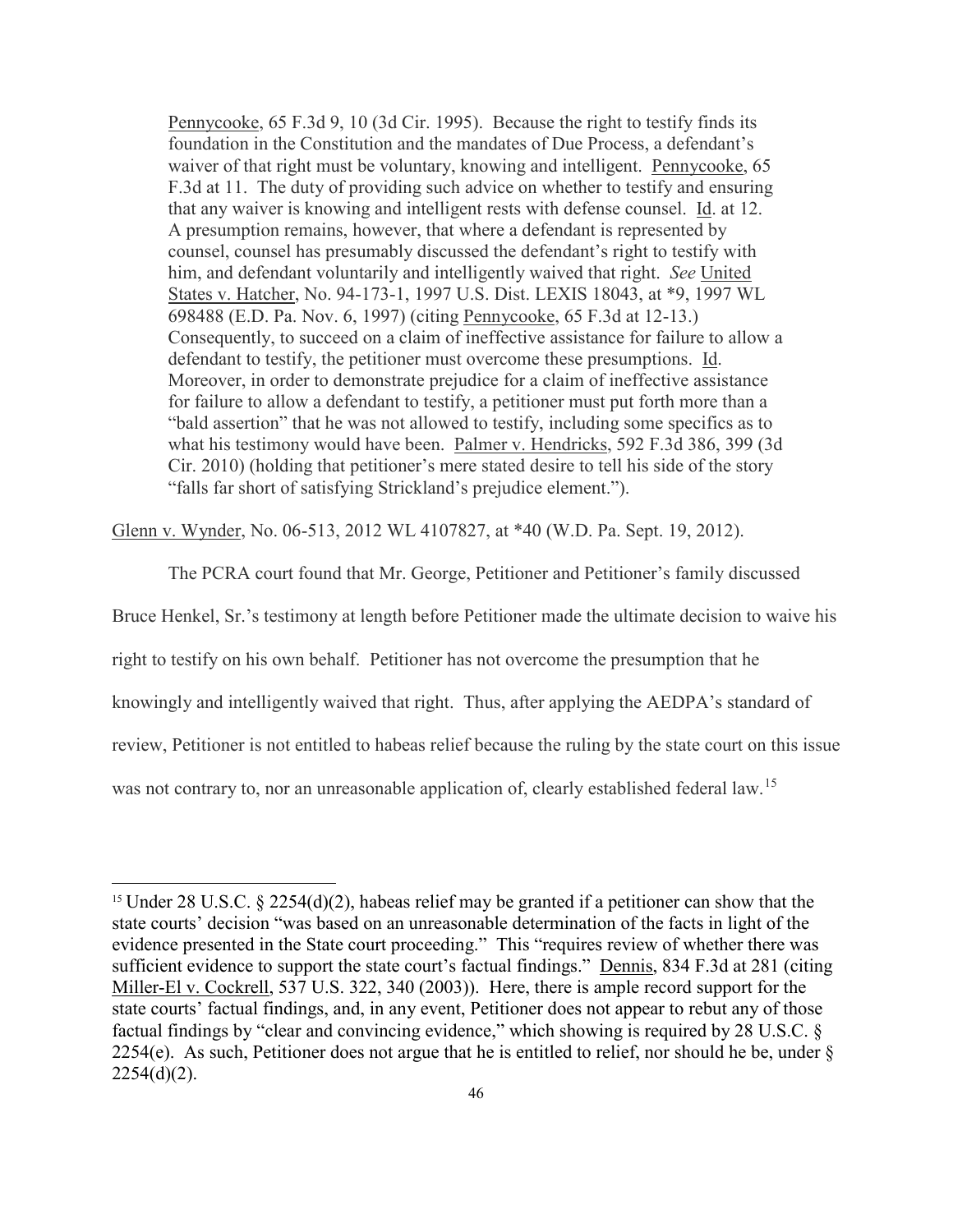## **V. Certificate of Appealability**

A court should issue a Certificate of Appealability where a petitioner makes a "substantial showing of the denial of a constitutional right." 28 U.S.C. § 2253(c)(2). A petitioner meets this burden by showing that "reasonable jurists would find the district court's assessment of the constitutional claims debatable or wrong." Slack v. McDaniel, 529 U.S. 473, 484 (2000). Petitioner has not made a substantial showing of the denial of a constitutional right. Accordingly, this Court will not issue a Certificate of Appealability. A separate Order follows. Dated: November 9, 2017.

> /s/ Lisa Pupo Lenihan Lisa Pupo Lenihan United States Magistrate Judge

Cc: Counsel of record *Via CM/ECF Electronic Mail*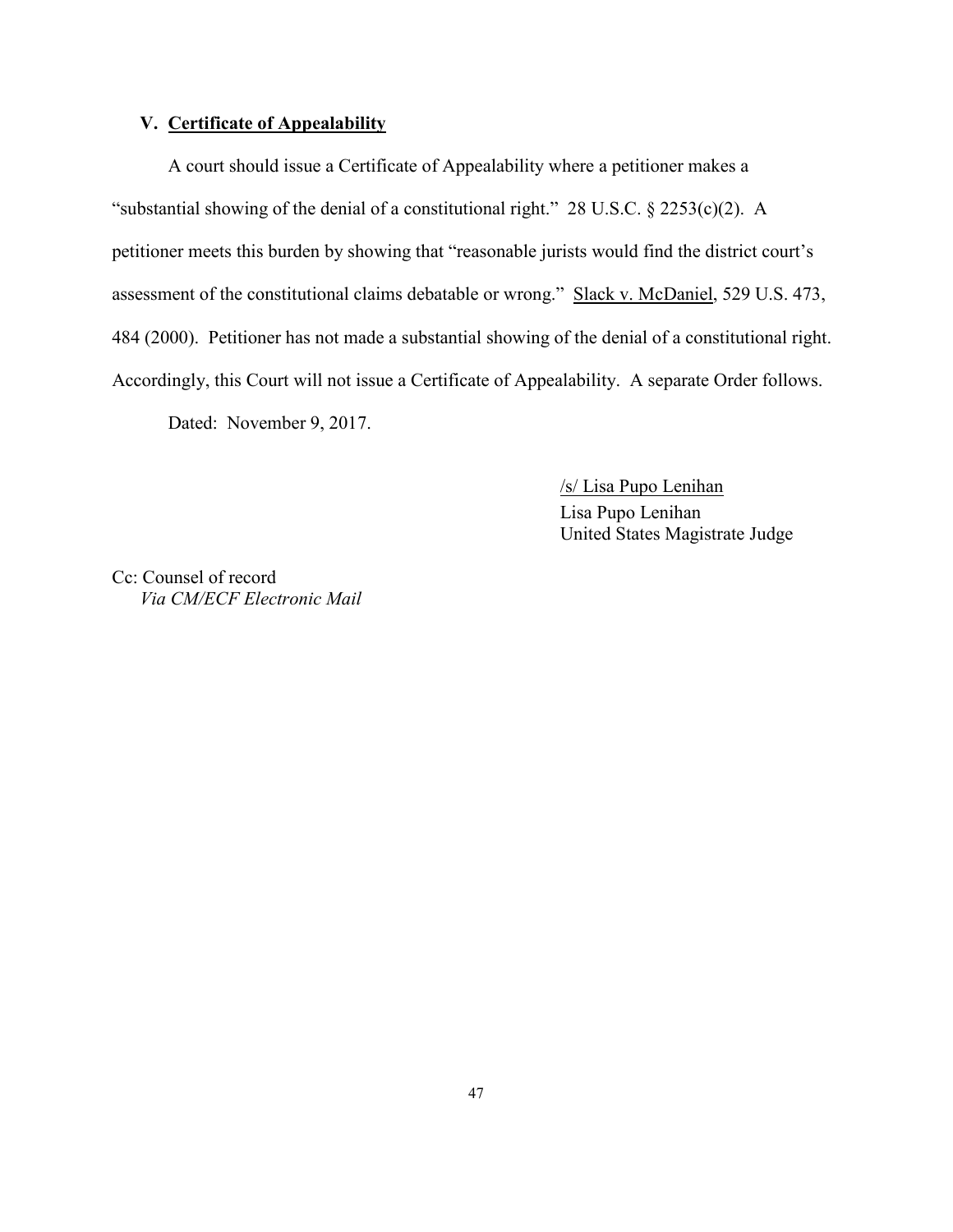# **IN THE UNITED STATES DISTRICT COURT FOR THE WESTERN DISTRICT OF PENNSYLVANIA**

| CRAIG ELIAS,                                                                                                     |  |
|------------------------------------------------------------------------------------------------------------------|--|
| Petitioner,                                                                                                      |  |
| V.                                                                                                               |  |
| BRIAN COLEMAN, Warden SCI-<br><i>Fayette</i> and THE ATTORNEY<br><b>GENERAL OF THE STATE OF</b><br>PENNSYLVANIA, |  |
| Respondents.                                                                                                     |  |

) Civil Action No. 14 – 1337

) Magistrate Judge Lisa Pupo Lenihan

## **ORDER**

**AND NOW**, this 9th day of November, 2017, for the reasons stated in this

Court's Memorandum Opinion filed contemporaneously herewith,

**IT IS HEREBY ORDERED** that the Petition for Writ of Habeas Corpus (ECF

No. 1) is **DENIED**.

**IT IS FURTHER ORDERED** that a Certificate of Appealability is **DENIED**.

**IT IS FURTHER ORDERED** that the Clerk is directed to mark this case

## **CLOSED**.

**AND IT IS FURTHER ORDERED** that pursuant to Rule 4(a)(1) of the Federal Rules of Appellate Procedure, Petitioner has thirty (30) days to file a notice of appeal as provided by Rule 3 of the Federal Rules of Appellate Procedure.

> /s/ Lisa Pupo Lenihan Lisa Pupo Lenihan